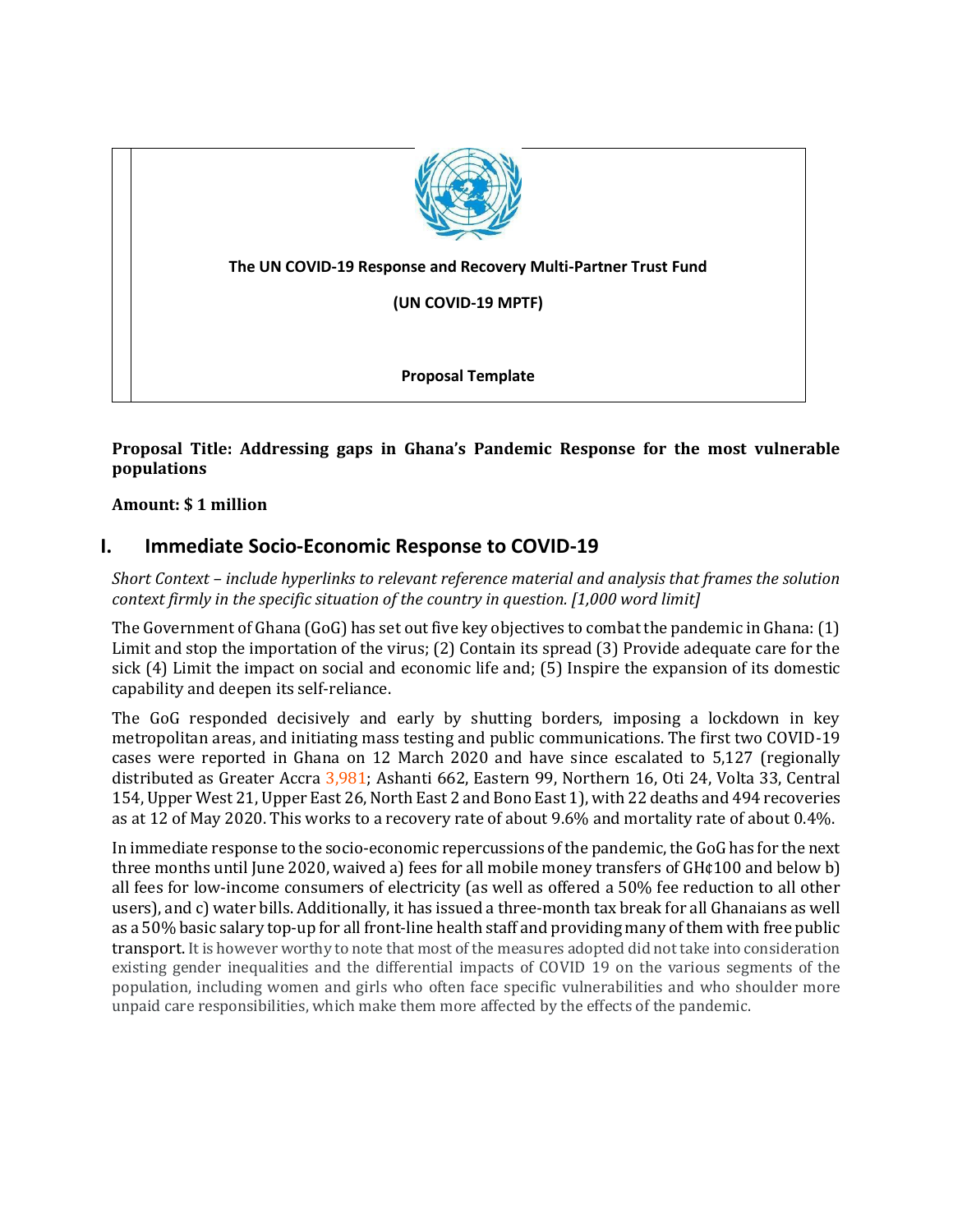They are also not age-responsive and do not pay sufficient attention to the most vulnerable and marginalized sections of the population<sup>1</sup>. Furthermore, the crisis has brought a disruption to economic activities, especially affecting the self-employed who have been forced to temporarily shut down in some cases. The interruption of sources of income has placed both financial and psychological burden on breadwinners, who are mostly men. This tension on household financing and interruption of income sources, coupled with panic and anxiety surrounding transmission of the virus, as well as social norms surrounding the ability of men to provide for and be responsible for their families is translating to heightened tensions and increasing the vulnerability of household members, particularly women and girls to SGBV and other negative coping mechanisms by men.

In addition, these measures are exacting a heavy toll on the formal economy, including on the hospitality industry, where a large number of women are employed in a variety of roles, decline in trading volumes and values due to disruption in the supply chain, contraction in Foreign Direct Investment (FDI) flows to Ghana due to uncertainties, disruption of international and domestic agriculture value chains. All of this, as well as reduction in tax collection, is resulting in a significant net loss of government revenue. In response, the GoG reached out to donors and IFI's for support, resulting in a 1 billion USD credit from the IMF and a 100 million USD credit from the World Bank, with other donors still expected to contribute.

Despite the capacity of health systems to maintain routine service delivery in addition to managing COVID-19 cases, a significant increase in caseloads and/or reduction in the health workforce due to infection of health staff and redeployment require strategic shifts to ensure that increasingly limited resources provide maximum benefit for the population. The immediate concern is for the rapidly increasing burden of caseload and testing requirements generated by the COVID-19 outbreak. As the system becomes overwhelmed, the threat of both direct mortality from the outbreak as well as indirect mortality from vaccine-preventable and other treatable conditions will increase dramatically<sup>2</sup> affecting disproportionately the most vulnerable population.

Many routine and elective services, including immunization and access to life-saving reproductive health services, may be postponed or suspended. The public perception that it may be risky to go to a health facility out of fear of being infected, or the very inability to go because of transport and economic restriction means that people are less likely to practice health-seeking behavior and receive preventative or early care. This is particularly critical among women, who because of gender inequalities in terms of decision-making power, socio-economic status and socio-cultural factors, face greater barriers in accessing healthcare during the pandemic. In addition, disadvantaged groups have limited access due to socioeconomic, geographic and cultural reasons.

As the number of COVID-19 cases increase in Ghana, the importance of improved safe hygiene practices and WASH services heightens. Enhancing water supply and access to basic sanitation is fundamental to protect the wellbeing of the most vulnerable people, especially women and girls who are disproportionately affected by a lack of access to clean water and adequate sanitation.

The use of double payments for the Livelihood Empowerment Against Poverty (LEAP) cash transfer programme is an important measure in the short term to ensure purchasing power of the poorest in the time of initial lockdown. If the crisis is expected to expand, however, expediting payments or covering the same "poorest" target group will be inadequate. There are extensive segments of the

<sup>1</sup>[https://newsghana.com.gh/covid-19-frontline-health-workers-to-receive-top-up-of-half-basic-salary/;](https://newsghana.com.gh/covid-19-frontline-health-workers-to-receive-top-up-of-half-basic-salary/) [https://citinewsroom.com/2020/04/akufo-addo-announces-free-water-for-ghanaians-as-government](https://citinewsroom.com/2020/04/akufo-addo-announces-free-water-for-ghanaians-as-government-intensifies-covid-19-fight/)[intensifies-covid-19-fight/;](https://citinewsroom.com/2020/04/akufo-addo-announces-free-water-for-ghanaians-as-government-intensifies-covid-19-fight/)

<sup>2</sup> WHO COVID-19: Operational guidance for maintaining essential health services during an outbreak25 March 2020: [https://www.who.int/publications-detail/covid-19-operational-guidance-for-maintaining-essential-health-services](https://eur03.safelinks.protection.outlook.com/?url=https%3A%2F%2Fwww.who.int%2Fpublications-detail%2Fcovid-19-operational-guidance-for-maintaining-essential-health-services-during-an-outbreak&data=02%7C01%7Cgifty.tetteh%40one.un.org%7C3d6685e7677445be322a08d7e946e57d%7Cb3e5db5e2944483799f57488ace54319%7C0%7C0%7C637234363298442763&sdata=Ld03vf4QI6Tj0V2VhYYK%2FaRM9RSiZt14e8Y1303FvLA%3D&reserved=0)[during-an-outbreak](https://eur03.safelinks.protection.outlook.com/?url=https%3A%2F%2Fwww.who.int%2Fpublications-detail%2Fcovid-19-operational-guidance-for-maintaining-essential-health-services-during-an-outbreak&data=02%7C01%7Cgifty.tetteh%40one.un.org%7C3d6685e7677445be322a08d7e946e57d%7Cb3e5db5e2944483799f57488ace54319%7C0%7C0%7C637234363298442763&sdata=Ld03vf4QI6Tj0V2VhYYK%2FaRM9RSiZt14e8Y1303FvLA%3D&reserved=0)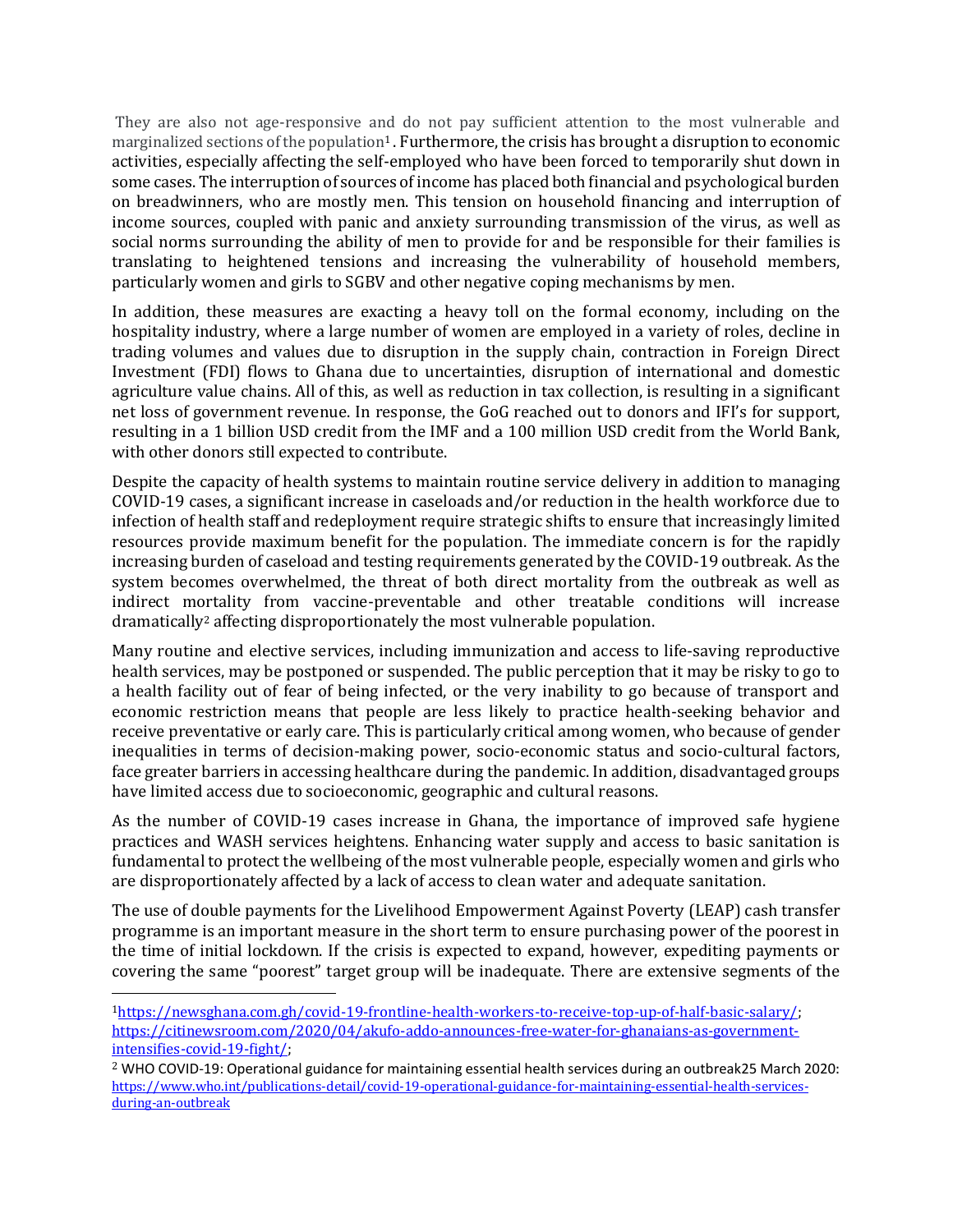population that are newly vulnerable because of the pandemic and that are not covered, many of them being women working in vulnerable employment in the informal sector. The cost of living is also increasing rapidly. In March, basic commodities went up ranging from 4-8% prices<sup>3</sup> and although there exists the hope that the suspension of the lockdown will cause reductions in prices, the disruption of supply chains, as well as the possible need for future lockdowns, may result in further increases, which will disproportionately affect the poor and vulnerable.

The negative socioeconomic implications on the most vulnerable populations have become evident with demonstrated significant risks in basic essential service areas receiving less attention other than the health sector. In spite of some mitigation measures introduced by the government attention is needed to address issues of sexual and gender-based violence (SGBV), child protection, stigma and discrimination.

Emerging reports<sup>4</sup> shows that violence against women, girls and boys has intensified since the COVID-19 outbreak. The pandemic has led to a significant upsurge in violence against women and children due to increased tensions in the household<sup>5</sup>. This can be attributed to increased financial constraints coupled with panic and anxiety surrounding the transmission of the virus. Additionally, an increasing number of COVID-19 health staff and persons who have recovered and their families have reported suffering stigma and discrimination. Health workers<sup>6</sup>, recovered COVID patients<sup>7</sup>, and hawkers<sup>8</sup> mostly women in outbreak areas are stigmatized by communities denying them services such as refusing to sell to or buy from them, denying them access to commercial vehicles and shunning their company. The President of the Republic has stated that he has noticed the increase in stigmatization with great concern9.

This proposal seeks to empower the Ghana UNCT to provide the GoG with support on a cross-sectoral response addressing the above themes, with focus on vulnerable low-income and high-density urban areas within the epicenter of the pandemic in Greater Accra. The project will also ensure that the overall COVID-19 response is gender and age-sensitive by assessing the differential impact of the COVID-19 crisis on women girls, boys and men and ensuring that their different concerns, experiences and needs are fully factored into the design, implementation and monitoring and evaluation of the project. In addition, whenever necessary, targeted, women-specific interventions will be implemented.

## **II. Solutions proposed**

*Please provide a summary of the proposal. [1,000 word limit]*

The UNCT seeks to support GoG to address gaps under three main pillars:

**Pillar 1: Continuity of essential health (including TB, HIV treatment, immunization, child and maternal health), nutrition services and access to safe water and hygiene infrastructure (such** 

<sup>3</sup> <https://esoko.com/food-prices-in-ghana-march-2020/>

<sup>4</sup> [Domestic abuse cases could escalate during coronavirus crisis: experts](https://nypost.com/2020/04/02/domestic-abuse-cases-could-escalate-during-coronavirus-crisis/)

Coronavirus: I'm [in lockdown with my abuser](https://www.bbc.com/news/world-52063755)

[COVID-19 lockdown: Govt to decide on the fate of over 200 pregnant kayayei](https://www.pulse.com.gh/news/local/covid-19-lockdown-govt-to-decide-on-the-fate-of-over-200-pregnant-kayayei/6ssry6h)

<sup>5</sup> [Merck Foundation in partnership Ghana First Lady support casual and daily workers affected by Coronavirus](https://www.africanews.com/2020/04/20/merck-foundation-in-partnership-ghana-first-lady-support-casual-and-daily-workers-affected-by-coronavirus-lockdown/)  [lockdown](https://www.africanews.com/2020/04/20/merck-foundation-in-partnership-ghana-first-lady-support-casual-and-daily-workers-affected-by-coronavirus-lockdown/)

<sup>6</sup> [Stigmatization against health workers](https://www.pulse.com.gh/news/local/covid-19-stigmatization-against-health-workers-at-begoro-on-the-increase/xree316)

<sup>7</sup> [Father laments stigma despite COVID-19 recovery](https://citinewsroom.com/2020/04/i-wish-i-was-back-in-quarantine-father-laments-stigma-despite-covid-19-recovery/)

<sup>8</sup> [Coronavirus: Stigmatization killing our businesses](https://www.ghanaweb.com/GhanaHomePage/regional/Coronvirus-Stigmatization-killing-our-businesses-Kpong-abolo-sellers-lament-929704)

<sup>9</sup> [The President's Address to The Nation](https://dailyguidenetwork.com/full-text-of-the-presidents-address-to-the-nation-19-04-2020/)- 19-04-2020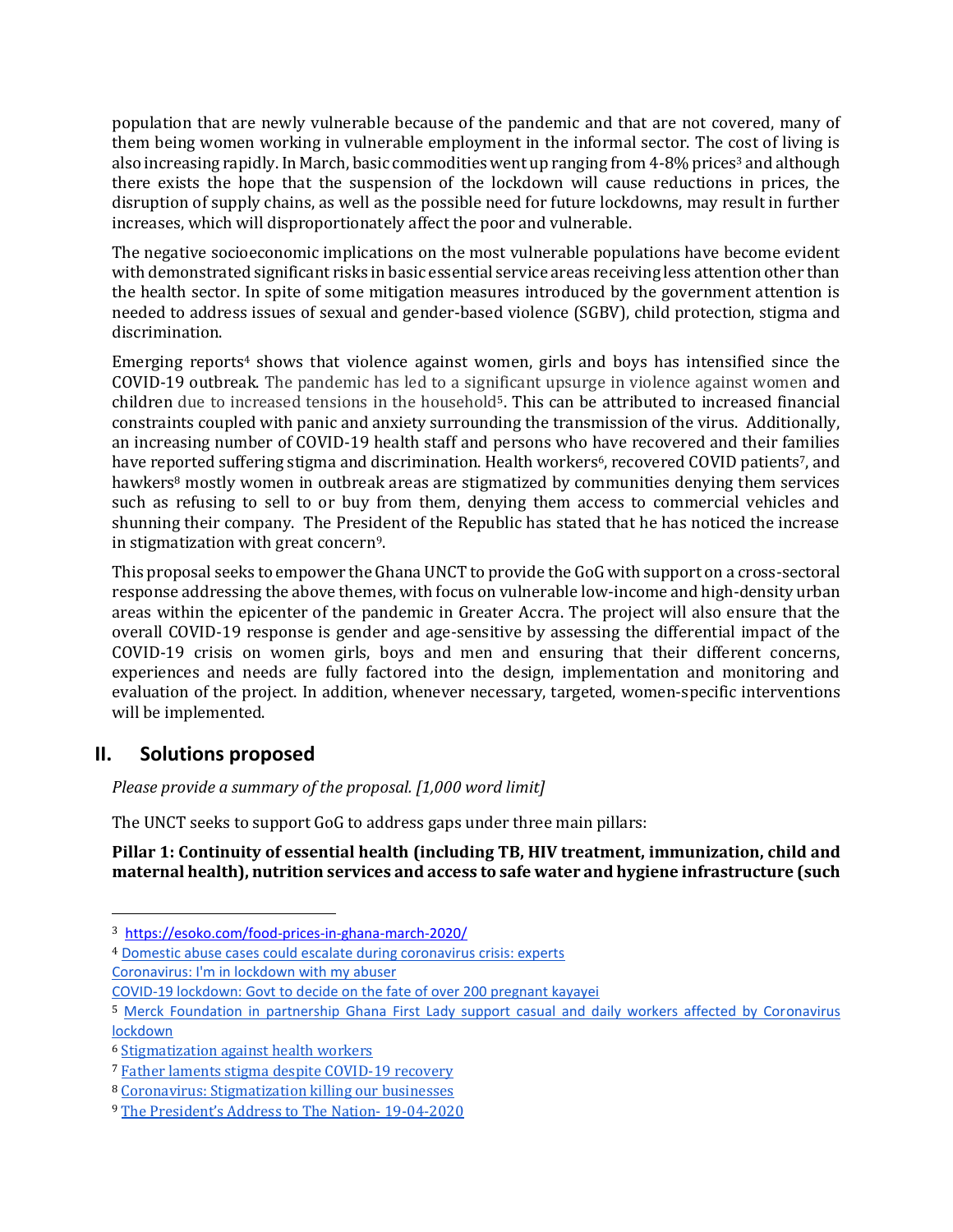#### **as provision of running water and handwashing facilities) for at-risk populations are ensured and gender responsive.**

With the spread of COVID-19 infection across the world, the health system must ensure continued access to quality health and nutrition services such as antenatal care, postnatal, immunization, growth monitoring, and promotion. Maintaining these services is critical to protect children and women particularly those living in the congested urban settings, informal settlements and slums. Additionally, to prevent, mitigate and respond to the negative impact of COVID-19, safe water, sanitation and good hygienic practices are essential to protect personal and public health. Ensuring WASH and waste management practices in communities, marketplaces, and health care facilities will help prevent the transmission of the COVID-19 virus.

The supporting activities will be as follows:

- 1. Develop guidelines and protocols to guide the continuity of delivery of Reproductive Maternal, Newborn, Child Health and Nutrition (RMNCHN) as well as TB, HIV and noncommunicable diseases related services in the context of COVID-19 at the facility level and orient service providers to provide gender responsive services.
- 2. Develop technical guidance and provision of supplies for early detection and management of malnutrition and support infant and young child feeding programs.
- 3. Build capacity of service providers on infection prevention and required equipment in affected areas during routine service provision and deliver key messages on MNCHN and appropriately care for malnourished children in the context of COVID-19.
- 4. Support supervisory visits of health facilities to ensure service continuity and guide/orient health staff with focus on services for vulnerable groups.
- 5. Design and disseminate messaging targeting vulnerable groups on the need to continue access to essential health services (including RMNCHN and immunization) to avert avoidable morbidity and mortality. This will include information to empower women to make decisions concerning their health and that of their children.
- 6. Distribute critical WASH supplies and protective equipment for health centers and, environmental staff and among high-risk population groups
- 7. Promoting handwashing and hygiene inspections in public places and health facilities to disseminate preventive WASH practices among at-risk group
- 8. Provide health facilities and public space access to safe water and HWW infrastructure by improving pipe connections, providing water storage capacity, distributing veronica buckets and/or HWW stands.

#### **Pillar 2: Government has increased capacity in designing and implementing Covid-19 related Social Protection measures including basic services, mainstreaming the needs of specific vulnerable groups, including girls and women.**

Whilst the GoG has a primary responsibility for delivering social protection measures including cash transfers using its own resources, and is currently looking at options to use them in response and recovery for COVID-19, technical work and high-level advocacy is necessary to ensure inclusion of the most vulnerable group - especially girls and women that are particularly vulnerable to the effects of the pandemic. The UN plays a fundamental role in supporting the design, strengthening and monitoring of social protection interventions and ensuring no one is left behind during this critical period.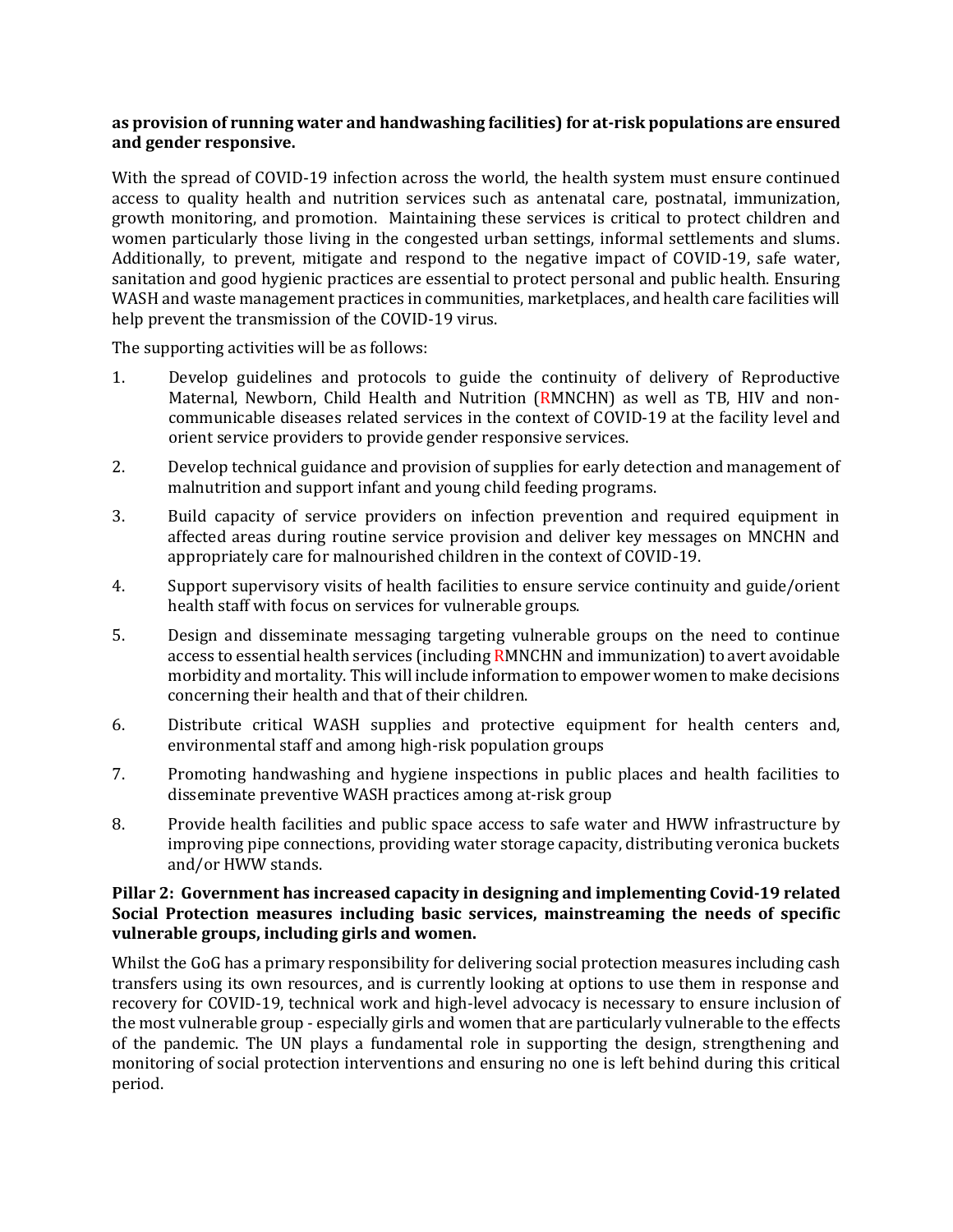Technical assistance and high-level advocacy are critical to put the GoG in a position to respond with cash transfers benefiting the most vulnerable. UN agencies provide continuous support by analyzing and sharing evidence of the evolving impact of the crisis on the most vulnerable and marginalized populations and providing concrete recommendations for how the government can respond in favour of those groups. As Social Protection measures are implemented, ensuring that these interventions reach the most vulnerable persons effectively requires a solid communication and monitoring and evaluation strategy.

The primary activities will include:

- 1. Develop a costed rationale for expansion of SP in technical dialogue with the LEAP<sup>10</sup> Unit, MoGCSP and other Social Protection actors, specifically in addressing the needs of vulnerable groups including girls and women;
- 2. Deliver specific technical analysis, recommendations and compelling arguments to the MoF, MoGCSP and donors to engage significant financial commitments to scale up social protection responses;
- 3. Support the government in identifying specific target groups for Social Protection expansion by highlighting the conclusions arising from joint UN vulnerability assessments and specific avenues for targeting these groups, including girls and women;
- 4. Support communications campaigns to accompany the intervention to ensure that recipients and the public at large understand how to apply if they are eligible and how to give feedback if they are facing bottlenecks in access. Communications will also include behavior-change components to support the reduction of the spread of transmission and address stigma- and other issues related to the vulnerabilities of girls and women.
- 5. Support SP coordination bodies by ensuring regular reflections on achievements versus objectives, changing circumstances, best practices and bottlenecks.

#### **Pillar 3: Enhanced access to SGBV and anti-stigma information and essential services for vulnerable groups for effective prevention, mitigation, and response to COVID 19 impacts.**

Though the government implemented swift measures to contain the spread of COVID-19, socioeconomic consequences have begun to show. This is due to insufficient focus on addressing other related impacts such as SGBV, stigma and discrimination affecting women, men, children and adolescents particularly in the slums and poor communities within COVID hotspots. The UN will support the GoG to fill gaps in providing essential assistance to mitigate SGBV, stigma and discrimination for populations not reached or newly vulnerable urban populations. For instance, the UN has supported the Domestic Violence and Victims Support Unit (DOVVSU) to reactivate an emergency hotline to enhance SGBV reporting and response. However, without additional support, DOVVSU may not be able to keep up with the demand creating further harm. Thus, the focus will be to empower potential victims with the relevant knowledge to access and utilize basic essential services. The fund will support the following initiatives:

1. Conduct rapid assessments and surveys to generate data on the impact of COVID-19 on vulnerable populations (Kayayei<sup>11</sup> and potential victims of stigma and discrimination) to ensure gender and human rights responsive interventions.

 $10$  The Livelihood Empowerment Against Poverty (LEAP) is a cash transfer programme introduced by the Government of Ghana (GOG) in 2008, for extremely poor and vulnerable households

<sup>&</sup>lt;sup>11</sup> Migrant female head porters are popularly known as Kayayei in Ghana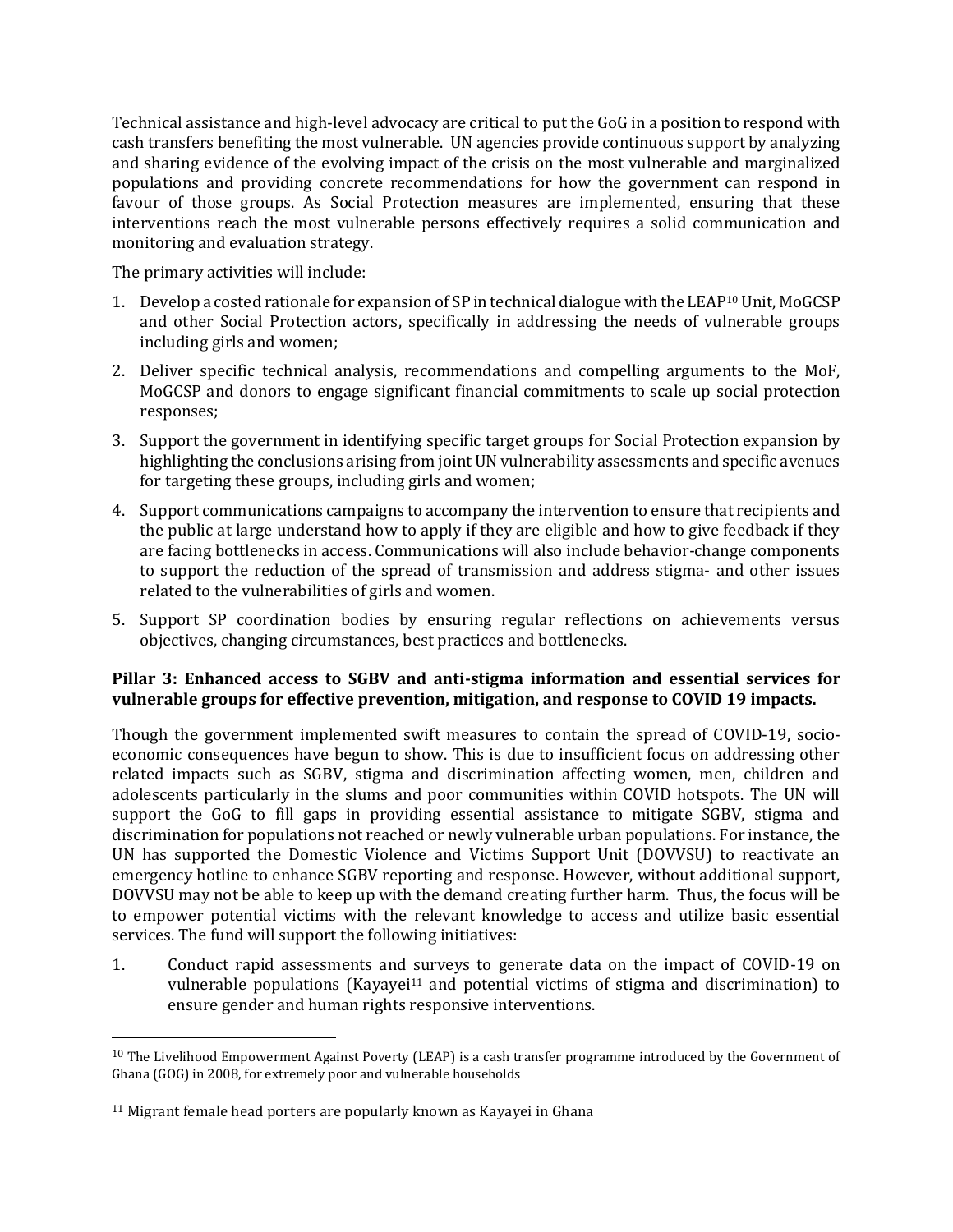- 2. Facilitate community engagements to ensure that potential victims know how to avoid SGBV and stigma and report when it happens; as well as providing psychosocial support to help potential perpetrators find alternatives to negative behavior.
- 3. Strengthen existing systems and capacity of critical staff to prevent and respond to SGBV and stigma related cases
- 4. Provide basic essential services (dignity packs, health, shelter and psychosocial support services) to guarantee the dignity of potential victims and survivors of SGBV.
- 5. Provide social workers and staff members of DOVVSU with personal protection and hygiene material, for effective prevention and response to cases of violence against children and women.

## **III. What is the specific need/problem the intervention seeks to address?**

*Summarize the problem. Apply [a gender lens](https://www.unwomen.org/en/news/stories/2020/3/news-checklist-for-covid-19-response-by-ded-regner) to the analysis and description of the problem. [1,500 word limit]* 

## **HEALTH**

- Due to COVID-19, key health interventions provided in facilities or outreach are not reaching the intended populations. This has resulted in lower coverage of services which will ultimately lead to increased morbidity and mortality from preventable and treatable conditions in vulnerable groups like women, children and adolescents. According to GHS April 2019 DHIMS, Antenatal Clinic attendance decreased from 74.9 in Feb to 66.44 in March 2020. Similarly, Penta3 coverage under 1 dropped from 95.4% to 81.1%. Inadequate PPEs for healthcare providers and clients as needed e.g. for Antenatal Care (ANC), Labor and Delivery, Postnatal Care (PNC) and Child Welfare Clinic (CWC) is affecting service delivery. Outreach services and home visits have been put on hold. Most of these services are utilized by women. There is a need to empower them to demand for and utilize these services even during the pandemic. Lack of access would compromise their health and that of their families. There are challenges with ensuring good patient flow to avoid overcrowding at the facilities and Infection Prevention and Control facilities/equipment for healthcare providers and clients are inadequate. Similarly, there is possible aversion of service uptake by those affected for fear of infection.
- Outreach vaccination sessions are interrupted. This will result in a considerable number of children not getting the needed vaccines/protection and eventually lead to build up of susceptible children with possible epidemics of vaccine preventable diseases.
- There is also a risk of poor utilization of Family Planning/contraception services. This will increase the likelihood of unintended pregnancies and unsafe abortions putting women, including adolescents at risk; heightening the gender inequalities reflected in some women's lack of influence in decision-making over their sexual and reproductive lives during this period.
- Movement of essential medication and testing logistics are likely to be hindered for diseases with longer term treatment like TB, HIV and NCDs such as diabetes. As people with diabetes mellitus and Hypertension are prone to infection and higher severity by COVID-19, there is a need for even better infection prevention measures during service provision.
- Some clients are reticent about visiting health facilities because of fear of contracting COVID-19. This has led to poor health seeking behaviors. Communication on delivery of routine services has not been widely disseminated.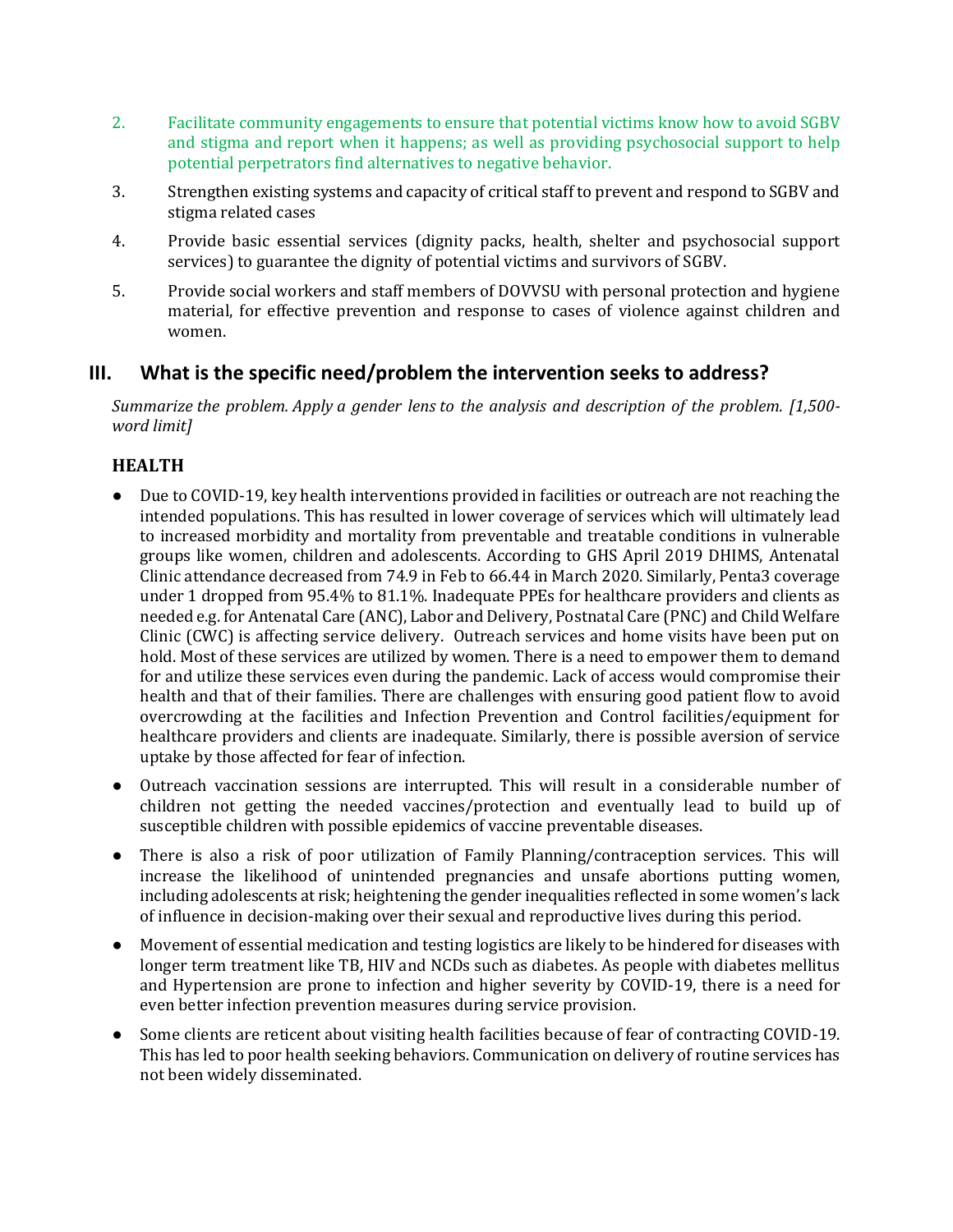### **NUTRITION**

- The COVID-19 pandemic is a major threat to the health and nutritional status of children and women against the backdrop of already high child stunting rates (19%), high maternal mortality (308 per 100,000 live births) and stagnant neonatal mortality (27 per 1000). In addition, 57 % of children under 6 months are not exclusively breastfed, while 87.6 % of children aged 6-23 months do not meet WHO standards for food frequency and diversity. Furthermore, 12.6% of children under-5 are underweight and about 350,000 suffer from acute malnutrition. Disruption of food markets, decrease in agricultural production, reduced access to food, and overstretched health system, may worsen the nutrition situation in Ghana.
- Additionally, with the fear that COVID-19 may be transmitted through breast milk breastfeeding practices if not safeguarded - are likely to be disrupted thereby compromising the immunity of women and young children with negative consequences for the productivity of the mothers. Therefore, ensuring the continuity of breastfeeding and other infant practices in the context of COVID-19 will empower women as mothers, giving them the means to nourish their infants for proper growth and development and protect them from illness.

## **WASH**

- Only 21% of Ghanaians have access to basic sanitation facilities. Most families living in densely populated poor urban areas in the Greater Accra region live in poor sanitary conditions with over 80% using public toilets and 10% still practicing open defecation. Only one in every three households have access to soap and water for handwashing, and such provision and practices are expected to be much lower in poor-urban areas. The market areas in the poor-urban settings occupied mostly by women are overcrowded and filled with both solid and liquid wastes, and toilets lack running water and soap for hygiene.
- The community-level health facilities suffer from lack of reliable running water, poorly maintained sanitation facilities, inadequate handwashing facilities and limited or no regular supply of toiletries. In this condition, local health facilities risk becoming a critical point of infection. In addition, at household level, the increased demand for water will place a burden on women and girls as they will have to collect the extra water, exposing them to COVID infection and increasing the burden of unpaid care work.
- Environmental sanitation and health staff working in these areas have limited protective equipment and lack appropriate IEC materials for disseminating messages to the general public and patients to encourage them to practice measures to prevent. Such conditions pose a much higher risk of COVID-19 spread at institution and community levels. With Greater Accra bearing the brunt of 85% of 1,279 confirmed in Ghana and local transmission of COVID-19 established, there is an urgent need to address the critical WASH needs to reduce the spread of the virus among high risk populations.

## **SOCIAL PROTECTION**

Ghana has a robust social protection system comprising 5 flagship programmes, including social cash transfers (LEAP), a public works programme (LIPW), school feeding, premium-exempt health insurance under the NHIS and primary school fee waivers. This gives Ghana excellent options to build upon to respond to the crisis, though significant adjustments will be required. While the current cash transfer programmes use strict extreme-poverty targeting mechanisms to determine its recipients, under COVID-19 there are entirely new categories of persons at risk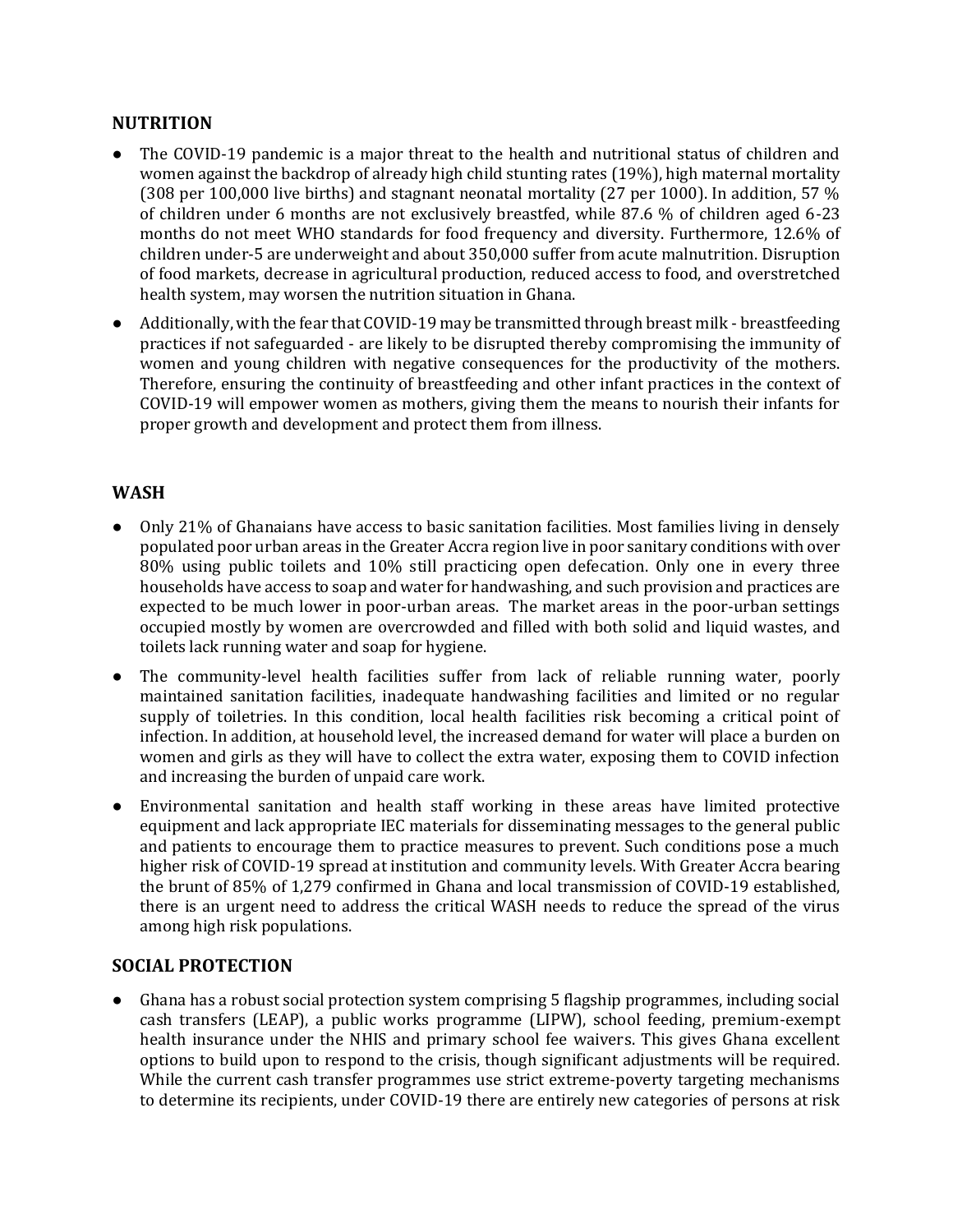or in need. Current programmes require urgent expansion of coverage and broadening of eligibility criteria to include those that are classified as the "working poor" - persons who usually have some form of income that excludes them from typical poverty-targeted social assistance transfers but who nonetheless live hand to mouth. This includes many people in the informal sector, that are not protected by contracts, such as day traders, market women, taxi drivers, hawkers, seasonal and migratory workers and those working for small and medium businesses. Even those with some savings are likely to soon run into debt whilst their income generation is reduced or wiped out, and food prices are increasing. This is anticipated to be more severe on women, who already have difficulty in accessing credit for their micro businesses. These risks are reversing overnight the impressive progress that Ghana has made on halving poverty over the past two decades.

● Furthermore, there are specific categories of "socially vulnerable", either because of their aggravated health risks for the pregnant, newborn, malnourished, elderly, disabled and chronically sick, or because of problematic domestic situations related to SGBV. It is extremely challenging from a political and administrative stance to determine categories and options for expansion of social protection programmes under the severe fiscal constraints that Ghana faces. There is a high chance to go for existing approaches that may not be adequate given this entirely new range of vulnerable populations.

#### **SGBV**

● In terms of Basic Services**,** disease outbreaks affect women and men differently, and **pandemics exacerbate existing gendered inequalities for women and girls**. Evidence shows that crises pose a serious threat to women's safety, protection, and livelihoods and they can increase gaps in sexual and reproductive health. In Ghana about 32% of women and girls, aged 15-24, think that wife beating can be justified due to socio-cultural norms and stereotypes (2014 DHS), whilst approximately 38.2% of adolescent girls aged 15-19 have reported an experience of at least one act of sexual violence (Domestic Violence Survey, 2016). With research supporting the fact that women and girls are likely to experience up to 3.7 times more domestic violence in crisis situations than at other times, critical attention needs to be focused on addressing SGBV within the COVID-19 response. About 200 calls have already been received within two weeks of the reactivation of the DOVVSU UN supported Emergency Hotline, compared to a monthly average of about 170 reported cases in the DOVVSU data management system. In a country where there is a high reluctance to report acts of SGBV due to socio-cultural norms, this is a worrying indicator. As children are both victims and witnesses of domestic violence and abuse, their increased vulnerability from the denial and lack of provision of SGBV services is life threatening and critical. It is extremely important that multi-sectoral services for victims of SGBV are made more accessible and responsive. Enhancing access to, and use of gender and culturally relevant information and basic essential services within the COVID-19 context will be highly valuable in reducing the vulnerability of women and girls to violence, abuse and connect them to rightsbased and SGBV related information and response services.

#### **STIGMA AND DISCRIMINATION**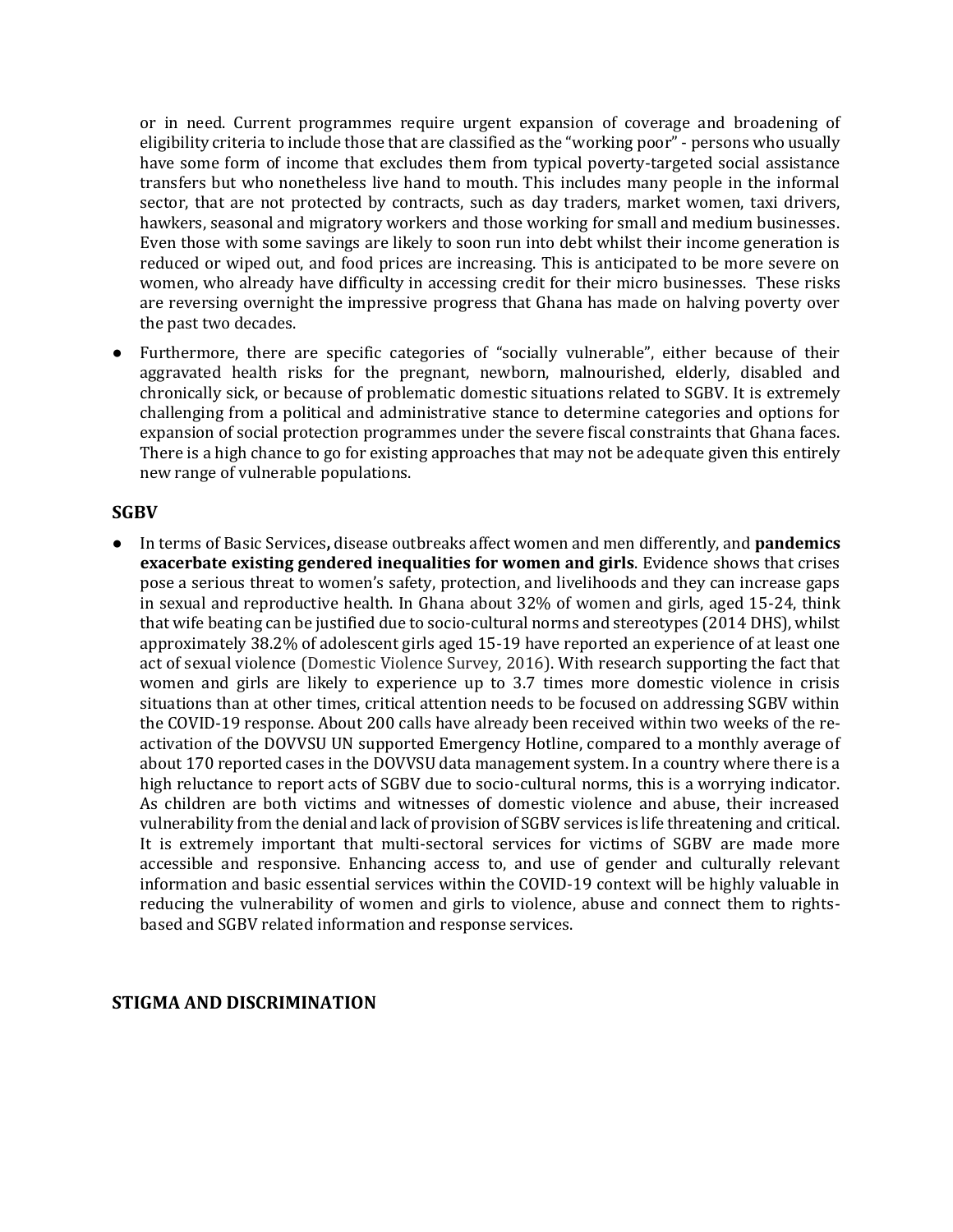● In Ghana, fear, anxiety, uncertainty, rumors and misinformation about the pandemic is leading to stigma and discrimination toward health staff<sup>12</sup>, infected people, survivors, and their families<sup>13</sup>. This is undermining social cohesion, prompting social isolation and contributing negatively to response efforts. Stigmatized and discriminated victims of the pandemic have had their livelihoods<sup>14</sup> and home tenancy threatened<sup>15</sup> and are being shunned by community members<sup>16</sup>. A victim of COVID-related stigma, lamented that his family can no longer go to the market or the grocery store without coming home in tears or being denied the item they wished to purchase17. From all the recorded stories so far, women and girls are the most affected by stigma and discrimination impacting on their livelihoods and their community relationships, which are needed for the survival of their families18. These reported cases compelled the President to caution that "stigmatization of recovered persons must stop because if the virus did not end their lives and livelihoods, the stigma from members of their communities should not." To contribute to efforts in addressing this situation adequately, it is important to identify newly vulnerable and excluded populations who are disproportionately impacted by COVID-related stigma and discrimination to ensure critical responses are provided to those affected and at risk. For instance, Government's current mechanism for tracking HIV/AIDS related stigma will be expanded to include incidences of COVID-related stigma and discrimination to strengthen an effective and targeted response.

## **IV. How does this collaborative programme solve the challenge? Please describe your theory of change.**

*Describe programme approaches, methods, and theory of change, and explain why they are the appropriate response to the problem. State results and interim solution(s) you are proposing. Please highlight how the solution(s) is data driven; if it employs any innovative approaches; if it applies a [human rights-based approach](https://www.ohchr.org/EN/NewsEvents/Pages/COVID19Guidance.aspx) and how is it based on the principle of "build back better". [1,500 word limit]* 

The fundamental change we seek is for Ghana to protect the needs and rights of people living under the duress of the pandemic, with particular focus on the most vulnerable groups living in low-income, congested urban settings and informal settlements, and people who are at risk of being left behind many of whom are women and adolescent girls due to already existing gendered norms and inequalities.

It is essential to protect the right to health, non-discrimination, information, and basic services including water and sanitation, livelihood among others in the face of the pandemic. The key assumption is that ensuring the most vulnerable populace is resilient and cushioned from negative effects of COVID-19 response is possible with additional resources. It is anticipated that if communities are empowered with the right tools and information, knowledge and health-seeking behaviors, they will access these opportunities, be supportive of each other to build resilience to safeguard their lives especially during pandemics such as COVID-19 and build back better and

<sup>12</sup> [COVID-19: Stigmatization against health workers](https://www.pulse.com.gh/news/local/covid-19-stigmatization-against-health-workers-at-begoro-on-the-increase/xree316)

<sup>13</sup> [Father laments stigma despite COVID-19 recovery](https://citinewsroom.com/2020/04/i-wish-i-was-back-in-quarantine-father-laments-stigma-despite-covid-19-recovery/)

<sup>14</sup> [Coronavirus: Stigmatization killing our businesses](https://www.ghanaweb.com/GhanaHomePage/regional/Coronvirus-Stigmatization-killing-our-businesses-Kpong-abolo-sellers-lament-929704)

<sup>15</sup> [Let's avoid stigma against COVID](https://newsghana.com.gh/lets-avoid-stigma-against-covid-19-victims/)-19 victims

<sup>16</sup> [Stigma now major challenge in COVID-19 fight](https://starrfm.com.gh/2020/04/stigma-now-major-challenge-in-covid-19-fight-ghs/)

<sup>17</sup> [Social distancing endangering discrimination and stigmatization of COVID Survivors](https://www.pulse.com.gh/news/world/does-social-distancing-engender-discrimination-and-stigmatisation-a-dilemma-in-the/e7fy586)

<sup>18</sup> [https://www.myjoyonline.com/features/pregnant-woman-who-recovered-from-covid-19-battles-stigma](https://eur03.safelinks.protection.outlook.com/?url=https%3A%2F%2Fwww.myjoyonline.com%2Ffeatures%2Fpregnant-woman-who-recovered-from-covid-19-battles-stigma-in-bolgatanga%2F&data=02%7C01%7Cnina.andersen%40one.un.org%7C07a5972d1e6a4f33e72408d7f5d606bb%7Cb3e5db5e2944483799f57488ace54319%7C0%7C0%7C637248171888682531&sdata=GtNsUELSGbrSWUNmlVTk9FJ%2F%2F6cyABRhp0RYFOMTSQg%3D&reserved=0)[in-bolgatanga/](https://eur03.safelinks.protection.outlook.com/?url=https%3A%2F%2Fwww.myjoyonline.com%2Ffeatures%2Fpregnant-woman-who-recovered-from-covid-19-battles-stigma-in-bolgatanga%2F&data=02%7C01%7Cnina.andersen%40one.un.org%7C07a5972d1e6a4f33e72408d7f5d606bb%7Cb3e5db5e2944483799f57488ace54319%7C0%7C0%7C637248171888682531&sdata=GtNsUELSGbrSWUNmlVTk9FJ%2F%2F6cyABRhp0RYFOMTSQg%3D&reserved=0)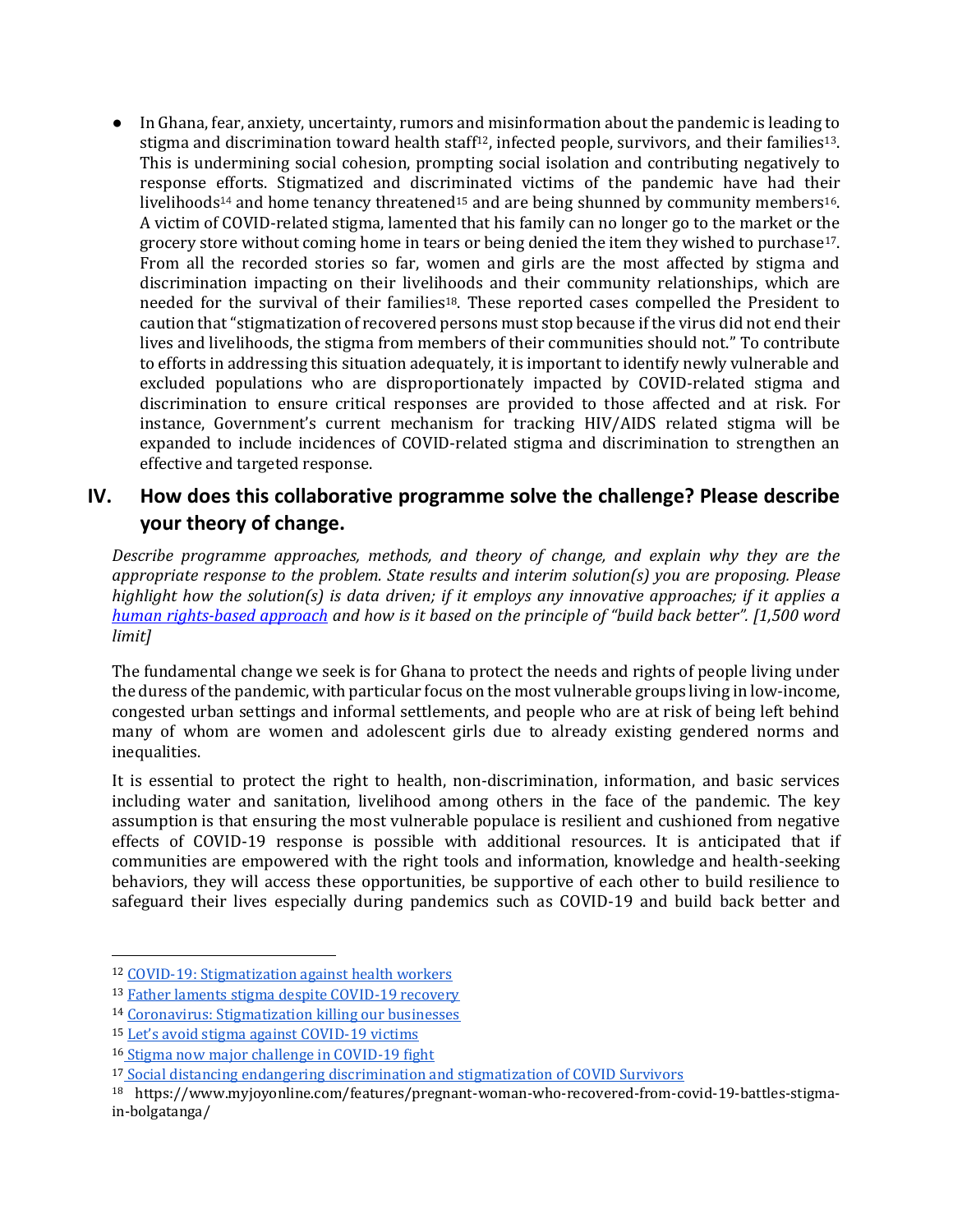stronger in order to reduce existing gender inequalities, in most of the hotspots of COVID-19 in Ghana.

These results will be achieved if three changes are realized<sup>19</sup>:

- 1. Continuity of essential health (including TB, HIV treatment, immunization, maternal and child health) and nutrition services, including access to safe water and hygiene infrastructure for atrisk population are ensured and gender responsive;
- 2. Technical preparations to permit the inclusion of new vulnerable groups into a Government social protection response are completed;
- 3. Access to SGBV and anti-stigma information and essential services for vulnerable groups for effective prevention, mitigation and response to COVID 19 impacts are enhanced.

#### **Pillar 1. Continuity of essential health (including TB, immunization, child and maternal health and HIV treatment) and nutrition services and access to safe water and hygiene infrastructure (such as provision of running water and handwashing facilities) for at-risk populations are enhanced and gender responsive.**

In order to reach the most vulnerable, interventions under this pillar will seek to: improve the capacity of health institutions to continue providing essential health services; and ensure continued access to health facilities and coverage of key lifesaving interventions by vulnerable groups. This will also include the development of guidelines and protocols to support the delivery of RMNCAH, TB, HIV and NCDs services, in the context of COVID-19 at the facility level, and will orient service providers to provide gender-responsive services. Supportive supervisory visits for health facilities in selected areas will be organized to ensure service continuity and guide health staff with focus on services for vulnerable groups identified under this proposal. By building the capacity of service providers in affected areas on infection prevention during routine service provision and availing required equipment, caregivers will be motivated to adapt to change, have better health seeking behaviors and demand their right to quality health care during COVID-19 outbreak. Capacity of service providers will also be built to deliver key messages on Reproductive, Maternal, Child Health and Nutrition (RMCHN) in the context of COVID-19, to detect malnutrition early and provide appropriate care for malnourished children. Nutritional supplies such as Ready-to-use therapeutic foods will be procured to treat children with severe acute malnutrition. Indeed, this pillar will also include the design and dissemination of messages targeting vulnerable groups on the need to continue using health services per existing arrangements to avert avoidable morbidity and mortality, with a special focus on information that will empower women to make decisions concerning their health and that of their children. For example, interventions such as support to infant and young child feeding programs or to design and disseminate technical and operational guidance on RMCHN and protective measures at community level, will contribute to empowering pregnant women, caregivers and men to be more aware of their roles in ensuring maternal and child survival. Women will be also better positioned to make the right decisions on breastfeeding and infant feeding with accurate information, free from fear, pressure and discrimination.

Through community engagement, communication on the changes in the mode of service delivery can be adequately disseminated to the general public to boost their confidence in the health system and maintain good health seeking behaviors.

<sup>&</sup>lt;sup>19</sup> See annex for diagram depicting the full theory of change for the interventions proposed under the three workstreams.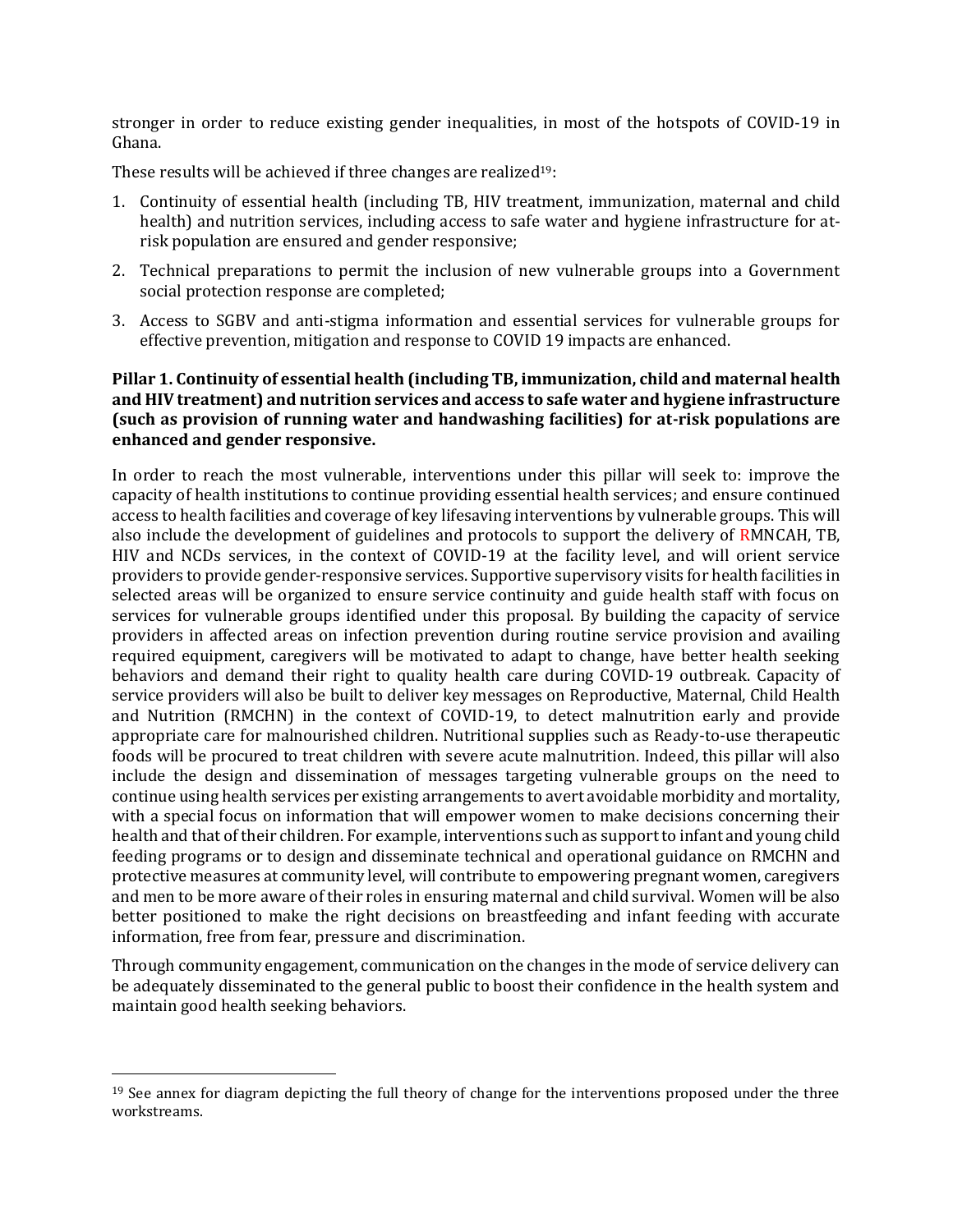While focusing on the Health system, there will be significant attention on WASH. Water is essential to combating COVID-19 by ensuring personal hygiene. However, access is limited, especially in low income congested urban settings and informal settlements. At the same time, there are pronounced gender inequalities in accessing improved WASH services and basic sanitation facilities. In Ghana, for example, market areas in the poor-urban settings occupied mostly by women are overcrowded and filled with both solid and liquid wastes, and toilets lack running water and soap for hygiene.

WASH interventions under pillar 1, will therefore include capacity building and provision of critical WASH supplies and equipment to staff and facilitators working in health centers, markets and among high-risk population groups in identified vulnerable areas with poor access to water. These initiatives will be supported by handwashing promotion and hygiene inspections in public places. Dissemination of preventive WASH practices among at-risk groups and provision of handwashing infrastructure (including provision of running water) in public places and health facilities targeting at-risk populations are also key interventions in respect of continuity of basic services. As communities adopt frequent handwashing behaviors, they will be able to minimize the rate of infections.

#### **Pillar 2: Government has increased capacity in designing and implementing Covid-19 related Social Protection measures including basic services, mainstreaming the needs of specific vulnerable groups, including girls and women.**

The government is currently facing the decision of whether and how to drastically scale up social protection interventions, providing basic services, identifying who to target and whether to build upon existing systems and programmes. The government's current targeting for social assistance leaves many groups that are particularly vulnerable in this pandemic outside of its scope for intervention (esp. working poor, with women and girls particularly vulnerable). Despite the requested resources under this pillar being relatively limited, the UN via this action, will be able to contribute more effectively both to the high-level and technical dialogue, as well as to lobby for the specific inclusion of the vulnerable groups outlined in the proposal, effectively granting it the ability to provide rapid and niche technical support.

#### **Pillar 3: Enhanced access to SGBV and anti-stigma information and essential services for vulnerable groups for effective prevention, mitigation, and response to COVID-19 impacts.**

It is becoming increasingly clear that many of the measures deemed necessary to control the spread of the COVID-19 are not only escalating violence against women, girls and boys, but also limiting survivors' ability to distance themselves from their abusers as well as reducing their ability to access external support. In addition, it is evident from previous epidemics that during health crises, women typically take on additional physical, psychological and time burdens as caregivers. Further, stigma and discrimination in Ghana during the pandemic has heightened with many being labelled as potential disease carriers and shunned raising concern about its negative consequences for the effective response and recovery. As such, it is critical that all actors involved in efforts to respond to COVID-19 – across all sectors – take SGBV and stigma into account within their programme planning and implementation. Indeed, evidence available so far indicates a disproportionate impact of COVID on women and men,

By addressing SGBV, stigma and discrimination, an increased number of vulnerable women, men, girls and boys are empowered to seek help, report abuse and access enhanced protection measures and essential services. This will be achieved by employing the following methods and approaches: 1) Conducting rapid assessments and surveys to determine the impact of COVID-19 on vulnerable people including Kayayei. These impact assessments and surveys will produce the needed data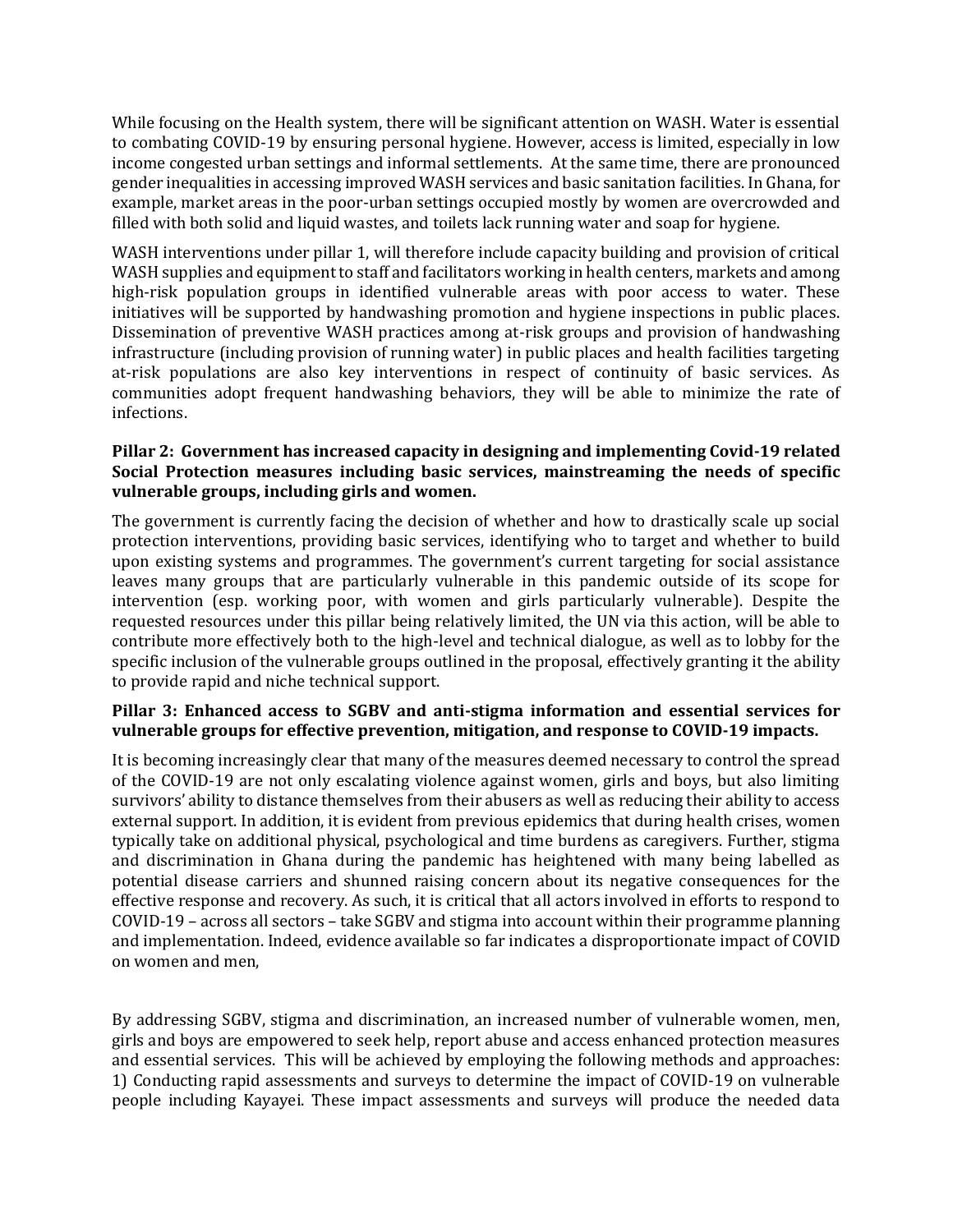(disaggregated by sex, age and locality) to prioritize the risks and levels of vulnerabilities especially as heightened by the pandemic. 2) Community Engagement aimed at creating awareness about the availability of and access to essential services (SGBV and SRH information and services); as well as sensitization on the negative effects of stigma to encourage responsible behavior. Gender sensitive community engagement approaches would be adopted in raising awareness in communities on SGBV, stigma and discrimination; this will address barriers to women's access to information and services to ensure that women in targeted communities benefit equally from proposed interventions. This will break the silence and myths surrounding SGBV and stigma by enhancing the knowledge and understanding of potential victims and perpetrators. 3) Capacity strengthening for delivery and utilization of quality services (dignity packs, shelter, legal and psychosocial services) will support mitigation and recovery efforts to reduce vulnerability and protect human rights. In line with social distancing protocols, we will also employ appropriate offline digital solutions such as simple apps to facilitate SGBV reporting by vulnerable groups.

## **V. Documentation**

*Attach/provide hyperlinks to documents/analysis prepared at the UNCT level with government counterparts to assess the potential cumulative impacts of COVID-19. Please indicate if the UNCT has completed and posted the National Plan for Combating COVID-19 on the WHO partner portal. [1,500 word limit]*

**UN Country Preparedness and Response Plan:** The UN Country Team (UNCT) in Ghana has - from the beginning of the crisis - collectively supported the GoG COVID-19 response by prioritizing support in addressing the immediate public health emergency, while at the same time starting to address the wide-ranging socio-economic impact of the pandemic. The UNCT is planning consultations with CSOs on the socio-economic impact of COVID-19, to be organized in the coming days.

- As a result, the UN has developed a draft Country Preparedness and Response Plan (CPRP) that presents a consolidated plan to support the GoG's response in eight keyboard pillars:
	- o Country-level coordination, planning, and monitoring
	- o Gender-sensitive risk communication and community engagement
	- o Surveillance, rapid response teams, and case investigation
	- o Points of Entry
	- o National laboratories
	- o Infection prevention and control
	- o Case management; and
	- o Operational support and logistics
	- o A UN framework for the immediate socio-economic response to COVID-19 (Shared responsibility, global solidarity and urgent action for people in need) has been developed. The National Plan for Combating COVID-19 has not been posted on the WHO Partner portal, though responsible officers have been assigned and granted access awaiting the finalization of the Plan.
- The National WASH COVID-19 Response Plan (NWCRP) developed by WASH in Emergency Technical Working Group (WETWG) led by the Ministry of Sanitation and Water Resources.
- The UN Country Team Subgroup on Social Protection is finalising [a detailed Pandemic-](https://unicef-my.sharepoint.com/:w:/g/personal/vvanhalsema_unicef_org/ETGG9pvNGvhHgj0U0iJl1J8BWDVHzNf7L-yQ6tPDKOzayg?e=jVs1Bh)[Responsive Social Protection Policy Brief for Ghana which can be accessed here,](https://unicef-my.sharepoint.com/:w:/g/personal/vvanhalsema_unicef_org/ETGG9pvNGvhHgj0U0iJl1J8BWDVHzNf7L-yQ6tPDKOzayg?e=jVs1Bh) the content of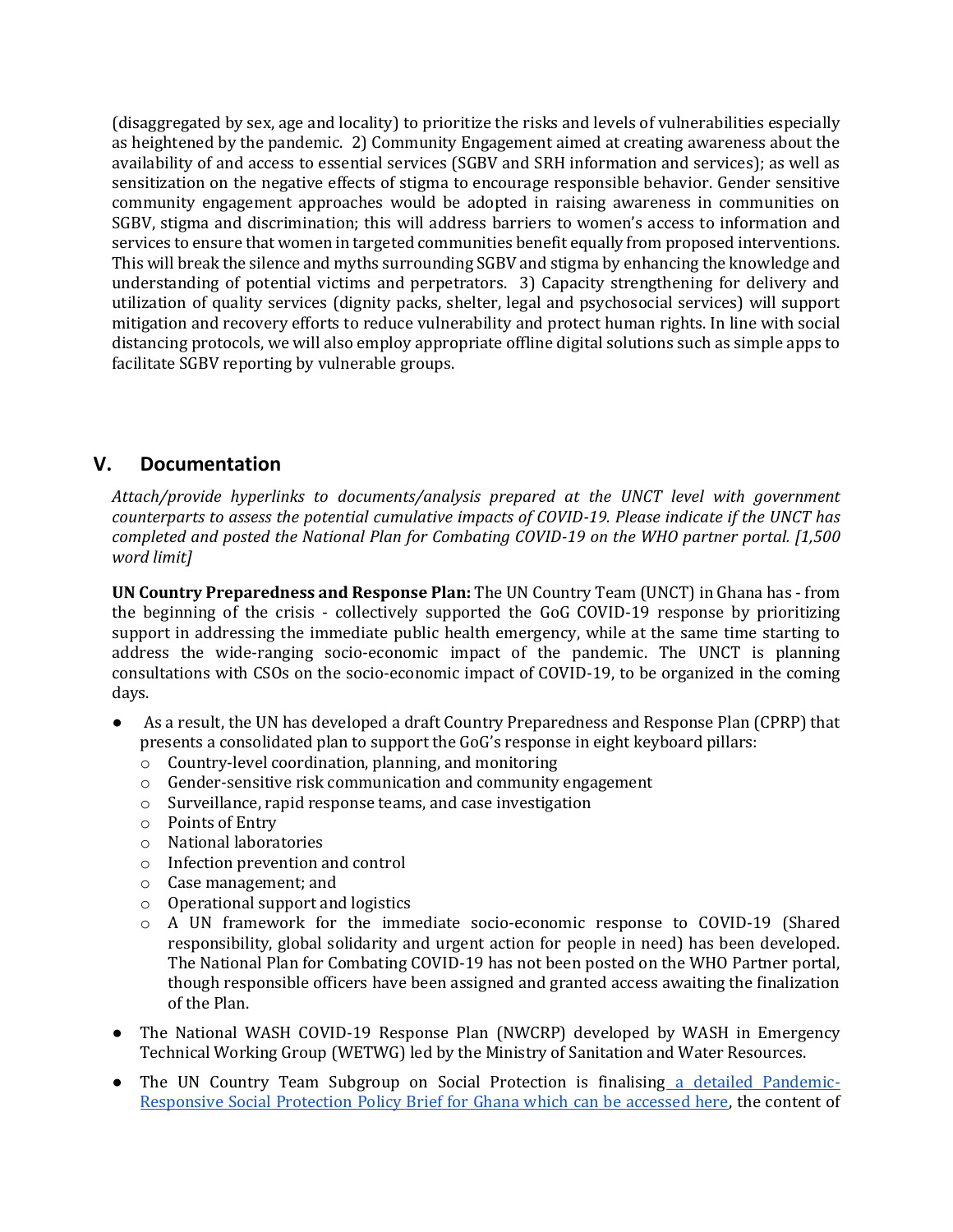which has already actively been used in advocacy. It makes the case for using social protection as an integral part of COVID-response and recovery in Ghana, explains the overall context and makes specific recommendations as to technical and policy decisions that need to be made. It provides a much more detailed overview of the area in which pillar two of this proposal seeks to intervene.<sup>20</sup>

- The UNCT has started the elaboration of a COVID-specific CCA and has engaged the ECA, the IFIs (WB, IMF and AfDB) on this initiative.
- The UNCT subgroup on Gender developed
	- $\circ$  Key messages for the consideration of Gender and Human Rights in COVID-19 Response in Ghana (to be published)
	- o A technical brief on the Socio-Economic Impact of COVID-19 on Sexual and Gender Based Violence in Ghana. (To Be Approved)

# **V. Target population**

*Describe and estimate the direct users of the solution and potential impact on beneficiaries. Be explicit on who has established the need (plans, national authorities, civil society, UN own analysis, or citizens). [1,500 word limit]* 

The Joint Programme is characterized by upstream and downstream interventions. Whilst the upstream policy and advocacy will have a nationwide impact, the geographic focus for direct service provision is limited to the Greater Accra area, which is the epicenter of the pandemic with 85% of the national caseload. This area is home to the largest number of people living in high density, low income areas, in poor living arrangements, where respecting social distancing is difficult especially in crowded markets where majority of women operate from in search of a living. Sanitary conditions are very limited and are combined with low level of hygiene practices and very limited access to piped water.

As discussed in section 1, the purposeful action of the GoG to limit the spread of COVID-19, is having a clear adverse economic impact for millions of families. This is particularly dire for several specific groups of people that are being left behind. According to the UN's own analysis the target populations identified for this proposal will include the following groups:

**Pillar 1:** on health and nutrition, interventions will target women and children facing health and nutrition challenges including ones focusing on reproductive health, communicable and other vaccine preventable diseases and malnutrition; people with underlying health conditions making them more vulnerable (biologically and socially) to COVID mainly those with HIV, tuberculosis non communicable diseases in Greater Accra. Wash interventions will benefit health centers and communities characterized by very limited access to safe water and basic sanitation, limited access to health facilities and services.

**Pillar 2:** the interventions on social protection will target women and men who are economically vulnerable, including: The current "poor" - approximately 5.5 million people under the poverty line are not currently on LEAP, particularly if they are living in certain low-income and high-density urban settings. This also includes the "working poor" – not considered poor as they have jobs, but with very low income and job security, and at high risk of losing this during a crisis such as this one. They are

<sup>20</sup> Link to the [Ghana Social Protection Pandemic-Response draft Policy Brief](https://unicef-my.sharepoint.com/:w:/g/personal/vvanhalsema_unicef_org/ETGG9pvNGvhHgj0U0iJl1J8BWDVHzNf7L-yQ6tPDKOzayg?e=jVs1Bh) (forthcoming - not for dissemination):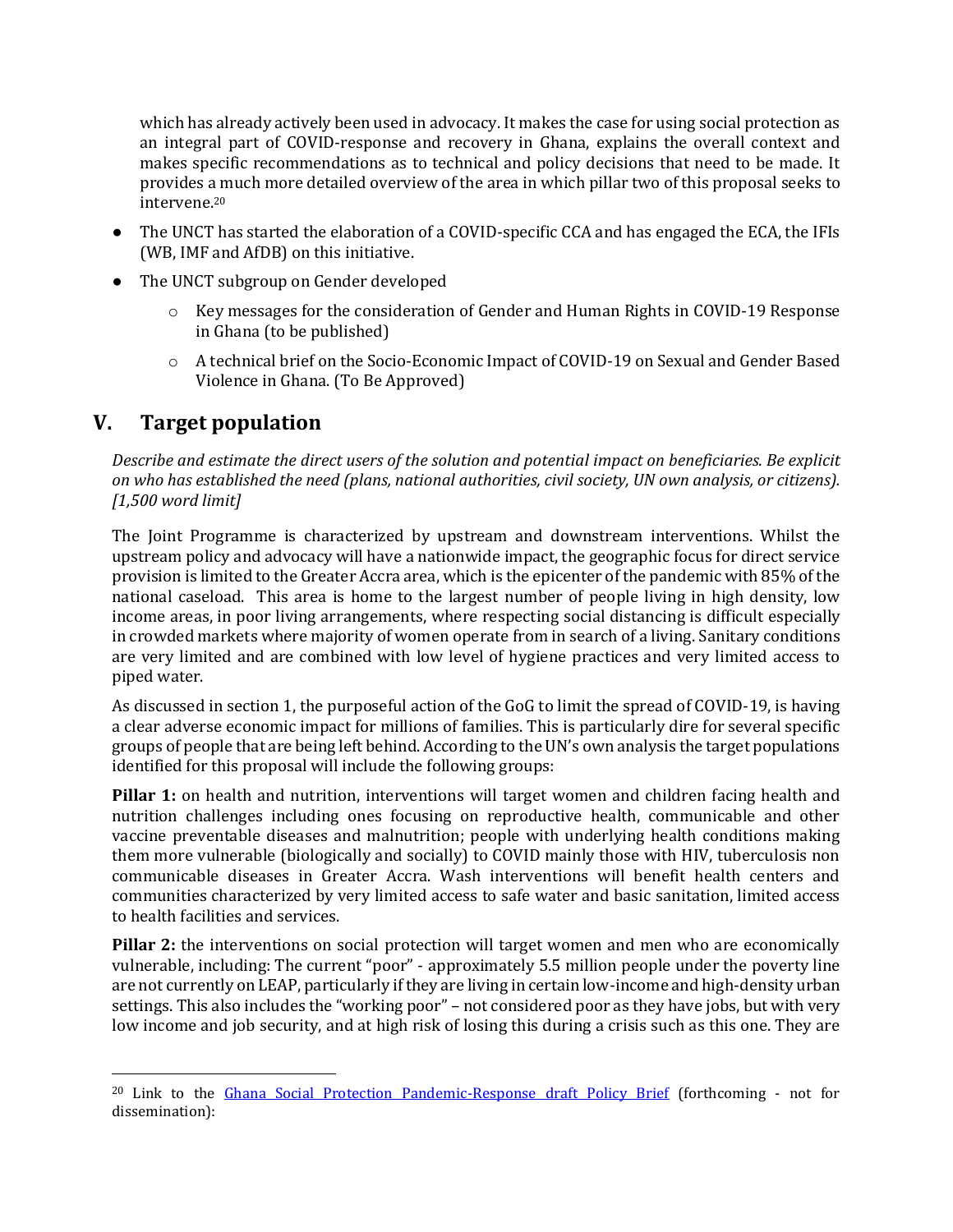likely to be required to dig into savings and sell off assets. This can potentially include many millions of people that are traditionally not considered for social assistance

Secondly the intervention will target those whose economic vulnerability is compounded by social vulnerability, such as those who need health care assistance (including pregnant and lactating women, newborn and those with underlying health complications or vulnerabilities including those with chronic illness, Persons Living With HIV (PLWHIV) and persons with disabilities). Those of older age are more vulnerable for fatally contracting COVID-19, and consequently they are under additional pressure to stay isolated. Women, girls and boys, adolescent girls, marginalized migrant girls, adolescent mothers that are victims of domestic violence and abuse and may need to leave their homes or have the aggressors (often the breadwinner).

**Pillar 3:** will target at risk population, especially women, girls and boys in densely populated areas, slums and poor neighborhoods in COVID hotspots such as Madina, Tema-Station, Agbogloshie, Old Fadama, Nima, and Mamobi. As COVID-hotspots, people living in these areas are likely to suffer stigma and discrimination such as rejection, isolation, exclusion, loss of livelihoods, and all forms of violence, as has already been reported<sup>21</sup>. Responding to reported cases of COVID-related stigma in Ghana, the Chief Executive of the Mental Health Authority warned that stigma puts affected persons under stress and this could worsen their plight and make it difficult to improve from the COVID-19 and if they improve, could deter them from taking active part in enjoying their lives, from engaging in their daily business, and could worsen any underlying medical or mental health condition22.

Women, children and adolescents (girls), particularly those living in extreme poverty or facing insecure and informal work and incomes are among the most at-risk populations identified as experiencing the highest degree of socio-economic vulnerability to COVID-19. As communities are disrupted, children already at risk of violence, exploitation and abuse will find themselves even more vulnerable. Social and economic turmoil will heighten girls' risk of early marriage, pregnancy and gender-based violence. With isolation, children facing violence in the home will be farther from help. And the stress and stigma of illness and financial strain will exacerbate volatile family and community situations.

Vulnerable migrant populations (such as the female head porters popularly referred to as Kayayei) constitute one of the key marginalized groups that need considerable attention in addressing their vulnerability to the pandemic in Ghana. With a population of more than 30,000 girls and women located mostly in market centers in the Southern part of Ghana (and few markets in the northern zone), these Kayayei are exposed to very unhygienic and unsanitary conditions in the markets where they live and work. Their meagre incomes, which have worsened since the onset of the crises, makes it virtually impossible for them to acquire essential items for infection prevention. It is thus critical to facilitate access to gender-sensitive information and the availability of essential items to protect the Kayayei from infections, maintain their dignity, reduce their dependence on men for such items, and subsequently reduce their vulnerability to SGBV, harmful practices and other gendered inequalities which tend to increase during periods of crises.

# VI. **Who will deliver this solution?**

<sup>21</sup> [Stigma now major challenge in Covid-19 fight](https://starrfm.com.gh/2020/04/stigma-now-major-challenge-in-covid-19-fight-ghs/) – GHS

<sup>22</sup> Let's avoid stig[ma against COVID-19 victims](https://newsghana.com.gh/lets-avoid-stigma-against-covid-19-victims/)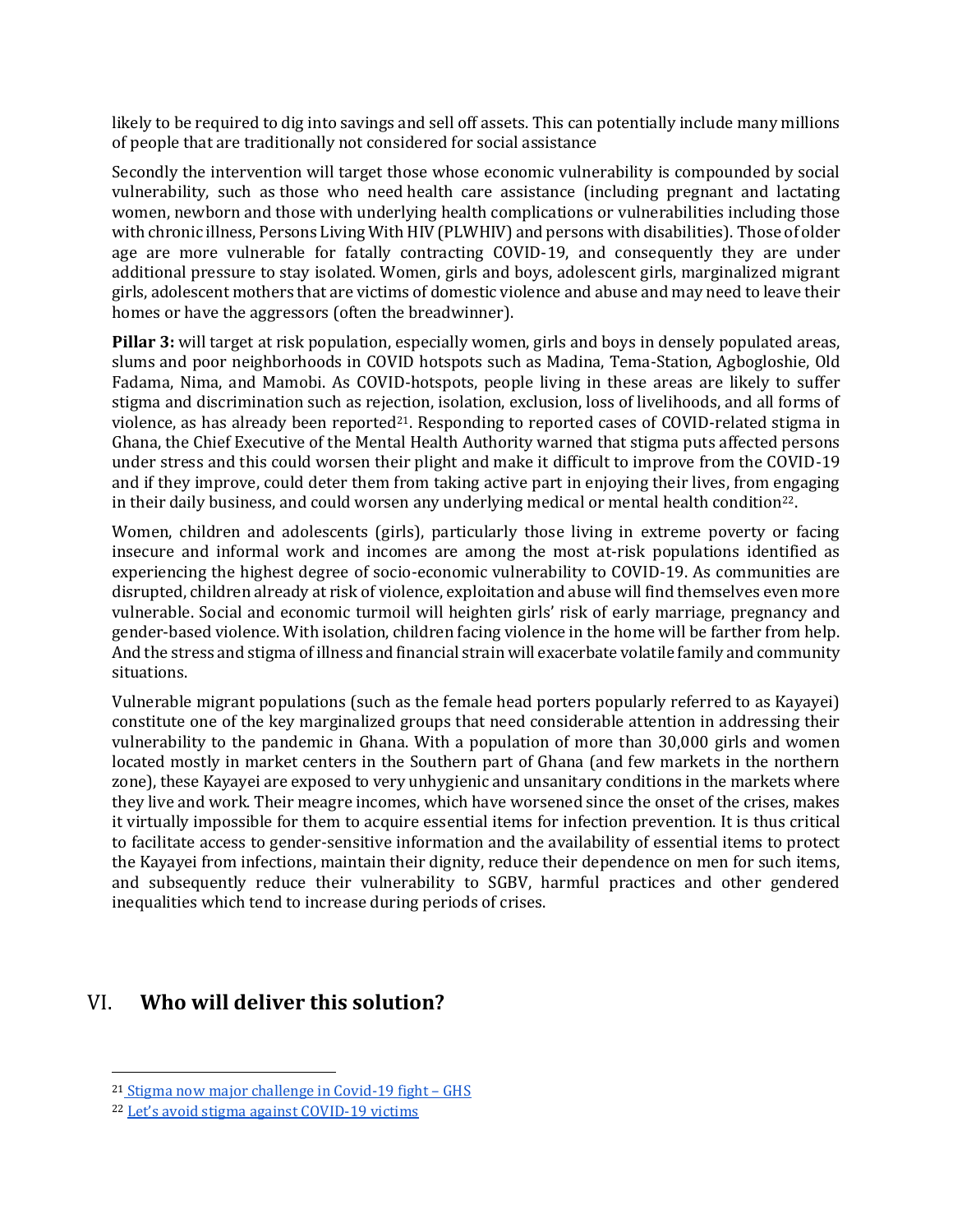*List what Recipient UN Organizations (RUNOs) and partners will implement this project and describe their capacities to do so. Include expertise, staff deployed, as well as oversight mechanisms that determine the monitoring and evaluation (M&E) arrangements and responsibilities. Use hyperlinks to relevant sites and the current portfolios of RUNOs so the text is short and to the point. [1,500 word limit]* 

The UN System in Ghana aims to jointly implement this as one to deepen our collaborative approach to tackling emergencies and pandemics such as COVID-19. This action will be delivered through an inter-sectoral team composed of technical specialists of the four participating agencies - UNDP, UNFPA, WHO and UNICEF. Although the budget in this proposal is broken down and will be financially managed by individual agencies, each pillar has its own budget allocation to be implemented in close collaboration.

Overall monitoring of progress as well as joint reporting will be done by all agencies guided by the Results Framework as supervised by the UN Country Team that also receives inputs from nonparticipating agencies, under overall supervision of the UN Resident Coordinator.

Pillar 1 is implemented by the WHO and UNICEF. There are multiple specialists available from each department with high capacity and strong relations with government service providers. Interventions comprise both policy and programmatic level, and the service delivery to specific vulnerable populations at sub-national level with a focus on the Greater Accra area. This is all to be done in close coordination with GHS, Ministry of Health, Ministry of Sanitation and Water Resources, as well as the broader Ghana Health and WASH Sector Working Group, relevant Metropolitan, Municipal and District Assemblies (MMDAs) and CSOs.

On pillar 2, UNICEF will take the lead via its Social Protection team, which currently has two international experts and two national specialists, and has been closely involved in designing, implementing, strengthening and monitoring and evaluating social protection in Ghana for several years. It has a full range of in-house capacity that it can deploy - including on shock-responsive social protection - to provide advocacy and technical support, as well as provide precise and effective oversight of a range of consultants and external service providers that will be required to carry out the work foreseen under this grant. Many of the actions to be taken under pillar one depends largely on the decision taken in the SP working group chaired by the Ministry of Gender, Children and Social Protection. Other stakeholders include the Ministry of Finance, the LEAP programme, the NHIS and CSOs engaged in social protection as well as the UNICEF M&E and communications teams which have several powerful modalities for mass communication and population outreach.

On Pillar 3, UNFPA, UNDP and UNICEF with their extensive knowledge, experience and proven capabilities in coordinating multi-sectoral approaches in addressing SGBV, Human Rights and child protection issues will provide multi-sectoral support to ensure these issues and a strong overall gender lens are integrated in the overall COVID-19 response. The national partners to be engaged will include Ministry of Gender, Children and Social Protection (MoGCSP), DOVVSU, Police, Dept of Social Welfare, Judicial Service, Commission on Human Rights and Administrative Justice, Media, Traditional and Religious Authorities, relevant Metropolitan, Municipal and District Assemblies (MMDAs) and CSOs.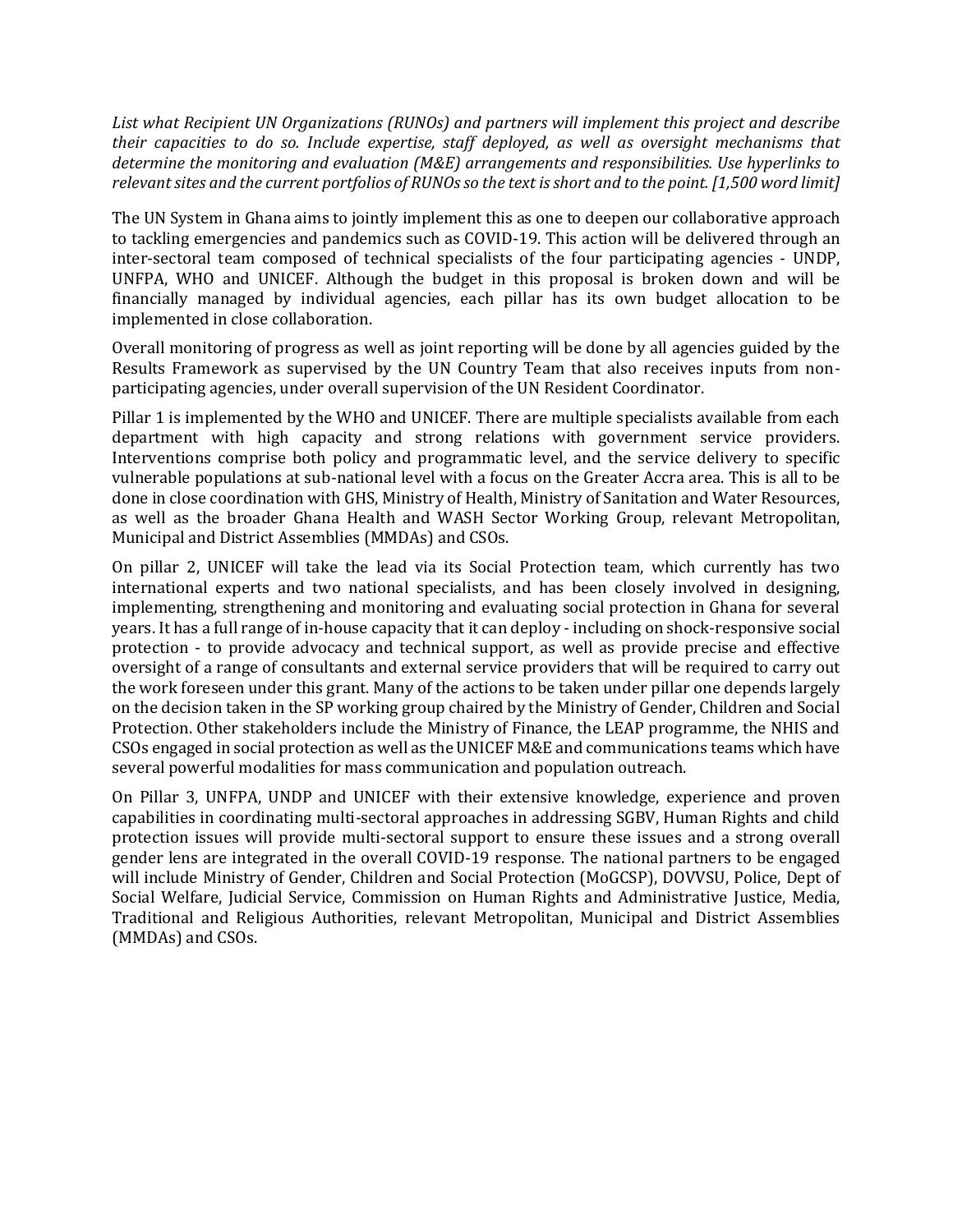# **Cover Page**

| <b>Contacts</b>    | Resident Coordinator or Focal Point in his/her Office                                                                                                                                                                                                                                                                                                                                                                                                                                                                                                                                                                                                                                                                                                                              |  |  |  |  |
|--------------------|------------------------------------------------------------------------------------------------------------------------------------------------------------------------------------------------------------------------------------------------------------------------------------------------------------------------------------------------------------------------------------------------------------------------------------------------------------------------------------------------------------------------------------------------------------------------------------------------------------------------------------------------------------------------------------------------------------------------------------------------------------------------------------|--|--|--|--|
|                    | Name: Sylvia Lopez-Ekra                                                                                                                                                                                                                                                                                                                                                                                                                                                                                                                                                                                                                                                                                                                                                            |  |  |  |  |
|                    | Email: sekra@iom.int                                                                                                                                                                                                                                                                                                                                                                                                                                                                                                                                                                                                                                                                                                                                                               |  |  |  |  |
|                    | Position: UN Resident Coordinator a.i.                                                                                                                                                                                                                                                                                                                                                                                                                                                                                                                                                                                                                                                                                                                                             |  |  |  |  |
|                    | Other Email: sylvia.ekra@gmail.com                                                                                                                                                                                                                                                                                                                                                                                                                                                                                                                                                                                                                                                                                                                                                 |  |  |  |  |
|                    | Telephone: +233 24 431 36 25                                                                                                                                                                                                                                                                                                                                                                                                                                                                                                                                                                                                                                                                                                                                                       |  |  |  |  |
|                    | Skype: sylvia.lopez.ekra                                                                                                                                                                                                                                                                                                                                                                                                                                                                                                                                                                                                                                                                                                                                                           |  |  |  |  |
| <b>Description</b> | [400 characters limit]                                                                                                                                                                                                                                                                                                                                                                                                                                                                                                                                                                                                                                                                                                                                                             |  |  |  |  |
|                    | The negative socioeconomic implications on the most vulnerable populations<br>have become evident with demonstrated significant risks in health, Social<br>Protection and provision of basic essential service areas with the spread of<br>COVID-19 infection across the world. The UN System in Ghana must ensure<br>continued access to quality health and nutrition services that are gender-<br>responsive such as antenatal care, postnatal, immunization, growth monitoring,<br>and promotion, Social Protection and basic services. Despite some mitigation<br>measures introduced by the government to provide relief and alleviate the plight<br>of vulnerable citizens to COVID-19 containment measures outlined, urgent<br>attention is needed to address these issues. |  |  |  |  |
|                    | The UNCT seeks to support GoG to address gaps under three main pillars:                                                                                                                                                                                                                                                                                                                                                                                                                                                                                                                                                                                                                                                                                                            |  |  |  |  |
|                    | Pillar 1: Continuity of essential health (including TB, HIV treatment,<br>immunization, child and maternal health) and nutrition services and access to<br>safe water and hygiene infrastructure (such as provision of running water and<br>handwashing facilities) for at-risk populations are ensured and gender<br>responsive.                                                                                                                                                                                                                                                                                                                                                                                                                                                  |  |  |  |  |
|                    | <b>Pillar 2:</b> Government has increased capacity in designing and implementing<br>Covid-19 related Social Protection measures including basic services,<br>mainstreaming the needs of specific vulnerable groups, including girls and<br>women.                                                                                                                                                                                                                                                                                                                                                                                                                                                                                                                                  |  |  |  |  |
|                    | Pillar 3: Enhanced access to SGBV and anti-stigma information, and essential<br>services for vulnerable groups for effective prevention, mitigation, and response<br>to COVID-19 impacts.<br>The anticipated change is to protect the needs and rights of people living under<br>the duress of the pandemic, with particular focus on the most vulnerable groups<br>living in low-income, congested urban settings and informal settlements, and<br>people who risk being left behind. The geographical area is the COVID-19 hotspot<br>in Greater Accra, Ghana.                                                                                                                                                                                                                   |  |  |  |  |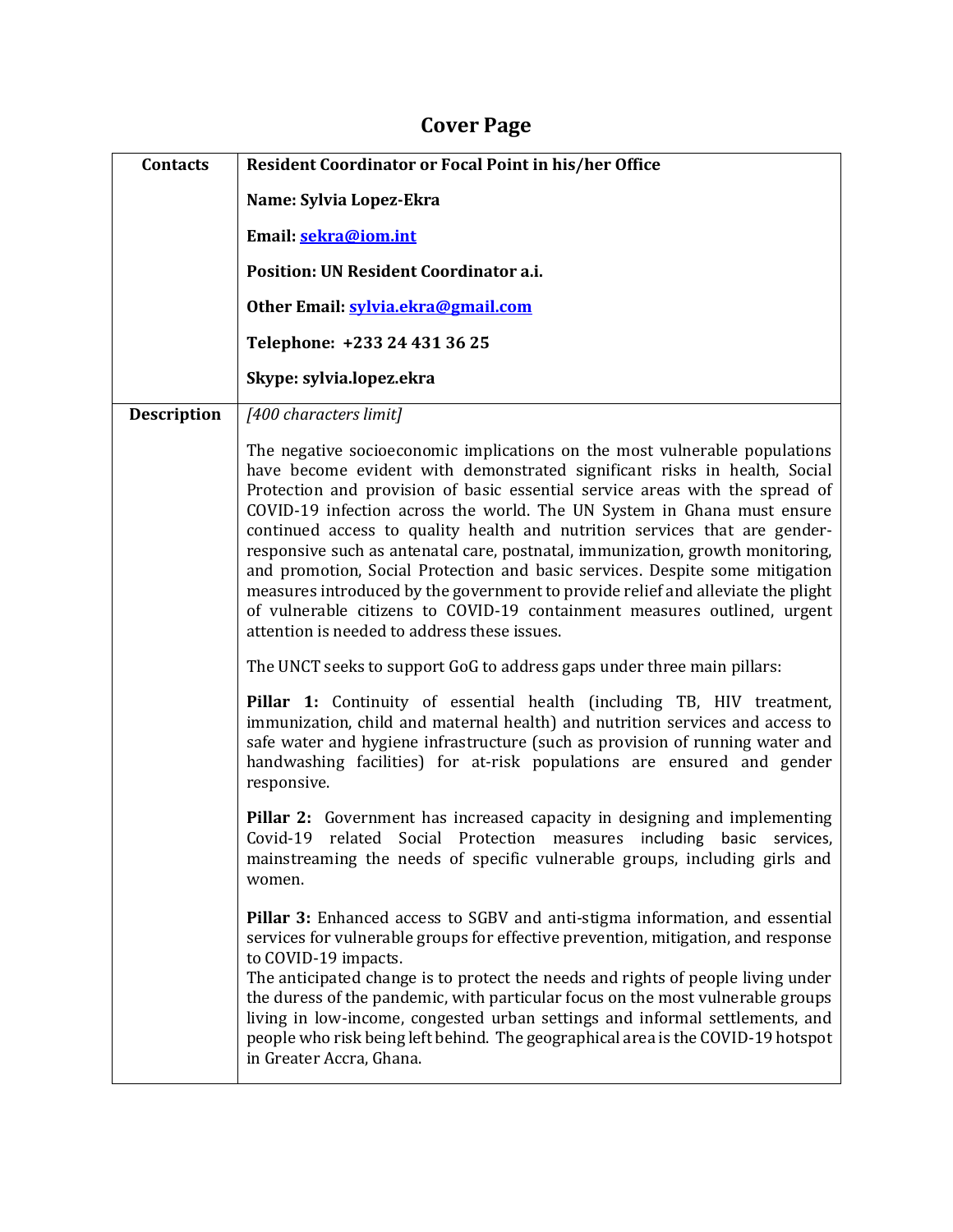| <b>Universal</b>     | Gender Marker: (bold the selected; pls select one only)                                             |                                                                                                                    |                                               |                                                                                |  |  |  |  |
|----------------------|-----------------------------------------------------------------------------------------------------|--------------------------------------------------------------------------------------------------------------------|-----------------------------------------------|--------------------------------------------------------------------------------|--|--|--|--|
| <b>Markers</b>       |                                                                                                     | a) Have gender equality and/or the empowerment of women and girls as the<br>primary or principal objective.        |                                               |                                                                                |  |  |  |  |
|                      | b) Make a significant contribution to gender equality and/or the<br>empowerment of women and girls; |                                                                                                                    |                                               |                                                                                |  |  |  |  |
|                      |                                                                                                     | c) Make a limited contribution or no contribution to gender equality and/or the<br>empowerment of women and girls. |                                               |                                                                                |  |  |  |  |
|                      |                                                                                                     |                                                                                                                    |                                               | Human Rights Based Approach to COVID19 Response (bold the selected):           |  |  |  |  |
| <b>Fund Specific</b> | Yes/No                                                                                              |                                                                                                                    |                                               |                                                                                |  |  |  |  |
| <b>Markers</b>       | Fund Windows (bold the selected; pls select one only)                                               |                                                                                                                    |                                               |                                                                                |  |  |  |  |
|                      | <b>Emergency</b>                                                                                    |                                                                                                                    |                                               | Window 1: Enable Governments and Communities to Tackle the                     |  |  |  |  |
|                      |                                                                                                     |                                                                                                                    |                                               |                                                                                |  |  |  |  |
|                      |                                                                                                     |                                                                                                                    |                                               | <b>Window 2: Reduce Social Impact and Promote Economic Response</b>            |  |  |  |  |
| Geographical         | <b>Regions:</b> Greater Accra Region                                                                |                                                                                                                    |                                               |                                                                                |  |  |  |  |
| <b>Scope</b>         | <b>Country: Ghana</b>                                                                               |                                                                                                                    |                                               |                                                                                |  |  |  |  |
|                      |                                                                                                     |                                                                                                                    |                                               |                                                                                |  |  |  |  |
| <b>Recipient UN</b>  |                                                                                                     | 1. World Health Organization (WHO)                                                                                 |                                               |                                                                                |  |  |  |  |
| Organization         | 2.                                                                                                  |                                                                                                                    | United Nations Development Programme (UNDP)   |                                                                                |  |  |  |  |
| s                    |                                                                                                     |                                                                                                                    |                                               |                                                                                |  |  |  |  |
|                      | 3.                                                                                                  |                                                                                                                    | <b>United Nations Population Fund (UNFPA)</b> |                                                                                |  |  |  |  |
|                      |                                                                                                     |                                                                                                                    | 4. United Nations Children's Fund (UNICEF)    |                                                                                |  |  |  |  |
| Implementin          |                                                                                                     |                                                                                                                    |                                               | Ministry of Health, Ministry of Gender, Children and Social Protection, Ghana  |  |  |  |  |
| g Partners           |                                                                                                     |                                                                                                                    |                                               | Health Service, Domestic Violence and Victim Support Unit (DOVVSU), Police,    |  |  |  |  |
|                      |                                                                                                     |                                                                                                                    |                                               | Dept. of Social welfare, Judicial Service, Commission on Human Rights and      |  |  |  |  |
|                      | MMDAs, Development Partners and CSO                                                                 |                                                                                                                    |                                               | Administrative Justice, Media, Traditional and Religious Authorities, relevant |  |  |  |  |
| Programme            | <b>Budget</b>                                                                                       | <b>Agency</b>                                                                                                      | <b>Amount</b>                                 | <b>Comments</b>                                                                |  |  |  |  |
| and Project          | <b>Budget</b>                                                                                       | <b>UNDP</b>                                                                                                        | \$165,294                                     | <b>MPTF</b> budget                                                             |  |  |  |  |
| Cost                 | Requested                                                                                           | <b>WHO</b>                                                                                                         | \$160,661                                     |                                                                                |  |  |  |  |
|                      |                                                                                                     | <b>UNFPA</b>                                                                                                       | \$242,193                                     |                                                                                |  |  |  |  |
|                      |                                                                                                     | <b>UNICEF</b>                                                                                                      | \$431,852                                     |                                                                                |  |  |  |  |
|                      | In-kind                                                                                             | <b>UNDP</b>                                                                                                        | \$33,000                                      | Senior Management,                                                             |  |  |  |  |
|                      | Contributions                                                                                       | <b>WHO</b>                                                                                                         | \$24,099.15                                   | Programme and operations<br>staff cost, Communication                          |  |  |  |  |
|                      |                                                                                                     | <b>UNFPA</b>                                                                                                       | \$57,657                                      | and visibility costs.                                                          |  |  |  |  |
|                      |                                                                                                     | <b>UNICEF</b>                                                                                                      | \$95,000                                      | Oversight, programme and<br>operational support and                            |  |  |  |  |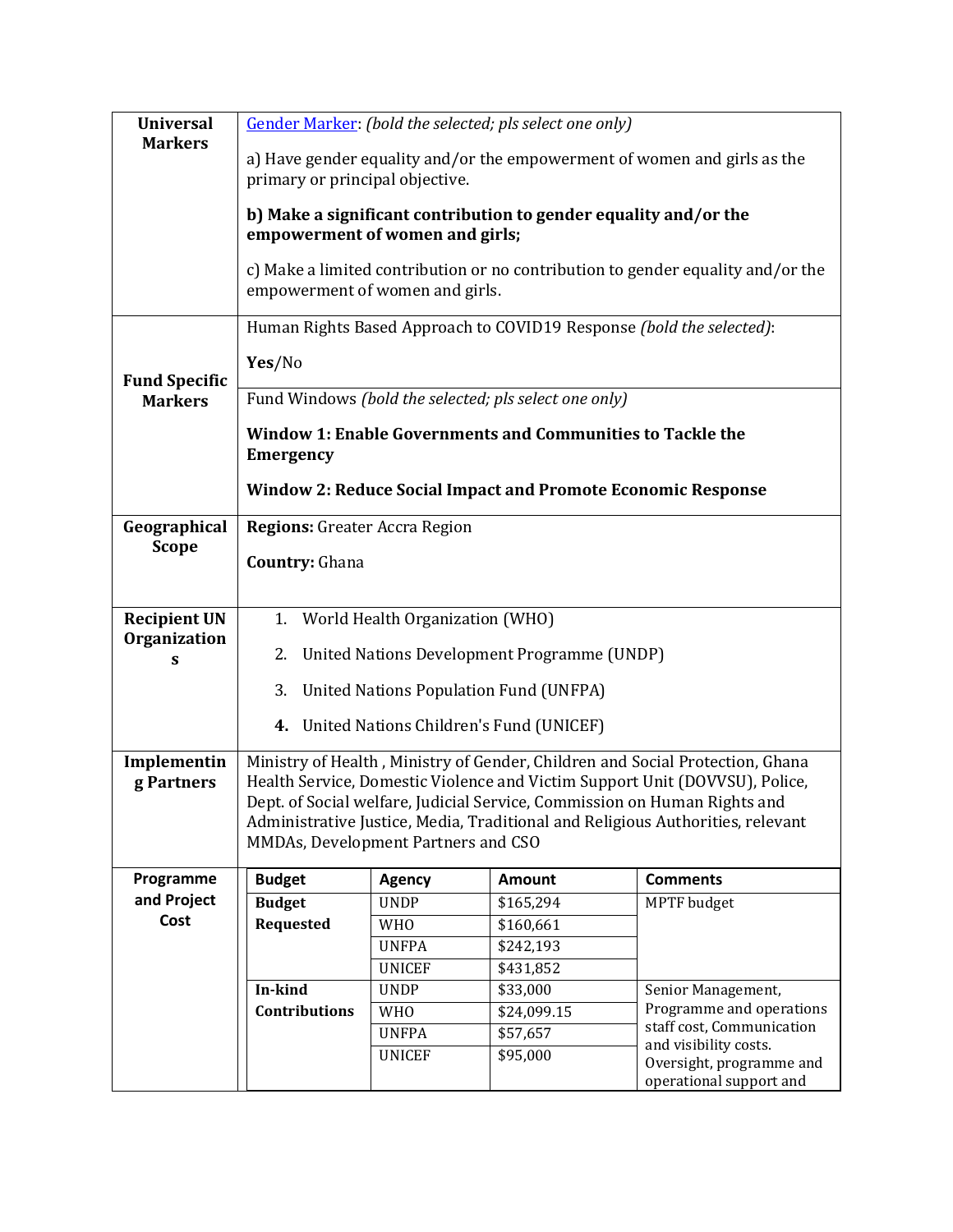|                              |                                       |  |  | ongoing provision of<br>information/services |  |  |
|------------------------------|---------------------------------------|--|--|----------------------------------------------|--|--|
|                              |                                       |  |  |                                              |  |  |
| <b>Comments</b>              |                                       |  |  |                                              |  |  |
| Programme<br><b>Duration</b> | Start Date: May, 2020                 |  |  |                                              |  |  |
|                              | <b>Duration (In months): 7 Months</b> |  |  |                                              |  |  |
|                              | <b>End Date: December, 2020</b>       |  |  |                                              |  |  |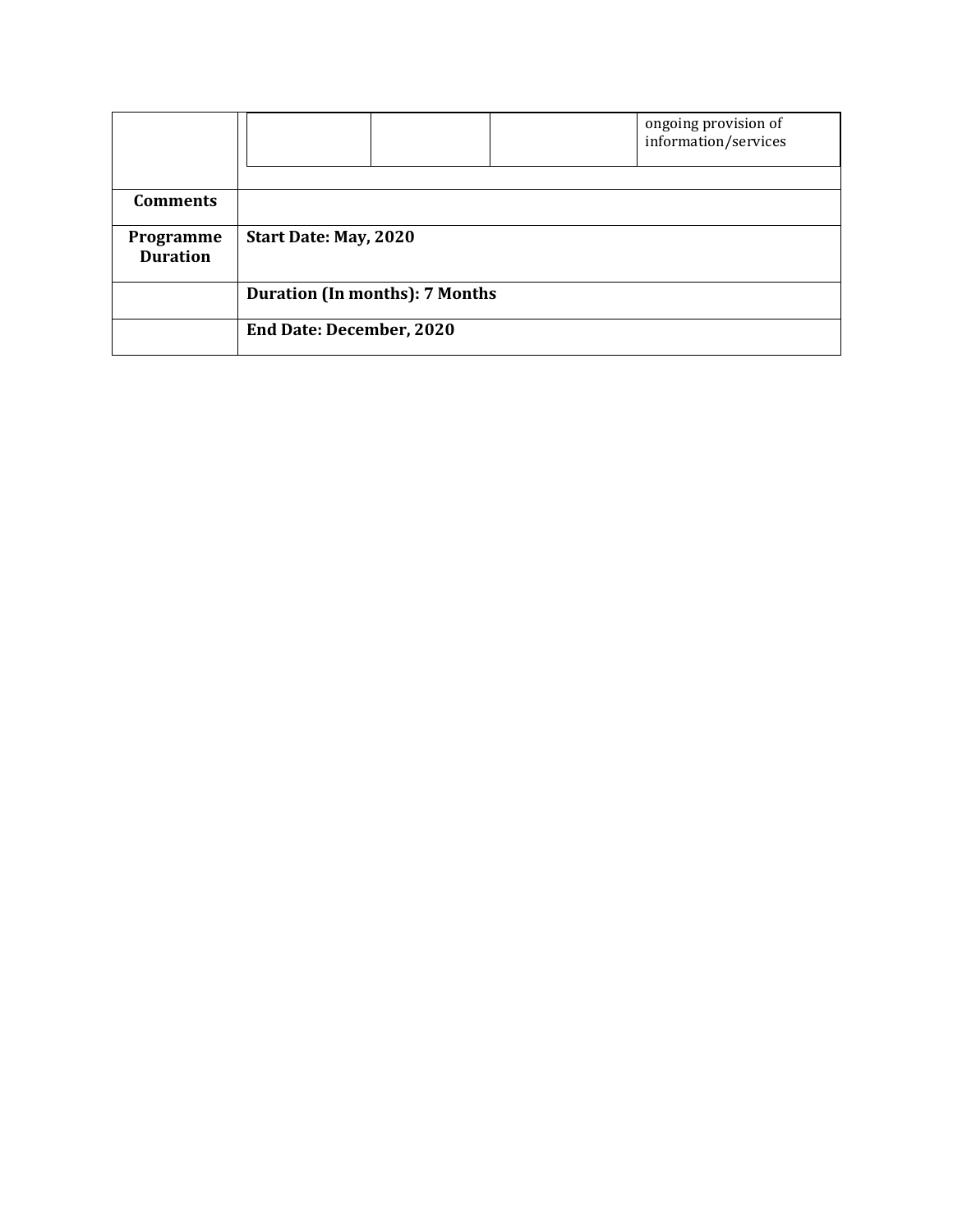# **Results Framework**

**INSTRUCTIONS: Each proposal will pick a window. As part of the proposal the agencies, funds and programme will develop an outcome, outcome indicators, outputs and output indicators that will contribute to the achievement of the selected proposal outcome.**

|                                          | Window 1                                                                                                                                                                                                                                                                                                       |                                                              |               |                                                                                                                                                                                             |                        |  |  |  |
|------------------------------------------|----------------------------------------------------------------------------------------------------------------------------------------------------------------------------------------------------------------------------------------------------------------------------------------------------------------|--------------------------------------------------------------|---------------|---------------------------------------------------------------------------------------------------------------------------------------------------------------------------------------------|------------------------|--|--|--|
| Proposal<br><b>Outcome</b><br>(Pillar 1) | Continuity of essential health (including TB, HIV treatment, immunization, child<br>and maternal health), nutrition services, access to safe water and hygiene<br>infrastructure (such as provision of running water and handwashing facilities) for<br>at-risk populations are ensured and gender responsive. | <b>Outcome Total</b><br><b>Budget:</b><br><b>USD 413,609</b> |               |                                                                                                                                                                                             |                        |  |  |  |
| <b>Outcome</b><br>Indicator              | Indicator                                                                                                                                                                                                                                                                                                      | <b>Baseline</b>                                              | <b>Target</b> | <b>Means of verification</b>                                                                                                                                                                | <b>Responsible Org</b> |  |  |  |
|                                          | 1.1                                                                                                                                                                                                                                                                                                            | 142                                                          | 140           | GHS/DHIMS                                                                                                                                                                                   | WHO/UNICEF             |  |  |  |
| (Pillar 1)                               | Maternal deaths per<br>1,000 institutional<br>live births                                                                                                                                                                                                                                                      | (2019)                                                       | (2020)        |                                                                                                                                                                                             |                        |  |  |  |
|                                          | 1.2 percentage of<br>household in target<br>area with<br>Handwashing<br>facilities where water<br>and soap are present                                                                                                                                                                                         | 49.7<br>(2017)                                               | 52<br>(2020)  | Census/MICS /Sample<br>Survey                                                                                                                                                               | WHO/UNICEF             |  |  |  |
| Proposal<br><b>Outputs</b>               | 1.1 Vulnerable groups have improved access to improved health facility                                                                                                                                                                                                                                         |                                                              |               |                                                                                                                                                                                             |                        |  |  |  |
| (Pillar 1)                               | 1.2 Health institutions have improved capacity to provide essential health services                                                                                                                                                                                                                            |                                                              |               |                                                                                                                                                                                             |                        |  |  |  |
|                                          | 1.3 Health workers have improved capacity to offer RMNCHN services.                                                                                                                                                                                                                                            |                                                              |               |                                                                                                                                                                                             |                        |  |  |  |
|                                          | 1.4 Mothers/ caregivers have increased knowledge on optimal IYCF practices.                                                                                                                                                                                                                                    |                                                              |               |                                                                                                                                                                                             |                        |  |  |  |
|                                          | 1.5 Malnourished children have access to appropriate nutritional care.                                                                                                                                                                                                                                         |                                                              |               |                                                                                                                                                                                             |                        |  |  |  |
|                                          | 1.6 Mothers/ Caregivers have access to immunization services                                                                                                                                                                                                                                                   |                                                              |               |                                                                                                                                                                                             |                        |  |  |  |
|                                          |                                                                                                                                                                                                                                                                                                                |                                                              |               | 1.7 Local institutions have enhanced capacity to provide awareness and access to improved services to<br>high-risk population and communities in preventative and protective WASH practices |                        |  |  |  |
| <b>Proposal Output Indicators</b>        |                                                                                                                                                                                                                                                                                                                |                                                              |               |                                                                                                                                                                                             |                        |  |  |  |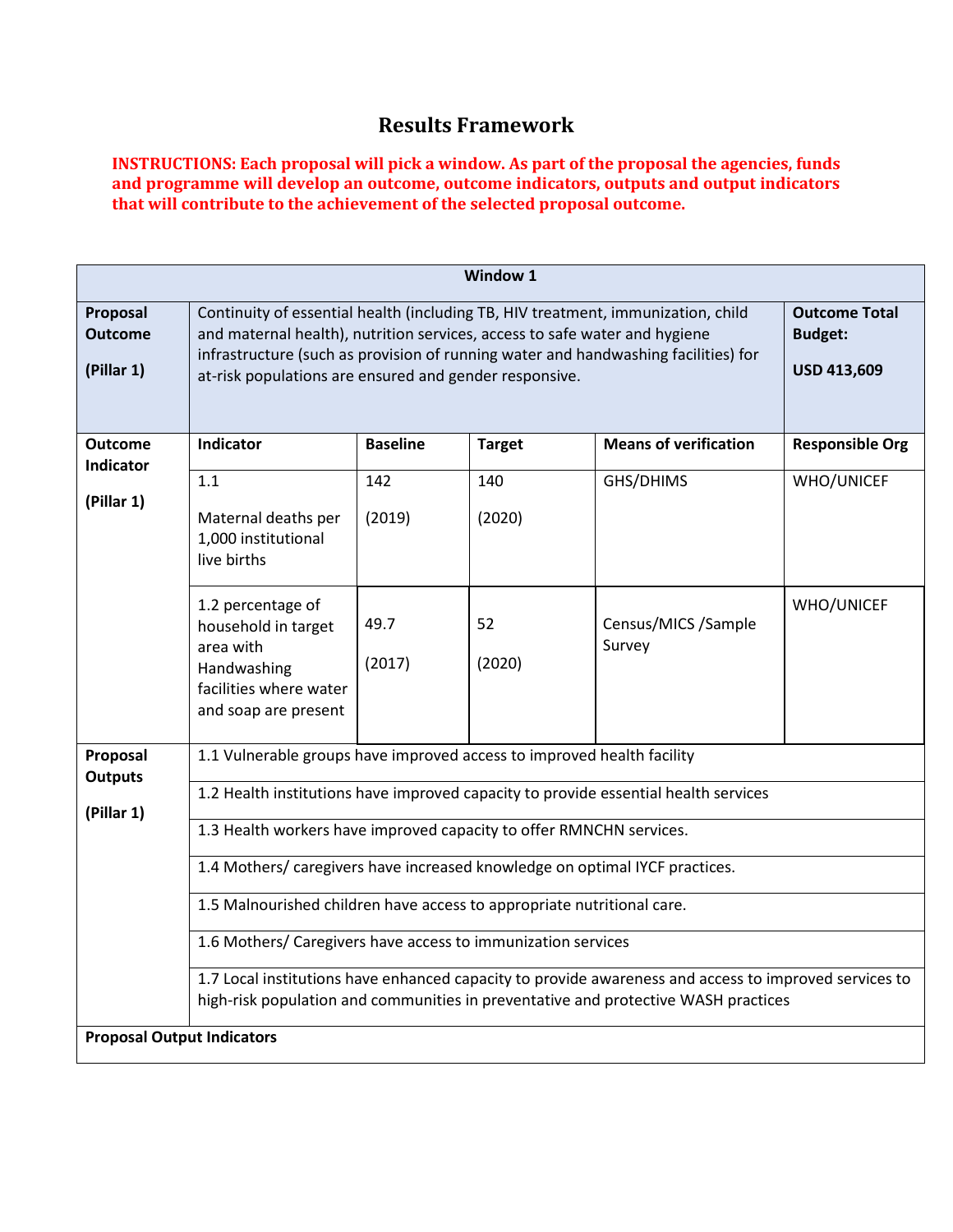| (Pillar 1) | $1.1.1a$ No<br>communities reached<br>with enhanced<br>HWWS promotion for<br>COVID-19 prevention                                                                                                           | 0,00                  | 30 public<br>spaces and 10<br>public toilets in<br>2 MMAA | <b>Partners and UNICEF</b><br>staff field monitoring<br>reports, UNICEF Project<br>report                   | UNICEF/WHO |
|------------|------------------------------------------------------------------------------------------------------------------------------------------------------------------------------------------------------------|-----------------------|-----------------------------------------------------------|-------------------------------------------------------------------------------------------------------------|------------|
| (Pillar 1) | 1.1.1b No of<br>unserved public<br>places in high risk<br>areas with functional<br>handwashing<br>facilities available                                                                                     | 0,00                  | 10 health<br>facilities in<br>2MMAA                       | <b>Partners and UNICEF</b><br>staff field monitoring<br>reports, UNICEF Project<br>report                   | UNICEF/WHO |
| (Pillar 1) | 1.1.1c No of<br>institutions/ facilities<br>provided with<br>protective equipment<br>for front-line staff to<br>support WASH<br>activities                                                                 | 0,00                  | 20 EOHS in 2<br><b>MMAA</b>                               | <b>Partners and UNICEF</b><br>staff field monitoring<br>reports, UNICEF Project<br>report                   | UNICEF/WHO |
| (Pillar 1) | 1.2.1<br>ANC coverage<br>(pregnant women<br>making four ANC<br>visits during the<br>period of pregnancy)<br>disaggregated by age                                                                           | 54.3%<br>(March 2020) | 60%<br>(Dec 2020)                                         | <b>Ghana Health Service-</b><br><b>GHS (District Health</b><br>Information<br>Management System -<br>DHIMS) | UNICEF/WHO |
| (Pillar 1) | 1.2.2<br>Number of health<br>facilities oriented on<br>and supported to<br>implement the<br>guidelines and<br>protocols to guide<br>delivery of essential<br>health services in the<br>context of COVID-19 | 0<br>(March 2020)     | 30<br>(Dec 2020)                                          | <b>WHO staff and Partners</b><br>field monitoring reports,<br>Project report                                | <b>WHO</b> |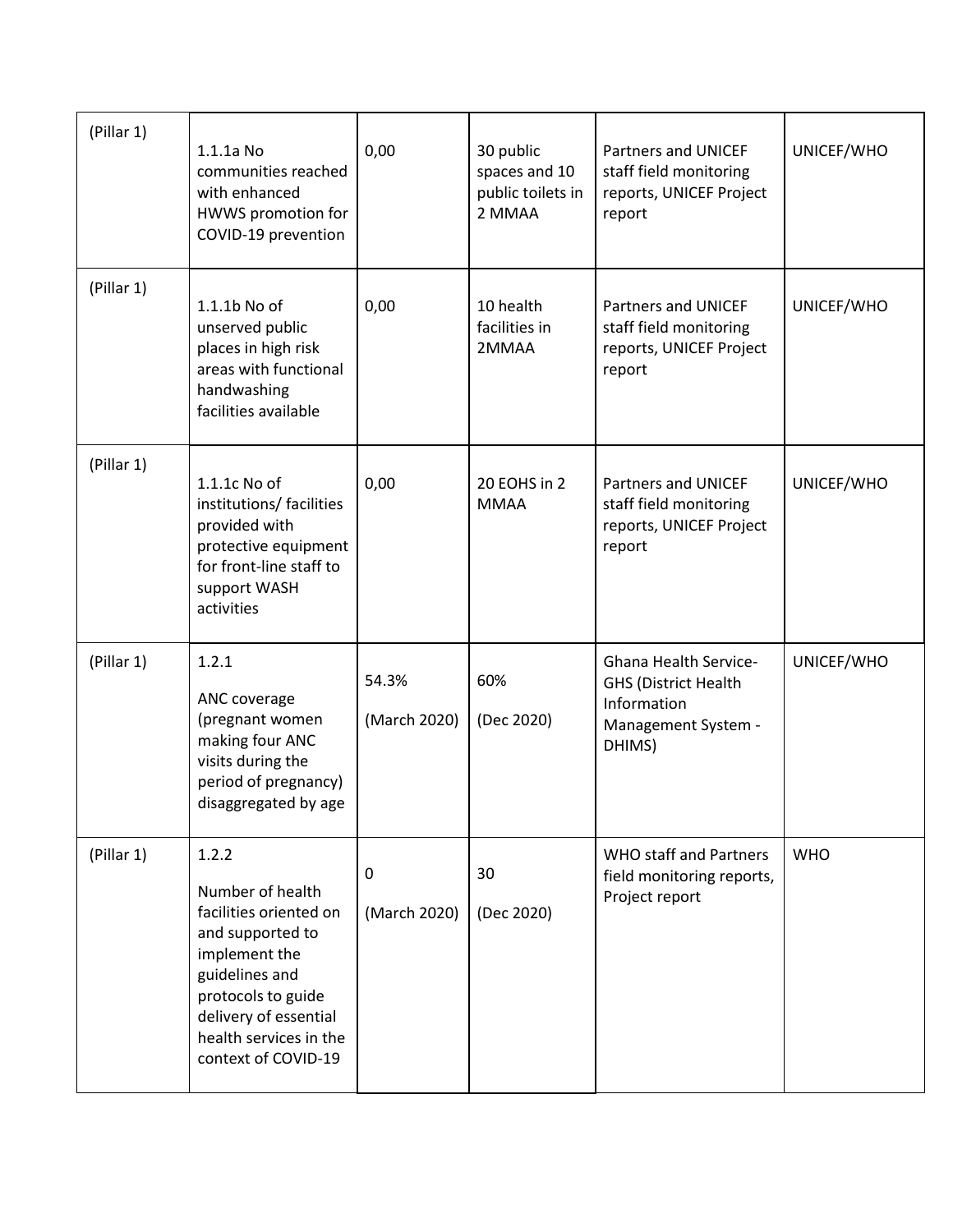| (Pillar 1)                               | 1.2.3<br>Penta3 coverage<br>under 1 (Proportion<br>of children fully<br>immunized (using<br>Penta3 as proxy) by<br>age 1                                                                                                   | 56.7%<br>(March 2020)                                        | 80%<br>(Dec 2020)     | GHS/DHIMS                    | <b>WHO/UNICEF</b>      |
|------------------------------------------|----------------------------------------------------------------------------------------------------------------------------------------------------------------------------------------------------------------------------|--------------------------------------------------------------|-----------------------|------------------------------|------------------------|
| (Pillar 1)                               | 1.2.4a<br>Number of CWC<br>female attendance<br>$(0-59$ months)                                                                                                                                                            | 4,591<br>(April 2020)                                        | 12,000<br>(Dec. 2020) | GHS/DHIMS                    | UNICEF/WHO             |
| (Pillar 1)                               | 1.2.4 <sub>b</sub><br>Number of CWC male<br>attendance (0-59<br>months)                                                                                                                                                    | 4618<br>(April 2020)                                         | 10,000<br>(Dec. 2020) | GHS/DHIMS                    | UNICEF/WHO             |
| (Pillar 1)                               | 1.3.1a<br>Early initiation of<br>breastfeeding rate                                                                                                                                                                        | 75.4%<br>(2019)                                              | 80%<br>(2020)         | GHS/DHIMS                    | UNICEF/WHO             |
| (Pillar 1)                               | 1.3.1 <sub>b</sub><br>Number of children<br>6-59 months<br>admitted for<br>treatment of severe<br>acute malnutrition                                                                                                       | 666<br>(2019)                                                | 800<br>(2020)         | GHS/DHIMS                    | UNICEF/WHO             |
|                                          |                                                                                                                                                                                                                            |                                                              | <b>Window 2</b>       |                              |                        |
| <b>Proposal</b><br>outcome<br>(Pillar 2) | Government has increased capacity in designing and implementing COVID related<br>Social Protection measures including basic services, mainstreaming the needs of<br>specific vulnerable groups, including girls and women. | <b>Outcome Total</b><br><b>Budget:</b><br><b>USD 111,708</b> |                       |                              |                        |
| <b>Outcome</b><br><b>Indicators</b>      | <b>Indicators</b>                                                                                                                                                                                                          | <b>Baseline</b>                                              | <b>Target</b>         | <b>Means of verification</b> | <b>Responsible Org</b> |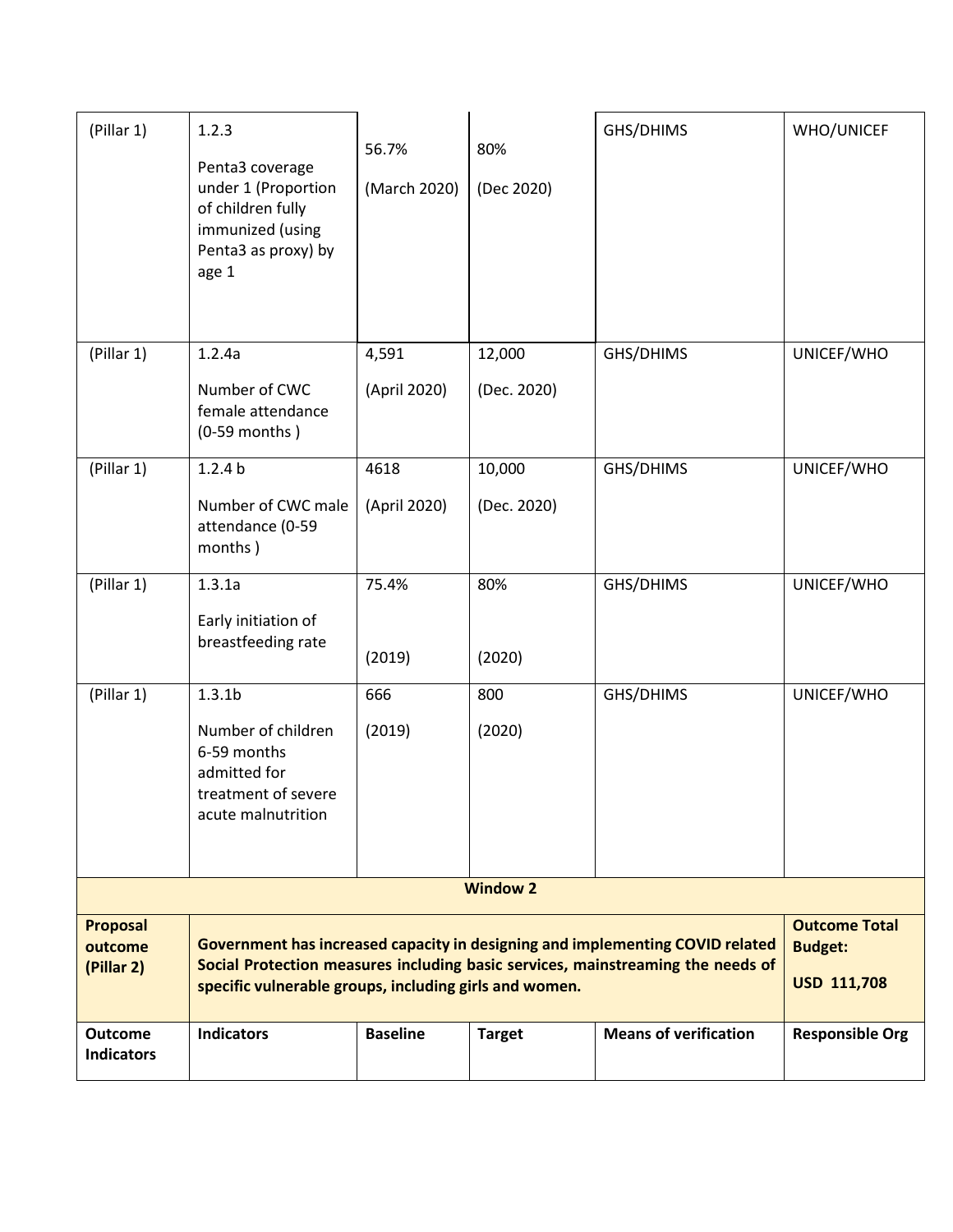| (Pillar 2)                                            | 2.1. Percentage of<br>most vulnerable<br>people disaggregated<br>by sex, age and<br>locality covered by<br>social protection<br>programmes                                                     | 0%                                                                                        | 50%                                                                                                                                                                                | Report from the<br>Ministry of Gender,<br>Children and Social<br>Protection                    | <b>UNICEF</b>          |
|-------------------------------------------------------|------------------------------------------------------------------------------------------------------------------------------------------------------------------------------------------------|-------------------------------------------------------------------------------------------|------------------------------------------------------------------------------------------------------------------------------------------------------------------------------------|------------------------------------------------------------------------------------------------|------------------------|
| Proposal<br><b>Outputs</b><br>(Pillar 2)              | protection interventions for pandemic response and recovery.                                                                                                                                   |                                                                                           |                                                                                                                                                                                    | 2.1 Government has multiple technical options and support to implement gender-sensitive social |                        |
| Proposal<br>Output<br><b>Indicators</b><br>(Pillar 2) | <b>Indicators</b>                                                                                                                                                                              | <b>Baseline</b>                                                                           | <b>Target</b>                                                                                                                                                                      | <b>Means of verification</b>                                                                   | <b>Responsible Org</b> |
| (Pillar 2)                                            | 2.1.1 Government<br>has a range of<br>gender-sensitive<br>options for scaling up<br>cash transfers using<br>existing SP systems<br>and programmes in<br>Ghana to most<br>vulnerable persons    | No technical<br>option for<br>targeting and<br>reaching<br>recipient                      | Technical<br>options for<br>targeting and<br>reaching<br>recipients<br>provided                                                                                                    | Final report and annexes                                                                       | <b>UNICEF</b>          |
| (Pillar 2)                                            | 2.1.2<br>Communications<br>campaign is set up to<br>accompany<br>emergency Social<br>Protection<br>interventions for the<br>most vulnerable,<br>emphasising the<br>needs of girls and<br>women | No current<br>pandemic-<br>response<br>social<br>protection<br>communicati<br>on strategy | Communicatio<br>n strategy<br>designed and<br>developed for<br>SP COVID<br>response to<br>reach recipien<br>ts of grants<br>done with<br>specific focus<br>on gender<br>dimensions | Final report and annexes                                                                       | <b>UNICEF</b>          |
| (Pillar 2)                                            | 2.1.3 Implementation<br>of SP interventions<br>are monitored and<br>fed into sector<br>coordination<br>throughout<br>intervention to check                                                     | M&E<br>strategy for<br>double LEAP<br>payments<br>currently in<br>progress                | M&E strategy<br>for double<br><b>LEAP</b><br>payments final<br>ized and<br>implemented<br>to face COVID-                                                                           | Final report and annexes                                                                       | <b>UNICEF</b>          |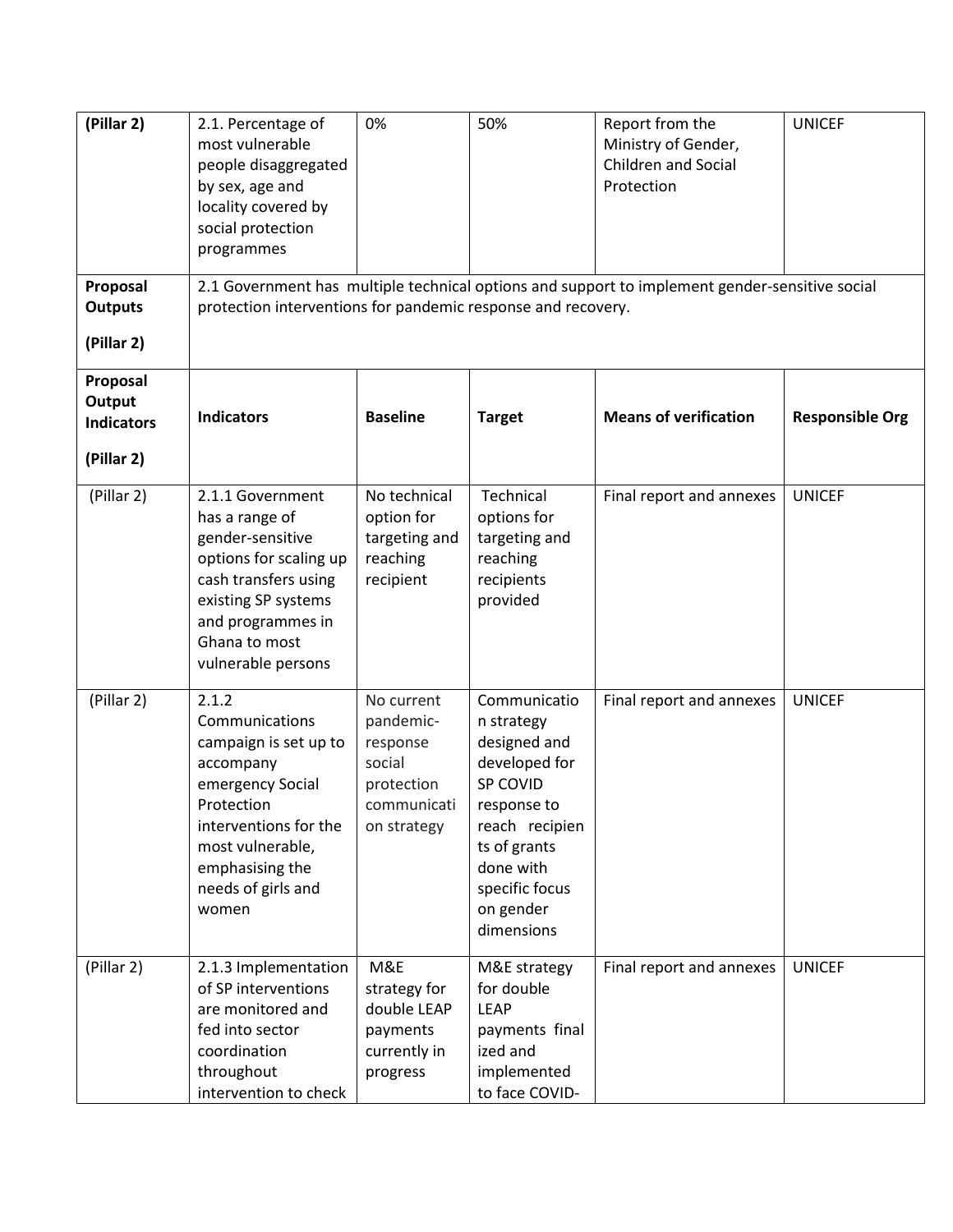|                                     | whether they                                              |                 | responsive SP. |                                                                                                     |                        |
|-------------------------------------|-----------------------------------------------------------|-----------------|----------------|-----------------------------------------------------------------------------------------------------|------------------------|
|                                     | address needs of the                                      |                 | Disaggregation |                                                                                                     |                        |
|                                     | most vulnerable                                           |                 | of data by     |                                                                                                     |                        |
|                                     |                                                           |                 | gender.        |                                                                                                     |                        |
| <b>Proposal</b>                     |                                                           |                 |                | Enhanced access to SGBV and anti-stigma information and essential services for                      | <b>Outcome Total</b>   |
| outcome                             |                                                           |                 |                | vulnerable groups for effective prevention, mitigation, and response to COVID-19                    | <b>Budget:</b>         |
| (Pillar 3)                          | impacts.                                                  |                 |                |                                                                                                     |                        |
|                                     |                                                           |                 |                |                                                                                                     | <b>USD 474,683</b>     |
| <b>Outcome</b><br><b>Indicators</b> | <b>Indicators</b>                                         | <b>Baseline</b> | <b>Target</b>  | <b>Means of verification</b>                                                                        | <b>Responsible Org</b> |
|                                     |                                                           |                 |                |                                                                                                     |                        |
|                                     | 3.1. Percentage of                                        | 0%              | 50%            | End of year Report from                                                                             | <b>UNFPA</b>           |
| Pillar <sub>3</sub>                 | affected population                                       |                 |                | DOVVSU/MoGCSP/CSOs                                                                                  |                        |
|                                     | with increased                                            |                 |                |                                                                                                     |                        |
|                                     | knowledge and<br>utilization of SGBV                      |                 |                |                                                                                                     |                        |
|                                     | and anti-stigma                                           |                 |                |                                                                                                     |                        |
|                                     | services                                                  |                 |                |                                                                                                     |                        |
|                                     | disaggregated by sex,                                     |                 |                |                                                                                                     |                        |
|                                     | age and locality                                          |                 |                |                                                                                                     |                        |
| Proposal                            |                                                           |                 |                | 3.1a Vulnerable women and girls have improved access to SGBV information, essential services and    |                        |
| <b>Outputs</b>                      | crisis support                                            |                 |                |                                                                                                     |                        |
| Pillar <sub>3</sub>                 |                                                           |                 |                | 3.1b Sustained and enhanced delivery of child protection services by national authorities during    |                        |
|                                     | COVID-19                                                  |                 |                |                                                                                                     |                        |
|                                     |                                                           |                 |                | 3.2 Communities and relevant institutions have enhanced awareness and capacity to prevent, mitigate |                        |
|                                     | and respond to COVID-19 related stigma and discrimination |                 |                |                                                                                                     |                        |
| Proposal                            |                                                           |                 |                |                                                                                                     |                        |
| Output                              |                                                           |                 |                |                                                                                                     |                        |
| <b>Indicators</b>                   | <b>Indicators</b>                                         | Baseline        | <b>Target</b>  | <b>Means of verification</b>                                                                        | <b>Responsible Org</b> |
| Pillar 3                            |                                                           |                 |                |                                                                                                     |                        |
| Pillar 3                            | $3.1.1$ (a & b)                                           | 250 (April,     | 750 (Dec,      | <b>Statistics from Service</b>                                                                      | UNFPA, UNICEF          |
|                                     |                                                           | 2020)           | 2020)          | Providers                                                                                           |                        |
|                                     | Number of women                                           |                 |                |                                                                                                     |                        |
|                                     | girls and boys<br>reached with                            |                 |                |                                                                                                     |                        |
|                                     | essential services                                        |                 |                |                                                                                                     |                        |
|                                     |                                                           |                 |                |                                                                                                     |                        |
|                                     |                                                           |                 |                |                                                                                                     |                        |
| Pillar 3                            | 3.1.2 Number of                                           | 0 (April,       | 20 (Dec, 2020) | Partners Reports                                                                                    | <b>UNFPA</b>           |
|                                     | community initiatives                                     | 2020)           |                |                                                                                                     |                        |
|                                     | implemented on                                            |                 |                |                                                                                                     |                        |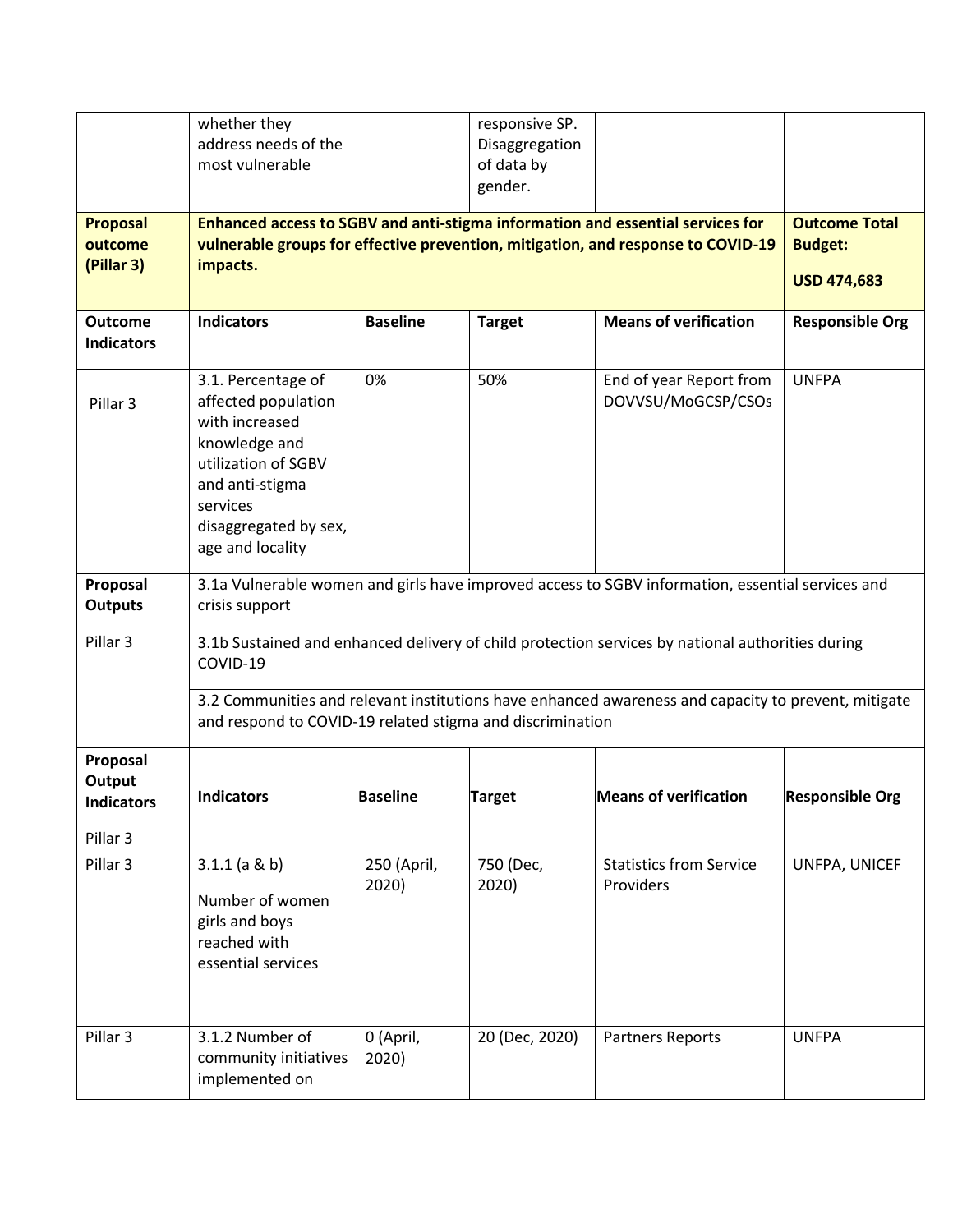|                     | COVID 19, SGBV and<br>SRHR including FP                                                                                                             |                            |                            |                                                                  |              |
|---------------------|-----------------------------------------------------------------------------------------------------------------------------------------------------|----------------------------|----------------------------|------------------------------------------------------------------|--------------|
| Pillar 3            | 3.1.3 Number of<br>women and<br>adolescent girls<br>provided with dignity<br>kits                                                                   | 1000 (2019)                | 2000 (2020)                | <b>Reports and Distribution</b><br>lists                         | <b>UNFPA</b> |
| Pillar 3            | 3.1.4 Number of<br>traditional and<br>religious leaders<br>engaged as change<br>agents on SGBV<br>prevention and<br>reporting                       | 0 (April,<br>2020)         | 30 (Dec, 2020)             | <b>Implementation Reports</b>                                    | <b>UNFPA</b> |
| Pillar <sub>3</sub> | 3.2.1 Number of<br>community<br>engagements to<br>reduce stigma and<br>discrimination<br>implemented in each<br>of the 5 COVID<br>hotspots targeted | 0 (April,<br>2020)         | 10 (Dec, 2020)             | <b>Reports on Community</b><br>Engagements                       | <b>UNDP</b>  |
| Pillar <sub>3</sub> | 3.2.2 Number of<br>rapid assessments on<br>stigma and<br>discrimination<br>conducted                                                                | 0(April, 2020)             | 2 (Dec, 2020)              | <b>Assessment Reports</b>                                        | <b>UNDP</b>  |
| Pillar <sub>3</sub> | 3.2.3 Functional<br>mechanism to<br>receive and address<br>COVID-19 related<br>stigma and<br>discrimination in<br>place                             | None in place              | At least 1 in<br>Place     | Case Management<br>Reports by CHRAJ                              | <b>UNDP</b>  |
| Pillar 3            | 3.2.4 At least 3 of<br>the 5 COVID hotspots<br>targeted has a safe<br>space for victims of<br>stigma and<br>discrimination                          | 0 Community<br>safe spaces | 3 Community<br>safe spaces | Report on the # of<br>reported cases to<br>community safe spaces | <b>UNDP</b>  |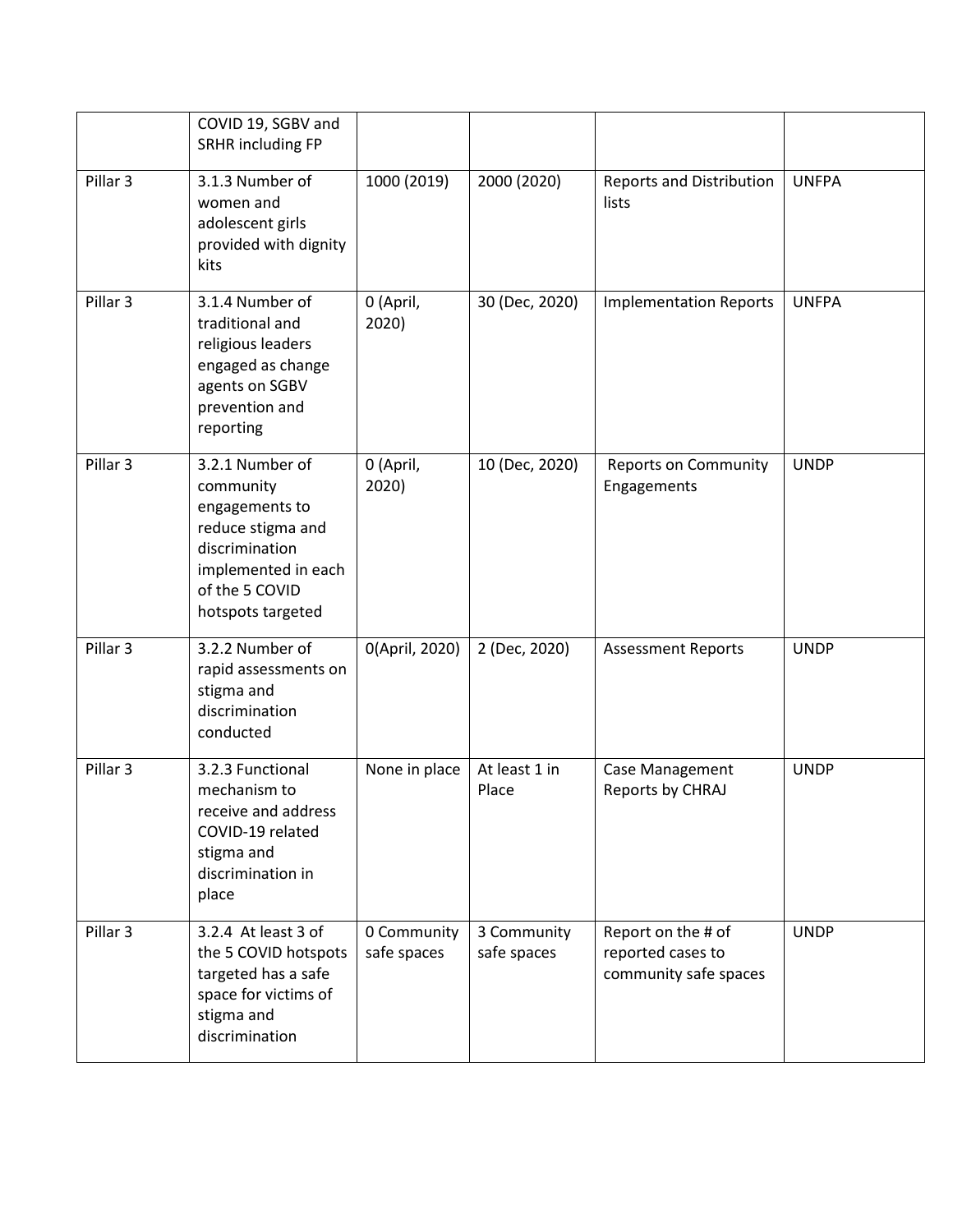# **SDG Targets and Indicators**

## **Please consult Annex: [SDG List](https://docs.google.com/document/d/1TrBFTMPyDP-pf1OpXrBU9Wn2NGJL70rMnPWv88BF2OM/edit?ts=5ea063a5#bookmark=id.2et92p0)**

## **Please select no more than three Goals and five SDG targets relevant to your programme.**

## *(selections may be bolded)*

|                                                                                                                                                                          | Sustainable Development Goals (SDGs) [select max 3 goals] |                                                                                                                                                                                                                                                 |        |                                                    |  |  |
|--------------------------------------------------------------------------------------------------------------------------------------------------------------------------|-----------------------------------------------------------|-------------------------------------------------------------------------------------------------------------------------------------------------------------------------------------------------------------------------------------------------|--------|----------------------------------------------------|--|--|
| □                                                                                                                                                                        | SDG 1 (No poverty)                                        |                                                                                                                                                                                                                                                 | □      | SDG 9 (Industry, Innovation and<br>Infrastructure) |  |  |
| $\Box$                                                                                                                                                                   | SDG 2 (Zero hunger)                                       |                                                                                                                                                                                                                                                 | $\Box$ | SDG 10 (Reduced Inequalities)                      |  |  |
| □                                                                                                                                                                        |                                                           | SDG 3 (Good health & well-being)                                                                                                                                                                                                                | П      | SDG 11 (Sustainable Cities &<br>Communities)       |  |  |
| □                                                                                                                                                                        |                                                           | SDG 4 (Quality education)                                                                                                                                                                                                                       | $\Box$ | SDG 12 (Responsible Consumption<br>& Production)   |  |  |
| □                                                                                                                                                                        |                                                           | <b>SDG 5 (Gender equality)</b>                                                                                                                                                                                                                  | □      | SDG 13 (Climate action)                            |  |  |
| □                                                                                                                                                                        |                                                           | SDG 6 (Clean water and sanitation)                                                                                                                                                                                                              | □      | SDG 14 (Life below water)                          |  |  |
| $\Box$                                                                                                                                                                   |                                                           | SDG 7 (Sustainable energy)                                                                                                                                                                                                                      | $\Box$ | SDG 15 (Life on land)                              |  |  |
| □                                                                                                                                                                        | SDG 8 (Decent work & Economic Growth)                     |                                                                                                                                                                                                                                                 |        | SDG 16 (Peace, justice & strong<br>institutions)   |  |  |
| □                                                                                                                                                                        |                                                           | SDG 17 (Partnerships for the Goals)                                                                                                                                                                                                             |        |                                                    |  |  |
|                                                                                                                                                                          |                                                           | <b>Relevant SDG Targets and Indicators</b>                                                                                                                                                                                                      |        |                                                    |  |  |
|                                                                                                                                                                          |                                                           | [Depending on the selected SDG please indicate the relevant target and indicators.]                                                                                                                                                             |        |                                                    |  |  |
| <b>Target</b>                                                                                                                                                            |                                                           | <b>Indicator # and Description</b>                                                                                                                                                                                                              |        | <b>Estimated % Budget allocated</b>                |  |  |
| 3.9 By 2030, substantially reduce the<br>number of deaths and illnesses from<br>Target 3.9<br>hazardous chemicals and air, water and<br>soil pollution and contamination |                                                           |                                                                                                                                                                                                                                                 | 12.65  |                                                    |  |  |
| Target 1.5                                                                                                                                                               |                                                           | 1.5 By 2030, build the resilience of the<br>poor and those in vulnerable situations<br>and reduce their exposure and<br>vulnerability to climate-related extreme<br>events and other economic, social and<br>environmental shocks and disasters |        | 11.17                                              |  |  |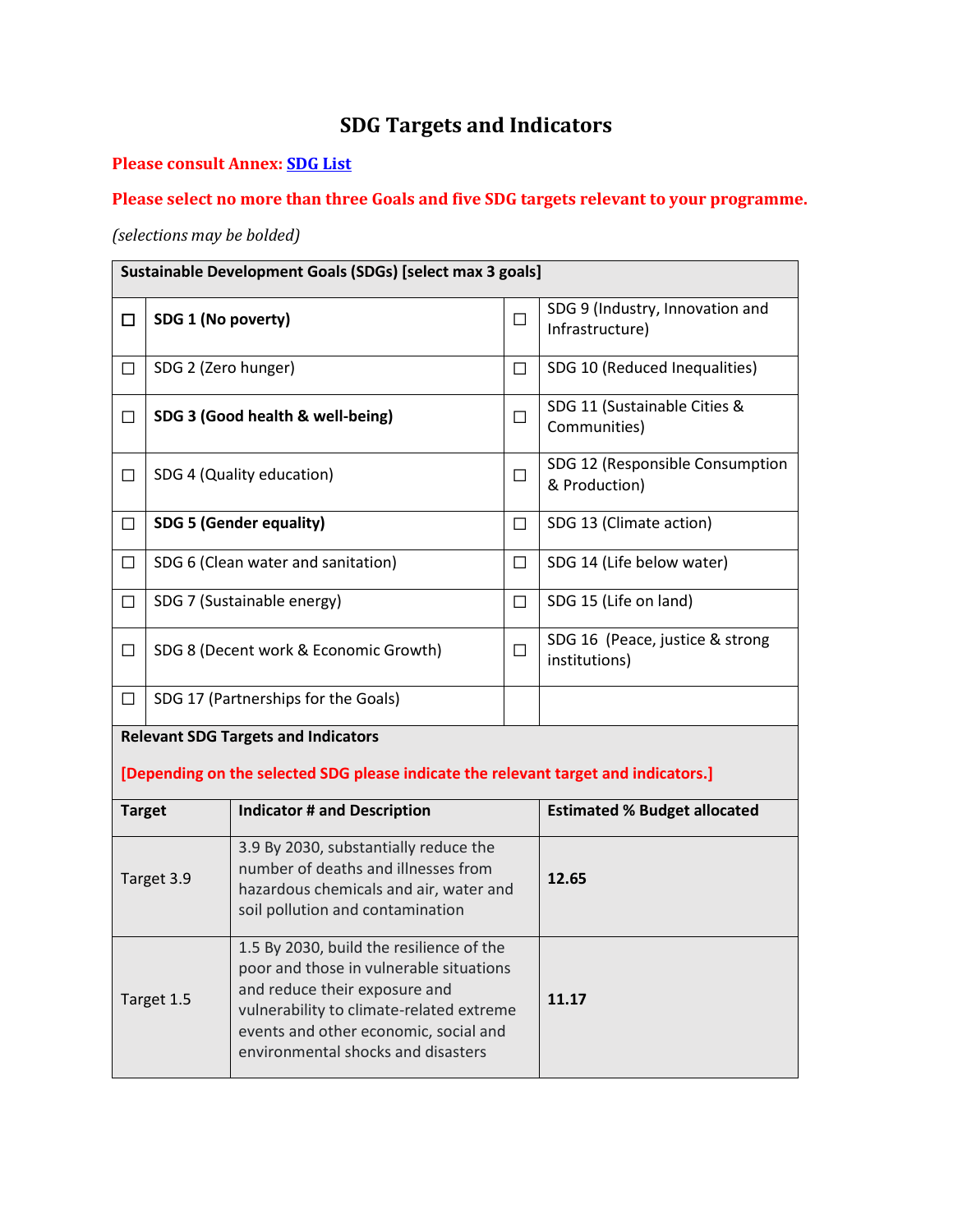| Target 3.8 | 3.8 Achieve universal health coverage,<br>including financial risk protection, access<br>to quality essential health-care services<br>and access to safe, effective, quality and<br>affordable essential medicines and<br>vaccines for all | 28.71 |
|------------|--------------------------------------------------------------------------------------------------------------------------------------------------------------------------------------------------------------------------------------------|-------|
| Target 5.1 | 5.1 End all forms of discrimination against<br>all women and girls everywhere                                                                                                                                                              | 18.53 |
| Target 5.2 | 5.2 Eliminate all forms of violence against<br>all women and girls in the public and<br>private spheres, including trafficking and<br>sexual and other types of exploitation                                                               | 30.94 |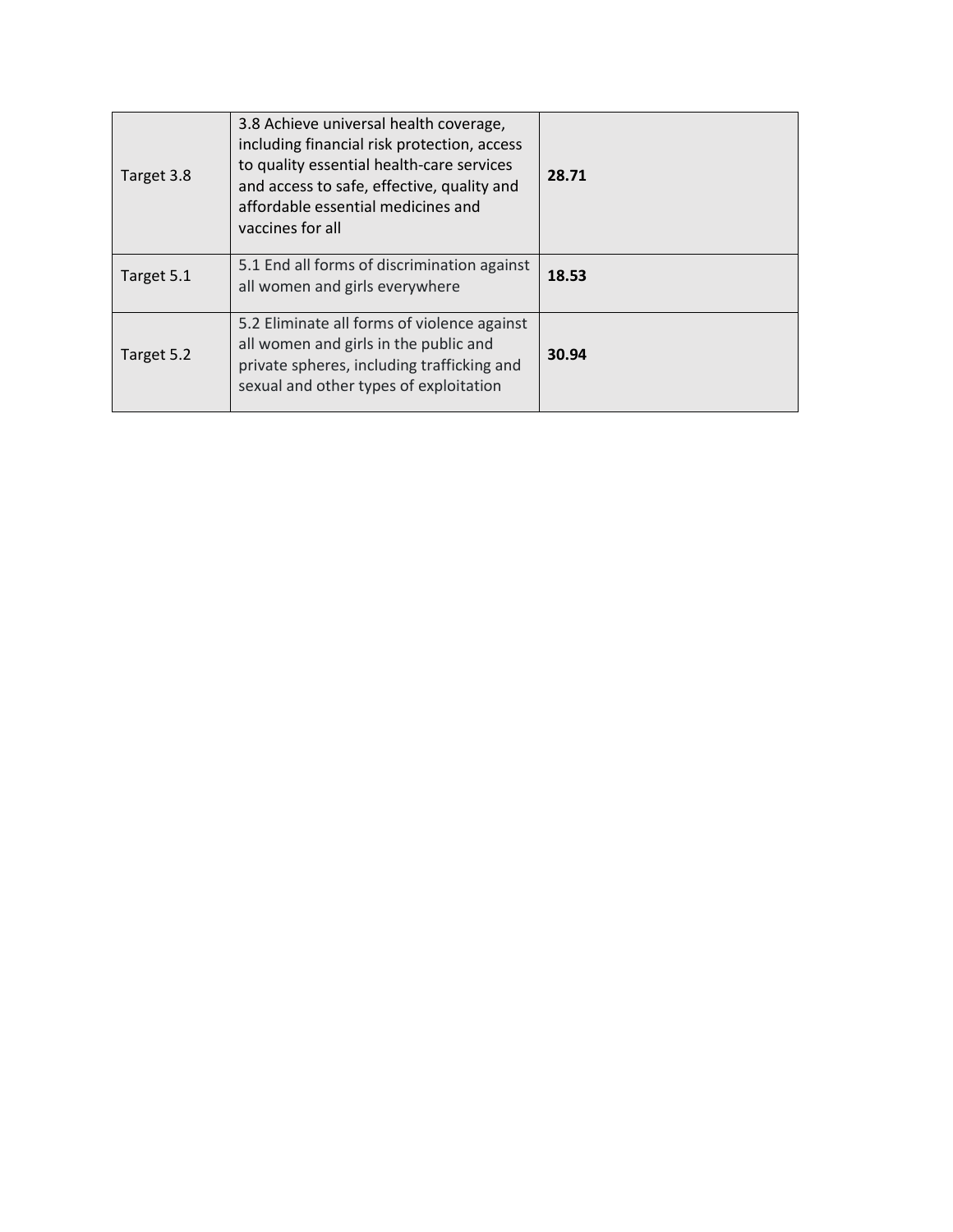# **Risk**

#### **What risks and challenges will complicate this solution, and how they will be managed and overcome?**

*(COVID19 has created an unprecedented and fast changing development context. Accepting this volatile situation, please identify up to three risk to the success of the proposal based on best available analysis to the UN)* **Please enter no more than 3.**

| Event                                                                              | <b>Categories</b>                                                                              | Level                                                             | Likelihood                                                                                                                                      | Impact                                                                                     | <b>Mitigating</b>                                                   | <b>Risk</b>   |  |
|------------------------------------------------------------------------------------|------------------------------------------------------------------------------------------------|-------------------------------------------------------------------|-------------------------------------------------------------------------------------------------------------------------------------------------|--------------------------------------------------------------------------------------------|---------------------------------------------------------------------|---------------|--|
|                                                                                    | Financial<br>Operational<br>Organizational<br>Political<br>(regulatory<br>and/or<br>strategic) | $3 - \text{Very}$<br>High<br>$2 -$<br>Medium<br>High<br>$1 - Low$ | $6$ – Expected<br>$5 -$ Highly<br>Likely<br>$4$ – Likely<br>3 - Moderate<br>$2 - Low$<br>Likelihood<br>1- Not Likely<br>$0 - Not$<br>Applicable | $5 -$ Extreme<br>$4 - Major$<br>$3 -$<br>Moderate<br>$2 -$ Minor<br>$1 -$<br>Insignificant | <b>Measures</b><br>(List the<br>specific<br>mitigation<br>measures) | Owner         |  |
| Risk1<br>Description<br>Poorly<br>recorded<br>data                                 | Operational<br>Operational                                                                     | $\overline{2}$<br>Low                                             | $\overline{2}$<br>$\overline{2}$                                                                                                                | $\overline{3}$<br>$\overline{2}$                                                           | Advocacy and<br>support for<br>Strengthened<br>data<br>management   | <b>WHO</b>    |  |
| Risk 2<br>Low<br>political<br>commitme<br>nt of<br>Governme<br>nt (possibly<br>for | Political and<br>Financial                                                                     | Medium<br>High                                                    | $\overline{3}$                                                                                                                                  | $\overline{4}$                                                                             | High level<br>advocacy via<br>multiple<br>partners and<br>channels. | <b>UNICEF</b> |  |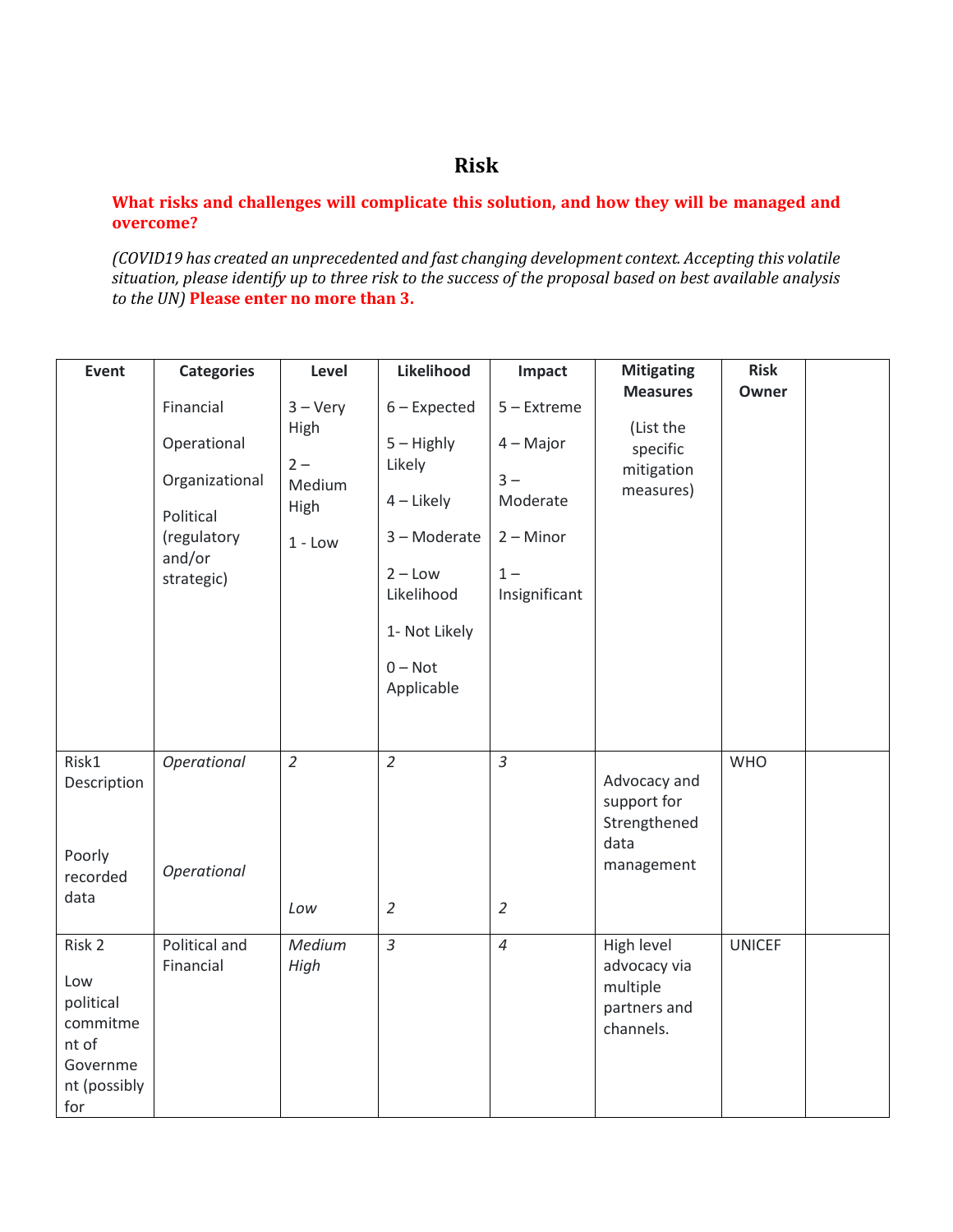| financial    |             |                |                |                | Development       |                    |  |
|--------------|-------------|----------------|----------------|----------------|-------------------|--------------------|--|
|              |             |                |                |                | of high quality   |                    |  |
| reasons) to  |             |                |                |                |                   |                    |  |
| scale up     |             |                |                |                | technical         |                    |  |
| Social       |             |                |                |                | documents,        |                    |  |
| Protection   |             |                |                |                | scenarios and     |                    |  |
| to           |             |                |                |                | recommendati      |                    |  |
| adequate     |             |                |                |                | ons that          |                    |  |
| target       |             |                |                |                | anticipate the    |                    |  |
| groups.      |             |                |                |                | Government's      |                    |  |
| This may     |             |                |                |                | concerns          |                    |  |
| also be due  |             |                |                |                |                   |                    |  |
| to the       |             |                |                |                |                   |                    |  |
| presents of  |             |                |                |                |                   |                    |  |
| other        |             |                |                |                | Flexibility to    |                    |  |
| donors and   |             |                |                |                | adapt targeting   |                    |  |
| funding      |             |                |                |                | and delivery      |                    |  |
| sources      |             |                |                |                | mechanisms        |                    |  |
| pushing      |             |                |                |                | based on needs    |                    |  |
| interventio  |             |                |                |                |                   |                    |  |
| ns into a    |             |                |                |                |                   |                    |  |
| different    |             |                |                |                |                   |                    |  |
|              |             |                |                |                |                   |                    |  |
|              |             |                |                |                |                   |                    |  |
| direction    |             |                |                |                |                   |                    |  |
|              |             |                |                |                |                   |                    |  |
| Risk 3       | Operational | $\overline{2}$ | $\mathfrak{Z}$ | $\overline{4}$ | Advocacy for      | <b>UNFPA &amp;</b> |  |
| Disruptions  |             |                |                |                | continuous        | <b>UNDP</b>        |  |
| in essential |             |                |                |                | government        |                    |  |
| services     |             |                |                |                | commitment to     |                    |  |
| supply and   |             |                |                |                | prioritize the    |                    |  |
| diversion    |             |                |                |                | issue             |                    |  |
| of           |             |                |                |                |                   |                    |  |
| resources    |             |                |                |                |                   |                    |  |
| from SGBV    |             |                |                |                | Reprogrammin      |                    |  |
| and Anti-    |             |                |                |                |                   |                    |  |
| stigma to    |             |                |                |                | g to facilitate   |                    |  |
| flatten the  |             |                |                |                | and support       |                    |  |
| curve        |             |                |                |                | provision of      |                    |  |
| should the   |             |                |                |                | critical services |                    |  |
| COVID        |             |                |                |                | and protection    |                    |  |
| infection    |             |                |                |                | of rights         |                    |  |
| rates begin  |             |                |                |                |                   |                    |  |
| climbing to  |             |                |                |                |                   |                    |  |
| its peak.    |             |                |                |                |                   |                    |  |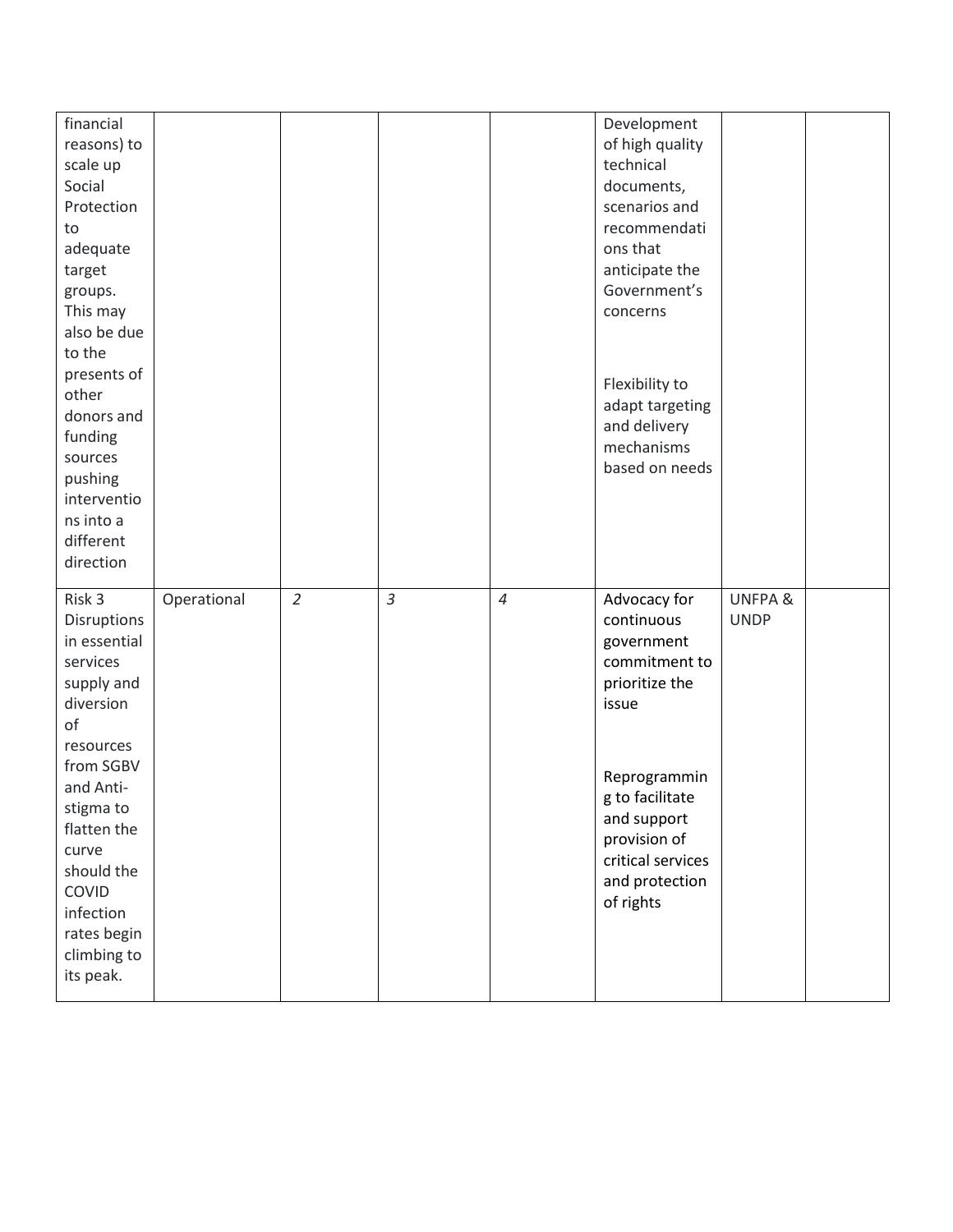# **VI. Budget by UNDG Categories**

### **\*Up to Four Agencies**

| <b>Budget Lines</b>                                          | <b>Fiscal</b> | <b>Description</b> | <b>UNDP</b> | <b>WHO</b> | <b>UNFPA</b> | <b>UNICEF</b> | <b>Total</b> |
|--------------------------------------------------------------|---------------|--------------------|-------------|------------|--------------|---------------|--------------|
|                                                              | Year          | [OPTIONAL]         |             |            |              |               | <b>USD</b>   |
| 1. Staff and other personnel                                 | 2020          |                    | \$10,000    | \$20,000   | \$15,000     | \$39,000      | \$84,000     |
| 2. Supplies, Commodities, Materials                          | 2020          |                    | \$50,000    | \$25,000   | \$78,349     | \$128,000     | \$281,349    |
| 3. Equipment, Vehicles, and<br>Furniture, incl. Depreciation | 2020          |                    | \$0         | \$0        | \$0          | \$0           | \$0          |
| 4. Contractual services                                      | 2020          |                    | \$20,000    | \$25,000   | \$50,000     | \$30,000      | \$125,000    |
| 5. Travel                                                    | 2020          |                    | \$5,000     | \$24,150   | \$8,000      | \$13,000      | \$50,150     |
| 6. Transfers and Grants to<br>Counterparts                   | 2020          |                    | \$60,000    | \$56,000   | \$60,000     | \$145,000     | \$321,000    |
| 7. General Operating and other<br><b>Direct Costs</b>        | 2020          |                    | \$9,480     | \$0        | \$15,000     | \$48,600      | \$73,080     |
| <b>Sub Total Programme Costs</b>                             |               |                    | \$154,480   | \$150,150  | \$226,349    | \$403,600     | \$934,579    |
| 8. Indirect Support Costs * 7%                               |               |                    | \$10,814    | \$10,511   | \$15,844     | \$28,252      | \$65,421     |
| Total                                                        |               |                    | \$165,294   | \$160,661  | \$242,193    | \$431,852     | \$1,000,000  |

*\* The rate shall not exceed 7% of the total of categories 1-7, as specified in the COVID-19 Response MOU and should follow the rules and guidelines of each recipient organization. Note that Agency-incurred direct project implementation costs should be charged to the relevant budget line, in line with UNSDG guidance.*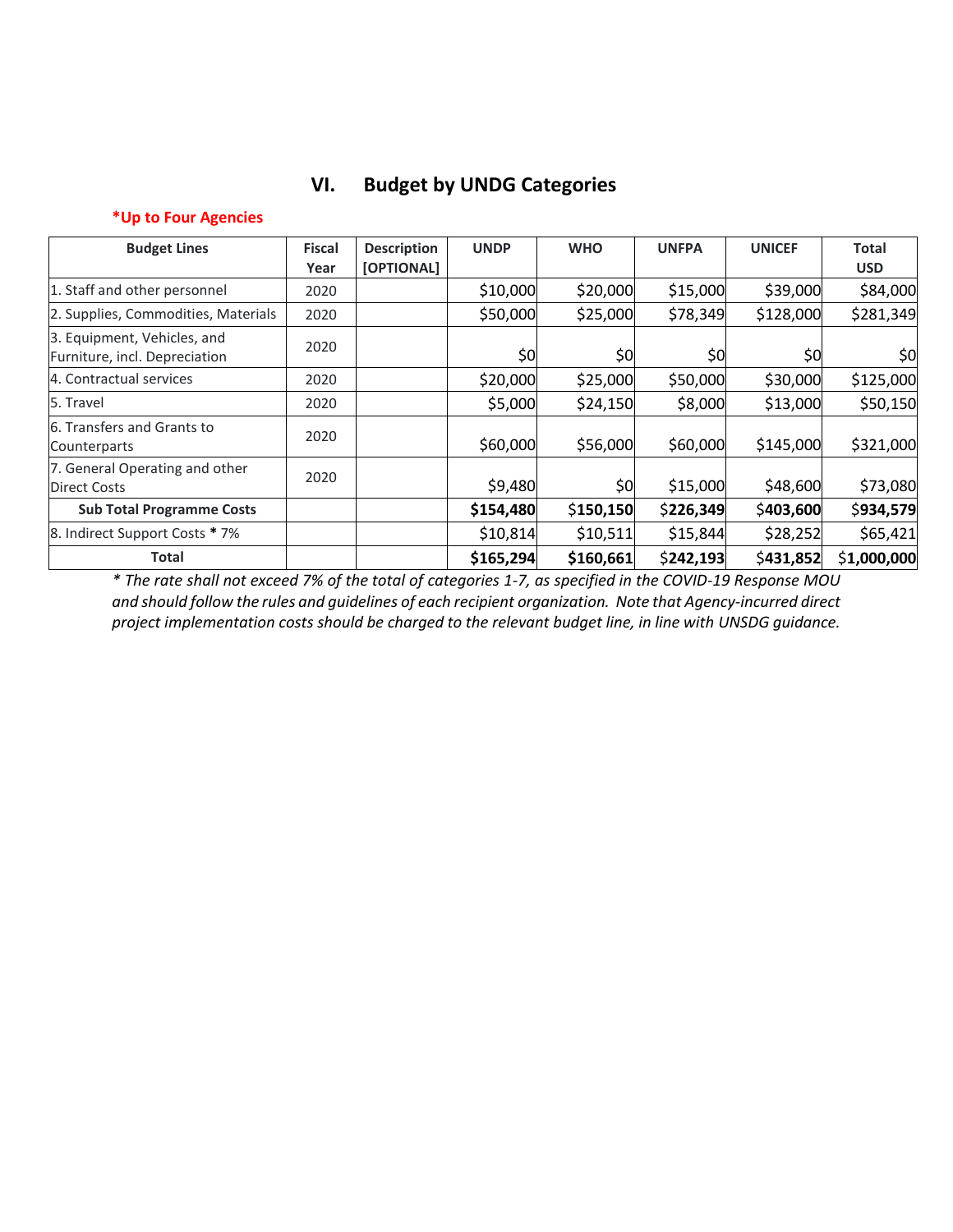## **ANNEX**

| Indicator                                                                     | <b>March 2019</b> | January 2020 | February 2020 | <b>March 2020</b> |
|-------------------------------------------------------------------------------|-------------------|--------------|---------------|-------------------|
| <b>ANC Coverage</b>                                                           | 72.4              | 85.8         | 74.9          | 66.4              |
| Percentage skilled<br>deliveries                                              | 61.4              | 49.6         | 50.9          | 55                |
| Institutional<br>Maternal<br><b>Mortality Ratio</b>                           | 129               | 100.6        | 137           | 123               |
| Percent of total<br>student enrolled<br>in school health<br>services that are |                   |              |               |                   |
| examined<br>Penta3 coverage                                                   | 23.3              | 18.1         | 25.1          | 10.7              |
| under 1                                                                       | 95.7              | 91.6         | 95.4          | 81.1              |
| Measles-Rubella2<br>(MR-2) coverage<br>$(18-59$ months)                       | 82                | 78.9         | 82.6          | 66                |

Annex: Table 1: GHS Utilization and Service uptake at facility level- April 2020

GHS; DHIMS April 2020.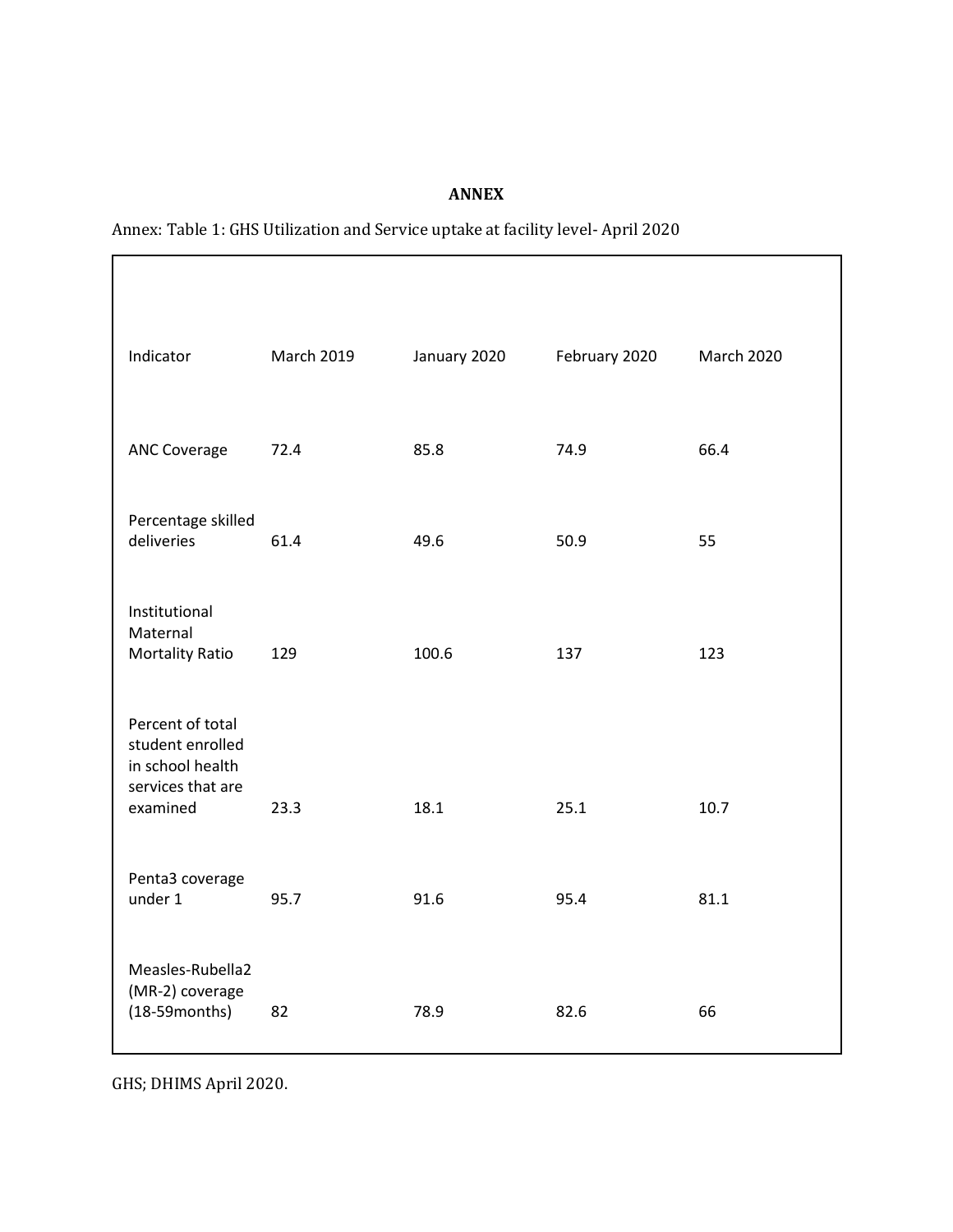**Annex Table 2:** 

**Names and email addresses of Recipient UN Organizations to be notified of Fund Transfer** 

| <b>Organization</b> | Name and email address                                                                                                    |
|---------------------|---------------------------------------------------------------------------------------------------------------------------|
| <b>WHO</b>          | Phillip Kennedy Yaro<br><b>Country Office Operations Officer</b><br>yarop@who.int                                         |
| <b>UNICEF</b>       | Fiachra McAsey<br><b>UNICEF Deputy Representative, Ghana</b><br>fmcasey@unicef.org                                        |
| <b>UNFPA</b>        | Agnes Ntibanyurwa Kayitankore<br><b>Deputy Representative</b><br>ntibanyurwa@unfpa.org                                    |
| <b>UNDP</b>         | Silke Hollander<br>Deputy Resident Representative<br>Email: silke.hollander@undp.org                                      |
| <b>RCO</b>          | Myra Togobo<br>DCO (Data Management & Results Monitoring/Reporting), RCO<br>Team Lead ai<br>Email: myra.togobo@one.un.org |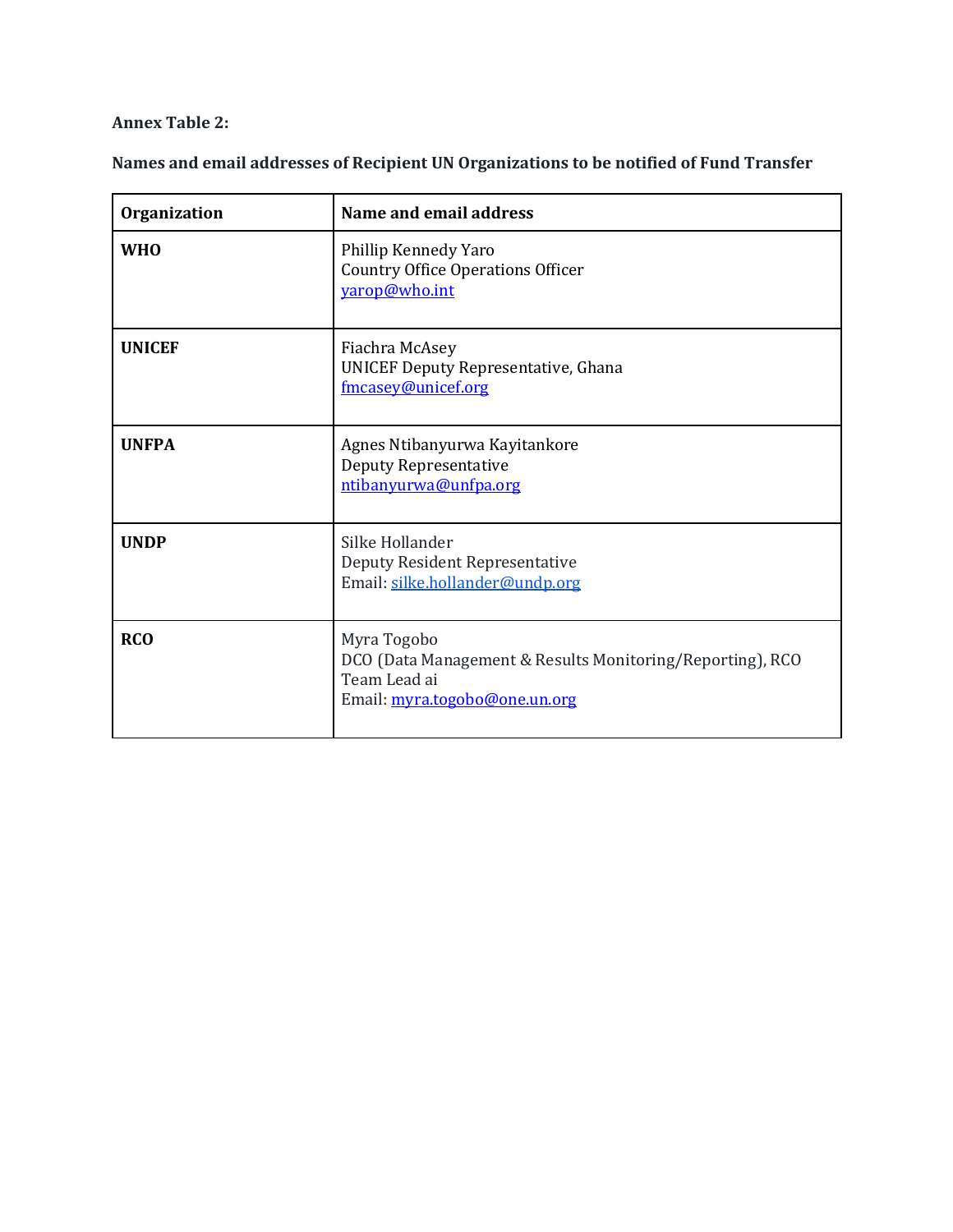# **Annex: SDG List**

| <b>Target</b> | <b>Description</b>                                                                                                                                                                                                                                                                                                                                   |
|---------------|------------------------------------------------------------------------------------------------------------------------------------------------------------------------------------------------------------------------------------------------------------------------------------------------------------------------------------------------------|
| TARGET_1.1    | 1.1 By 2030, eradicate extreme poverty for all people everywhere, currently measured as<br>people living on less than \$1.25 a day                                                                                                                                                                                                                   |
| TARGET_1.2    | 1.2 By 2030, reduce at least by half the proportion of men, women and children of all<br>ages living in poverty in all its dimensions according to national definitions                                                                                                                                                                              |
| TARGET_1.3    | 1.3 Implement nationally appropriate social protection systems and measures for all,<br>including floors, and by 2030 achieve substantial coverage of the poor and the<br>vulnerable                                                                                                                                                                 |
| TARGET_1.4    | 1.4 By 2030, ensure that all men and women, in particular the poor and the vulnerable,<br>have equal rights to economic resources, as well as access to basic services, ownership<br>and control over land and other forms of property, inheritance, natural resources,<br>appropriate new technology and financial services, including microfinance |
| TARGET_1.5    | 1.5 By 2030, build the resilience of the poor and those in vulnerable situations and<br>reduce their exposure and vulnerability to climate-related extreme events and other<br>economic, social and environmental shocks and disasters                                                                                                               |
| TARGET_1.a    | 1.a Ensure significant mobilization of resources from a variety of sources, including<br>through enhanced development cooperation, in order to provide adequate and<br>predictable means for developing countries, in particular least developed countries, to<br>implement programmes and policies to end poverty in all its dimensions             |
| TARGET_1.b    | 1.b Create sound policy frameworks at the national, regional and international levels,<br>based on pro-poor and gender-sensitive development strategies, to support accelerated<br>investment in poverty eradication actions                                                                                                                         |
| TARGET_2.1    | 2.1 By 2030, end hunger and ensure access by all people, in particular the poor and<br>people in vulnerable situations, including infants, to safe, nutritious and sufficient food<br>all year round                                                                                                                                                 |
| TARGET_2.2    | 2.2 By 2030, end all forms of malnutrition, including achieving, by 2025, the<br>internationally agreed targets on stunting and wasting in children under 5 years of age,                                                                                                                                                                            |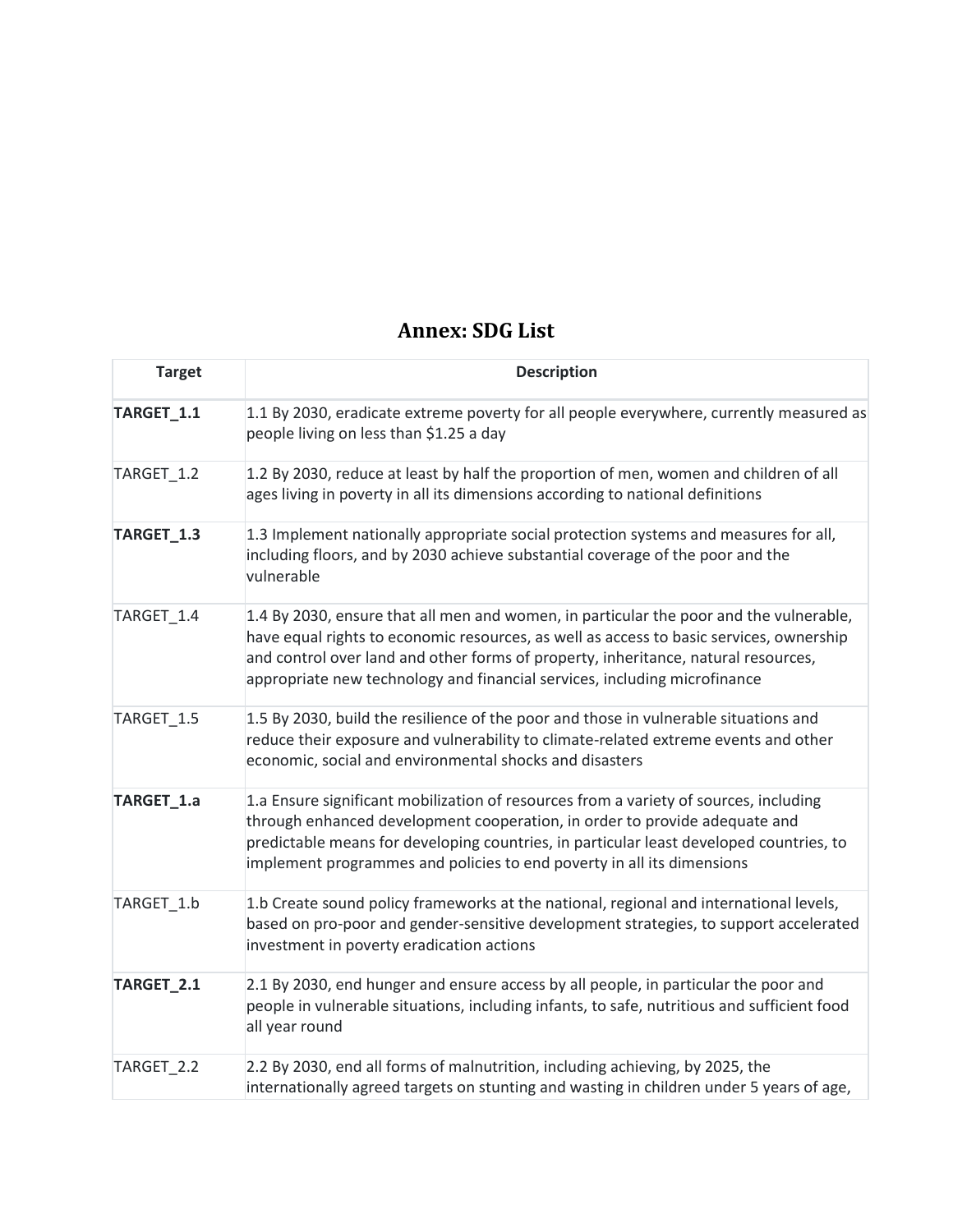|            | and address the nutritional needs of adolescent girls, pregnant and lactating women and<br>older persons                                                                                                                                                                                                                                                                                                                                                                 |
|------------|--------------------------------------------------------------------------------------------------------------------------------------------------------------------------------------------------------------------------------------------------------------------------------------------------------------------------------------------------------------------------------------------------------------------------------------------------------------------------|
| TARGET_2.3 | 2.3 By 2030, double the agricultural productivity and incomes of small-scale food<br>producers, in particular women, indigenous peoples, family farmers, pastoralists and<br>fishers, including through secure and equal access to land, other productive resources<br>and inputs, knowledge, financial services, markets and opportunities for value addition<br>and non-farm employment                                                                                |
| TARGET_2.4 | 2.4 By 2030, ensure sustainable food production systems and implement resilient<br>agricultural practices that increase productivity and production, that help maintain<br>ecosystems, that strengthen capacity for adaptation to climate change, extreme<br>weather, drought, flooding and other disasters and that progressively improve land and<br>soil quality                                                                                                      |
| TARGET_2.5 | 2.5 By 2020, maintain the genetic diversity of seeds, cultivated plants and farmed and<br>domesticated animals and their related wild species, including through soundly managed<br>and diversified seed and plant banks at the national, regional and international levels,<br>and promote access to and fair and equitable sharing of benefits arising from the<br>utilization of genetic resources and associated traditional knowledge, as internationally<br>agreed |
| TARGET_2.a | 2.a Increase investment, including through enhanced international cooperation, in rural<br>infrastructure, agricultural research and extension services, technology development and<br>plant and livestock gene banks in order to enhance agricultural productive capacity in<br>developing countries, in particular least developed countries                                                                                                                           |
| TARGET_2.b | 2.b Correct and prevent trade restrictions and distortions in world agricultural markets,<br>including through the parallel elimination of all forms of agricultural export subsidies and<br>all export measures with equivalent effect, in accordance with the mandate of the Doha<br>Development Round                                                                                                                                                                 |
| TARGET_2.c | 2.c Adopt measures to ensure the proper functioning of food commodity markets and<br>their derivatives and facilitate timely access to market information, including on food<br>reserves, in order to help limit extreme food price volatility                                                                                                                                                                                                                           |
| TARGET_3.1 | 3.1 By 2030, reduce the global maternal mortality ratio to less than 70 per 100,000 live<br>births                                                                                                                                                                                                                                                                                                                                                                       |
| TARGET_3.2 | 3.2 By 2030, end preventable deaths of newborns and children under 5 years of age,<br>with all countries aiming to reduce neonatal mortality to at least as low as 12 per 1,000<br>live births and under-5 mortality to at least as low as 25 per 1,000 live births                                                                                                                                                                                                      |
| TARGET_3.3 | 3.3 By 2030, end the epidemics of AIDS, tuberculosis, malaria and neglected tropical<br>diseases and combat hepatitis, water-borne diseases and other communicable diseases                                                                                                                                                                                                                                                                                              |
| TARGET_3.4 | 3.4 By 2030, reduce by one third premature mortality from non-communicable diseases<br>through prevention and treatment and promote mental health and well-being                                                                                                                                                                                                                                                                                                         |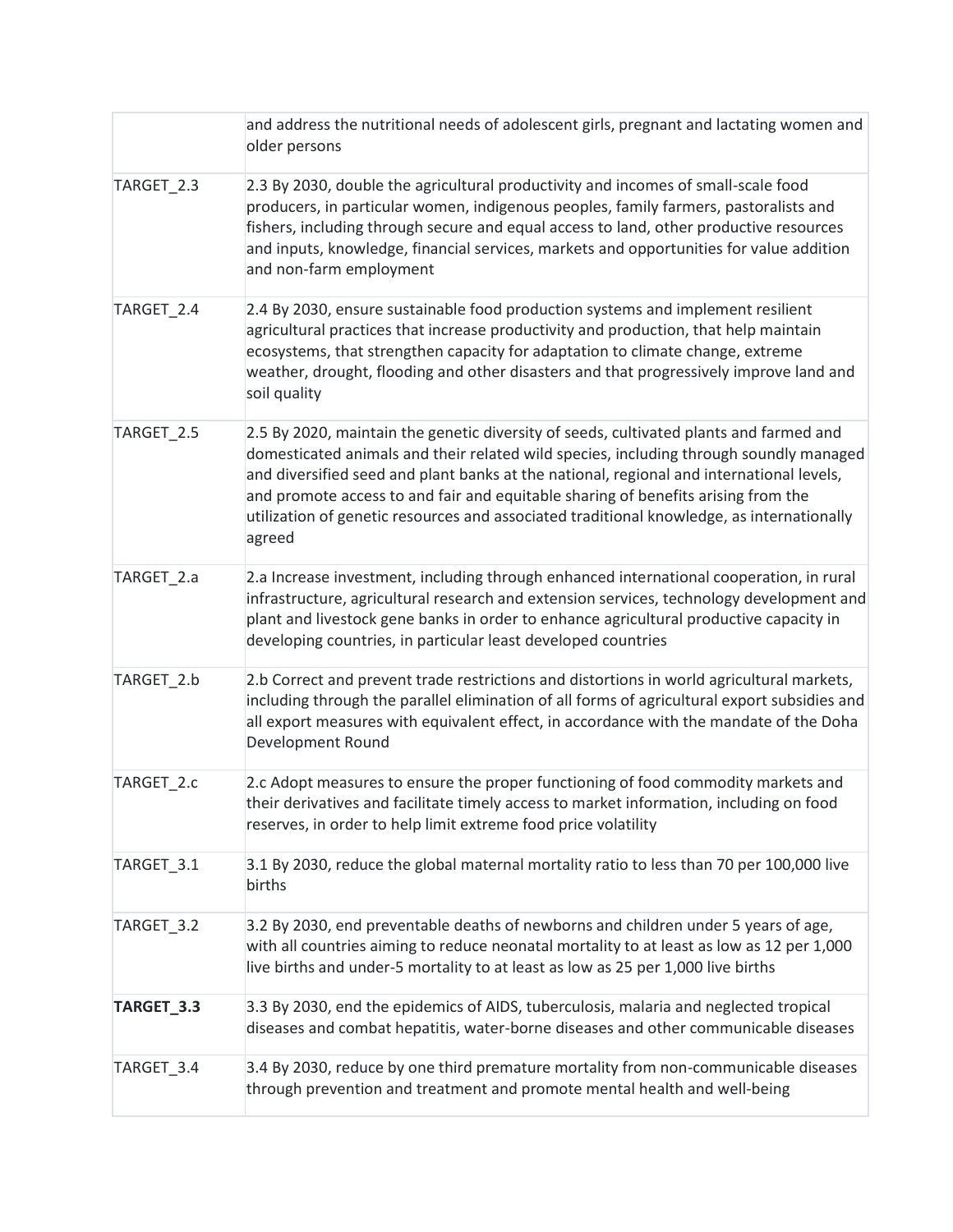| TARGET_3.5 | 3.5 Strengthen the prevention and treatment of substance abuse, including narcotic drug<br>abuse and harmful use of alcohol                                                                                                                                                                                                                                                                                                                                                                                                                                                                                 |
|------------|-------------------------------------------------------------------------------------------------------------------------------------------------------------------------------------------------------------------------------------------------------------------------------------------------------------------------------------------------------------------------------------------------------------------------------------------------------------------------------------------------------------------------------------------------------------------------------------------------------------|
| TARGET_3.6 | 3.6 By 2020, halve the number of global deaths and injuries from road traffic accidents                                                                                                                                                                                                                                                                                                                                                                                                                                                                                                                     |
| TARGET_3.7 | 3.7 By 2030, ensure universal access to sexual and reproductive health-care services,<br>including for family planning, information and education, and the integration of<br>reproductive health into national strategies and programmes                                                                                                                                                                                                                                                                                                                                                                    |
| TARGET 3.8 | 3.8 Achieve universal health coverage, including financial risk protection, access to<br>quality essential health-care services and access to safe, effective, quality and affordable<br>essential medicines and vaccines for all                                                                                                                                                                                                                                                                                                                                                                           |
| TARGET_3.9 | 3.9 By 2030, substantially reduce the number of deaths and illnesses from hazardous<br>chemicals and air, water and soil pollution and contamination                                                                                                                                                                                                                                                                                                                                                                                                                                                        |
| TARGET_3.a | 3.a Strengthen the implementation of the World Health Organization Framework<br>Convention on Tobacco Control in all countries, as appropriate                                                                                                                                                                                                                                                                                                                                                                                                                                                              |
| TARGET_3.b | 3.b Support the research and development of vaccines and medicines for the<br>communicable and non-communicable diseases that primarily affect developing<br>countries, provide access to affordable essential medicines and vaccines, in accordance<br>with the Doha Declaration on the TRIPS Agreement and Public Health, which affirms the<br>right of developing countries to use to the full the provisions in the Agreement on Trade-<br>Related Aspects of Intellectual Property Rights regarding flexibilities to protect public<br>health, and, in particular, provide access to medicines for all |
| TARGET_3.c | 3.c Substantially increase health financing and the recruitment, development, training<br>and retention of the health workforce in developing countries, especially in least<br>developed countries and small island developing States                                                                                                                                                                                                                                                                                                                                                                      |
| TARGET_3.d | 3.d Strengthen the capacity of all countries, in particular developing countries, for early<br>warning, risk reduction and management of national and global health risks                                                                                                                                                                                                                                                                                                                                                                                                                                   |
| TARGET_4.1 | 4.1 By 2030, ensure that all girls and boys complete free, equitable and quality primary<br>and secondary education leading to relevant and effective learning outcomes                                                                                                                                                                                                                                                                                                                                                                                                                                     |
| TARGET_4.2 | 4.2 By 2030, ensure that all girls and boys have access to quality early childhood<br>development, care and pre-primary education so that they are ready for primary<br>education                                                                                                                                                                                                                                                                                                                                                                                                                           |
| TARGET_4.3 | 4.3 By 2030, ensure equal access for all women and men to affordable and quality<br>technical, vocational and tertiary education, including university                                                                                                                                                                                                                                                                                                                                                                                                                                                      |
| TARGET_4.4 | 4.4 By 2030, substantially increase the number of youth and adults who have relevant<br>skills, including technical and vocational skills, for employment, decent jobs and<br>entrepreneurship                                                                                                                                                                                                                                                                                                                                                                                                              |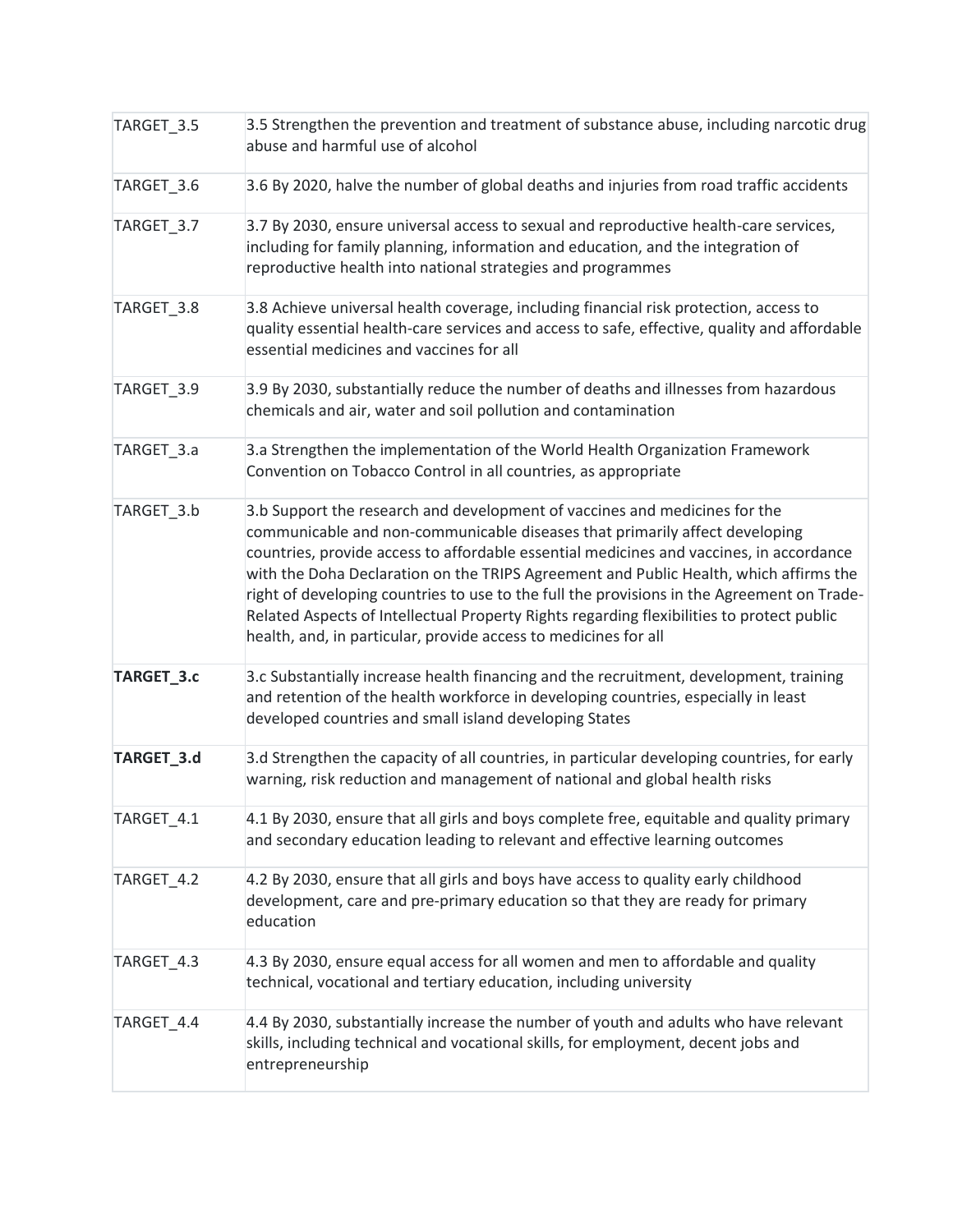| TARGET_4.5 | 4.5 By 2030, eliminate gender disparities in education and ensure equal access to all<br>levels of education and vocational training for the vulnerable, including persons with<br>disabilities, indigenous peoples and children in vulnerable situations                                                                                                                                                                                   |
|------------|---------------------------------------------------------------------------------------------------------------------------------------------------------------------------------------------------------------------------------------------------------------------------------------------------------------------------------------------------------------------------------------------------------------------------------------------|
| TARGET_4.6 | 4.6 By 2030, ensure that all youth and a substantial proportion of adults, both men and<br>women, achieve literacy and numeracy                                                                                                                                                                                                                                                                                                             |
| TARGET_4.7 | 4.7 By 2030, ensure that all learners acquire the knowledge and skills needed to promote<br>sustainable development, including, among others, through education for sustainable<br>development and sustainable lifestyles, human rights, gender equality, promotion of a<br>culture of peace and non-violence, global citizenship and appreciation of cultural<br>diversity and of culture's contribution to sustainable development        |
| TARGET_4.a | 4.a Build and upgrade education facilities that are child, disability and gender sensitive<br>and provide safe, non-violent, inclusive and effective learning environments for all                                                                                                                                                                                                                                                          |
| TARGET_4.b | 4.b By 2020, substantially expand globally the number of scholarships available to<br>developing countries, in particular least developed countries, small island developing<br>States and African countries, for enrolment in higher education, including vocational<br>training and information and communications technology, technical, engineering and<br>scientific programmes, in developed countries and other developing countries |
| TARGET_4.c | 4.c By 2030, substantially increase the supply of qualified teachers, including through<br>international cooperation for teacher training in developing countries, especially least<br>developed countries and small island developing States                                                                                                                                                                                               |
| TARGET_5.1 | 5.1 End all forms of discrimination against all women and girls everywhere                                                                                                                                                                                                                                                                                                                                                                  |
| TARGET_5.2 | 5.2 Eliminate all forms of violence against all women and girls in the public and private<br>spheres, including trafficking and sexual and other types of exploitation                                                                                                                                                                                                                                                                      |
| TARGET_5.3 | 5.3 Eliminate all harmful practices, such as child, early and forced marriage and female<br>genital mutilation                                                                                                                                                                                                                                                                                                                              |
| TARGET_5.4 | 5.4 Recognize and value unpaid care and domestic work through the provision of public<br>services, infrastructure and social protection policies and the promotion of shared<br>responsibility within the household and the family as nationally appropriate                                                                                                                                                                                |
| TARGET_5.5 | 5.5 Ensure women's full and effective participation and equal opportunities for<br>leadership at all levels of decision-making in political, economic and public life                                                                                                                                                                                                                                                                       |
| TARGET_5.6 | 5.6 Ensure universal access to sexual and reproductive health and reproductive rights as<br>agreed in accordance with the Programme of Action of the International Conference on<br>Population and Development and the Beijing Platform for Action and the outcome<br>documents of their review conferences                                                                                                                                 |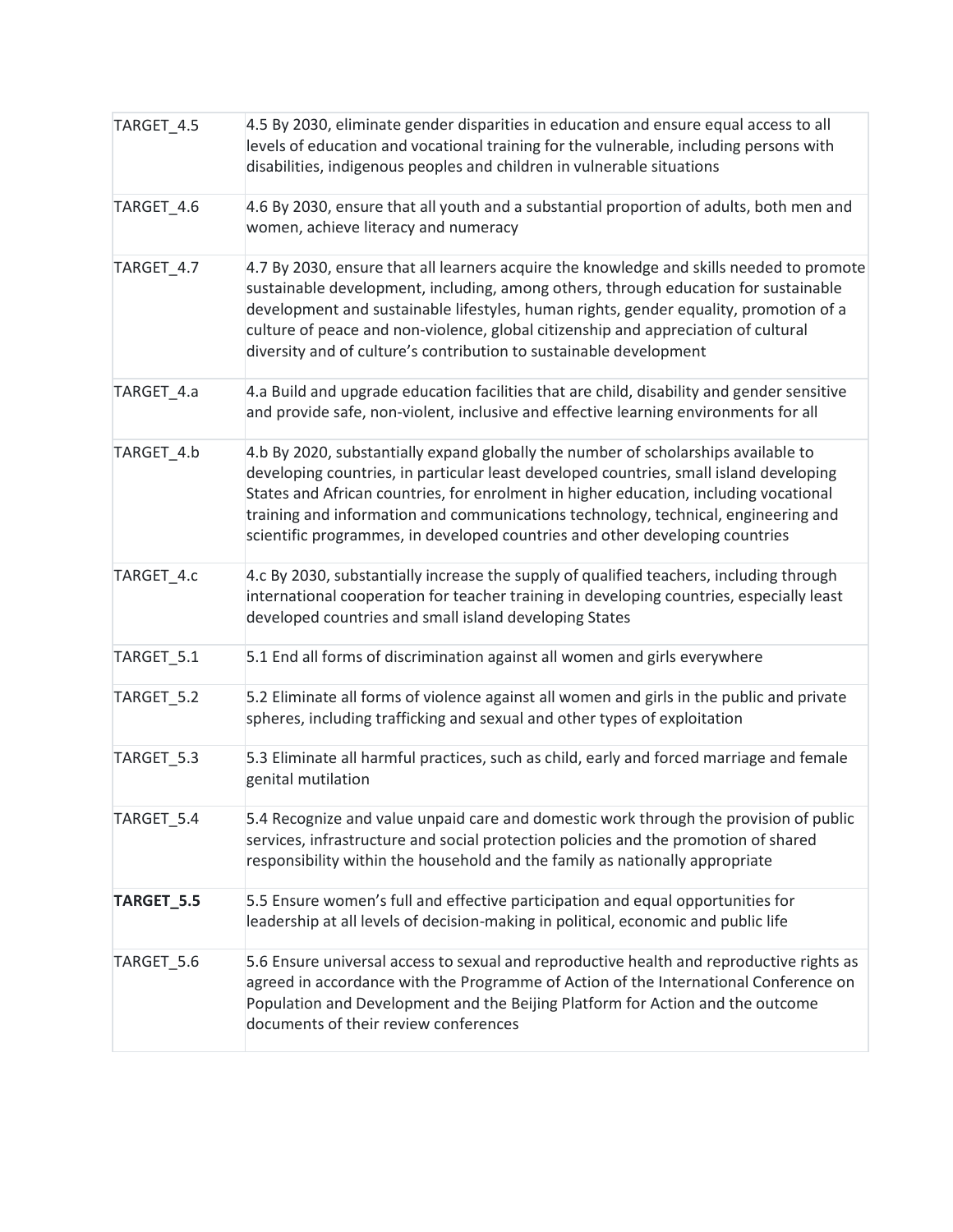| TARGET_5.a | 5.a Undertake reforms to give women equal rights to economic resources, as well as<br>access to ownership and control over land and other forms of property, financial<br>services, inheritance and natural resources, in accordance with national laws                                     |
|------------|---------------------------------------------------------------------------------------------------------------------------------------------------------------------------------------------------------------------------------------------------------------------------------------------|
| TARGET_5.b | 5.b Enhance the use of enabling technology, in particular information and<br>communications technology, to promote the empowerment of women                                                                                                                                                 |
| TARGET_5.c | 5.c Adopt and strengthen sound policies and enforceable legislation for the promotion of<br>gender equality and the empowerment of all women and girls at all levels                                                                                                                        |
| TARGET_6.1 | 6.1 By 2030, achieve universal and equitable access to safe and affordable drinking water<br>for all                                                                                                                                                                                        |
| TARGET_6.2 | 6.2 By 2030, achieve access to adequate and equitable sanitation and hygiene for all and<br>end open defecation, paying special attention to the needs of women and girls and those<br>in vulnerable situations                                                                             |
| TARGET_6.3 | 6.3 By 2030, improve water quality by reducing pollution, eliminating dumping and<br>minimizing release of hazardous chemicals and materials, halving the proportion of<br>untreated wastewater and substantially increasing recycling and safe reuse globally                              |
| TARGET 6.4 | 6.4 By 2030, substantially increase water-use efficiency across all sectors and ensure<br>sustainable withdrawals and supply of freshwater to address water scarcity and<br>substantially reduce the number of people suffering from water scarcity                                         |
| TARGET_6.5 | 6.5 By 2030, implement integrated water resources management at all levels, including<br>through transboundary cooperation as appropriate                                                                                                                                                   |
| TARGET_6.6 | 6.6 By 2020, protect and restore water-related ecosystems, including mountains, forests,<br>wetlands, rivers, aquifers and lakes                                                                                                                                                            |
| TARGET 6.a | 6.a By 2030, expand international cooperation and capacity-building support to<br>developing countries in water- and sanitation-related activities and programmes,<br>including water harvesting, desalination, water efficiency, wastewater treatment,<br>recycling and reuse technologies |
| TARGET_6.b | 6.b Support and strengthen the participation of local communities in improving water<br>and sanitation management                                                                                                                                                                           |
| TARGET_7.1 | 7.1 By 2030, ensure universal access to affordable, reliable and modern energy services                                                                                                                                                                                                     |
| TARGET_7.2 | 7.2 By 2030, increase substantially the share of renewable energy in the global energy<br>mix                                                                                                                                                                                               |
| TARGET_7.3 | 7.3 By 2030, double the global rate of improvement in energy efficiency                                                                                                                                                                                                                     |
| TARGET_7.a | 7.a By 2030, enhance international cooperation to facilitate access to clean energy<br>research and technology, including renewable energy, energy efficiency and advanced                                                                                                                  |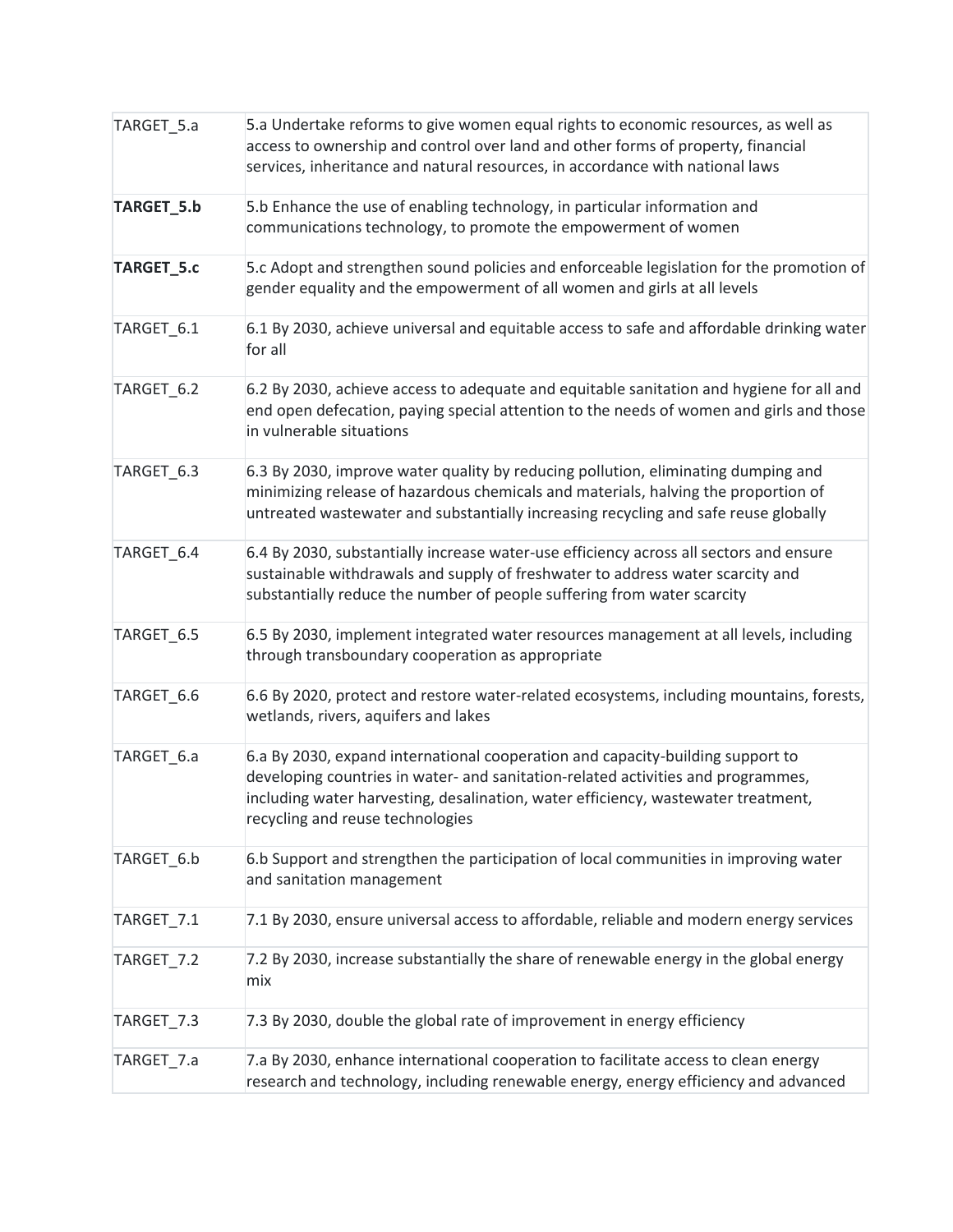|             | and cleaner fossil-fuel technology, and promote investment in energy infrastructure and<br>clean energy technology                                                                                                                                                                                                              |
|-------------|---------------------------------------------------------------------------------------------------------------------------------------------------------------------------------------------------------------------------------------------------------------------------------------------------------------------------------|
| TARGET_7.b  | 7.b By 2030, expand infrastructure and upgrade technology for supplying modern and<br>sustainable energy services for all in developing countries, in particular least developed<br>countries, small island developing States and landlocked developing countries, in<br>accordance with their respective programmes of support |
| TARGET_8.1  | 8.1 Sustain per capita economic growth in accordance with national circumstances and,<br>in particular, at least 7 per cent gross domestic product growth per annum in the least<br>developed countries                                                                                                                         |
| TARGET_8.10 | 8.10 Strengthen the capacity of domestic financial institutions to encourage and expand<br>access to banking, insurance and financial services for all                                                                                                                                                                          |
| TARGET_8.2  | 8.2 Achieve higher levels of economic productivity through diversification, technological<br>upgrading and innovation, including through a focus on high-value added and labour-<br>intensive sectors                                                                                                                           |
| TARGET_8.3  | 8.3 Promote development-oriented policies that support productive activities, decent<br>job creation, entrepreneurship, creativity and innovation, and encourage the<br>formalization and growth of micro-, small- and medium-sized enterprises, including<br>through access to financial services                              |
| TARGET_8.4  | 8.4 Improve progressively, through 2030, global resource efficiency in consumption and<br>production and endeavour to decouple economic growth from environmental<br>degradation, in accordance with the 10-Year Framework of Programmes on Sustainable<br>Consumption and Production, with developed countries taking the lead |
| TARGET_8.5  | 8.5 By 2030, achieve full and productive employment and decent work for all women<br>and men, including for young people and persons with disabilities, and equal pay for<br>work of equal value                                                                                                                                |
| TARGET 8.6  | 8.6 By 2020, substantially reduce the proportion of youth not in employment, education<br>or training                                                                                                                                                                                                                           |
| TARGET_8.7  | 8.7 Take immediate and effective measures to eradicate forced labour, end modern<br>slavery and human trafficking and secure the prohibition and elimination of the worst<br>forms of child labour, including recruitment and use of child soldiers, and by 2025 end<br>child labour in all its forms                           |
| TARGET_8.8  | 8.8 Protect labour rights and promote safe and secure working environments for all<br>workers, including migrant workers, in particular women migrants, and those in<br>precarious employment                                                                                                                                   |
| TARGET_8.9  | 8.9 By 2030, devise and implement policies to promote sustainable tourism that creates<br>jobs and promotes local culture and products                                                                                                                                                                                          |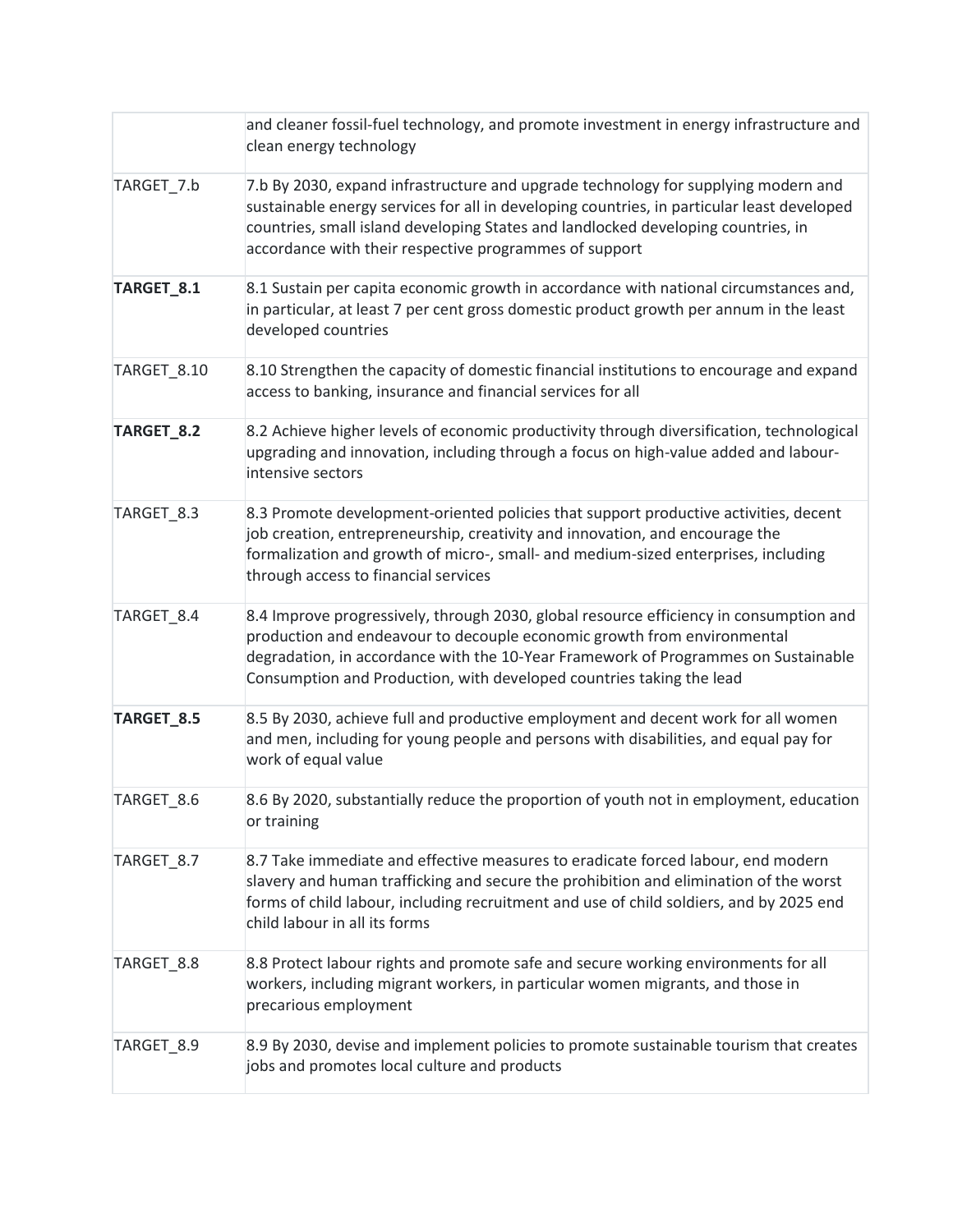| TARGET_8.a  | 8.a Increase Aid for Trade support for developing countries, in particular least developed<br>countries, including through the Enhanced Integrated Framework for Trade-related<br>Technical Assistance to Least Developed Countries                                                                                                                                  |
|-------------|----------------------------------------------------------------------------------------------------------------------------------------------------------------------------------------------------------------------------------------------------------------------------------------------------------------------------------------------------------------------|
| TARGET_8.b  | 8.b By 2020, develop and operationalize a global strategy for youth employment and<br>implement the Global Jobs Pact of the International Labour Organization                                                                                                                                                                                                        |
| TARGET_9.1  | 9.1 Develop quality, reliable, sustainable and resilient infrastructure, including regional<br>and transborder infrastructure, to support economic development and human well-<br>being, with a focus on affordable and equitable access for all                                                                                                                     |
| TARGET_9.2  | 9.2 Promote inclusive and sustainable industrialization and, by 2030, significantly raise<br>industry's share of employment and gross domestic product, in line with national<br>circumstances, and double its share in least developed countries                                                                                                                    |
| TARGET_9.3  | 9.3 Increase the access of small-scale industrial and other enterprises, in particular in<br>developing countries, to financial services, including affordable credit, and their<br>integration into value chains and markets                                                                                                                                        |
| TARGET_9.4  | 9.4 By 2030, upgrade infrastructure and retrofit industries to make them sustainable,<br>with increased resource-use efficiency and greater adoption of clean and<br>environmentally sound technologies and industrial processes, with all countries taking<br>action in accordance with their respective capabilities                                               |
| TARGET_9.5  | 9.5 Enhance scientific research, upgrade the technological capabilities of industrial<br>sectors in all countries, in particular developing countries, including, by 2030,<br>encouraging innovation and substantially increasing the number of research and<br>development workers per 1 million people and public and private research and<br>development spending |
| TARGET_9.a  | 9.a Facilitate sustainable and resilient infrastructure development in developing<br>countries through enhanced financial, technological and technical support to African<br>countries, least developed countries, landlocked developing countries and small island<br>developing States                                                                             |
| TARGET_9.b  | 9.b Support domestic technology development, research and innovation in developing<br>countries, including by ensuring a conducive policy environment for, inter alia, industrial<br>diversification and value addition to commodities                                                                                                                               |
| TARGET 9.c  | 9.c Significantly increase access to information and communications technology and<br>strive to provide universal and affordable access to the Internet in least developed<br>countries by 2020                                                                                                                                                                      |
| TARGET 10.1 | 10.1 By 2030, progressively achieve and sustain income growth of the bottom<br>40 per cent of the population at a rate higher than the national average                                                                                                                                                                                                              |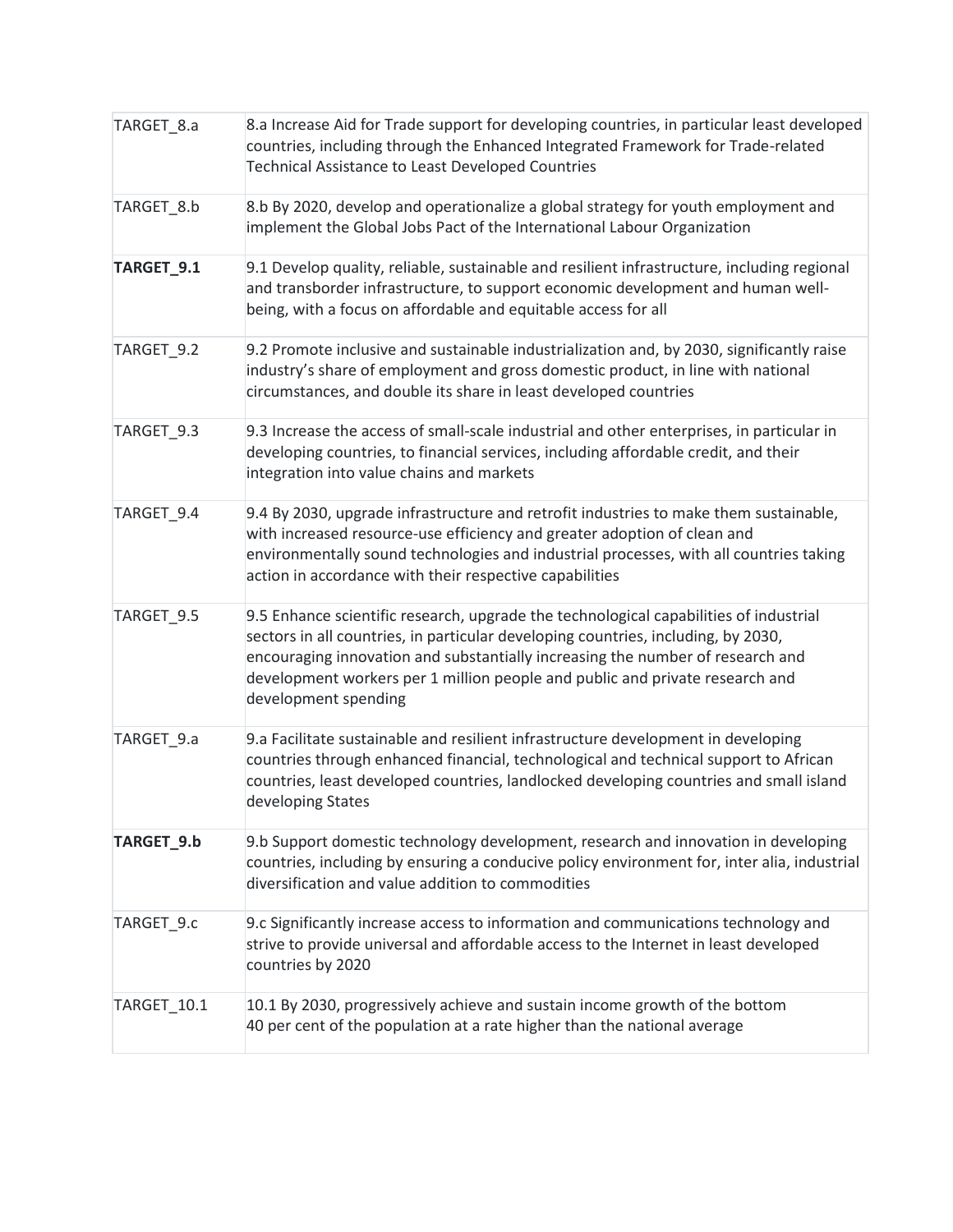| <b>TARGET_10.2</b> | 10.2 By 2030, empower and promote the social, economic and political inclusion of all,<br>irrespective of age, sex, disability, race, ethnicity, origin, religion or economic or other<br>status                                                                                                                                               |
|--------------------|------------------------------------------------------------------------------------------------------------------------------------------------------------------------------------------------------------------------------------------------------------------------------------------------------------------------------------------------|
| TARGET_10.3        | 10.3 Ensure equal opportunity and reduce inequalities of outcome, including by<br>eliminating discriminatory laws, policies and practices and promoting appropriate<br>legislation, policies and action in this regard                                                                                                                         |
| TARGET_10.4        | 10.4 Adopt policies, especially fiscal, wage and social protection policies, and<br>progressively achieve greater equality                                                                                                                                                                                                                     |
| TARGET_10.5        | 10.5 Improve the regulation and monitoring of global financial markets and institutions<br>and strengthen the implementation of such regulations                                                                                                                                                                                               |
| TARGET_10.6        | 10.6 Ensure enhanced representation and voice for developing countries in decision-<br>making in global international economic and financial institutions in order to deliver<br>more effective, credible, accountable and legitimate institutions                                                                                             |
| TARGET 10.7        | 10.7 Facilitate orderly, safe, regular and responsible migration and mobility of people,<br>including through the implementation of planned and well-managed migration policies                                                                                                                                                                |
| TARGET_10.a        | 10.a Implement the principle of special and differential treatment for developing<br>countries, in particular least developed countries, in accordance with World Trade<br>Organization agreements                                                                                                                                             |
| TARGET_10.b        | 10.b Encourage official development assistance and financial flows, including foreign<br>direct investment, to States where the need is greatest, in particular least developed<br>countries, African countries, small island developing States and landlocked developing<br>countries, in accordance with their national plans and programmes |
| TARGET_10.c        | 10.c By 2030, reduce to less than 3 per cent the transaction costs of migrant remittances<br>and eliminate remittance corridors with costs higher than 5 per cent                                                                                                                                                                              |
| TARGET_11.1        | 11.1 By 2030, ensure access for all to adequate, safe and affordable housing and basic<br>services and upgrade slums                                                                                                                                                                                                                           |
| TARGET_11.2        | 11.2 By 2030, provide access to safe, affordable, accessible and sustainable transport<br>systems for all, improving road safety, notably by expanding public transport, with<br>special attention to the needs of those in vulnerable situations, women, children,<br>persons with disabilities and older persons                             |
| TARGET_11.3        | 11.3 By 2030, enhance inclusive and sustainable urbanization and capacity for<br>participatory, integrated and sustainable human settlement planning and management<br>in all countries                                                                                                                                                        |
| TARGET_11.4        | 11.4 Strengthen efforts to protect and safeguard the world's cultural and natural<br>heritage                                                                                                                                                                                                                                                  |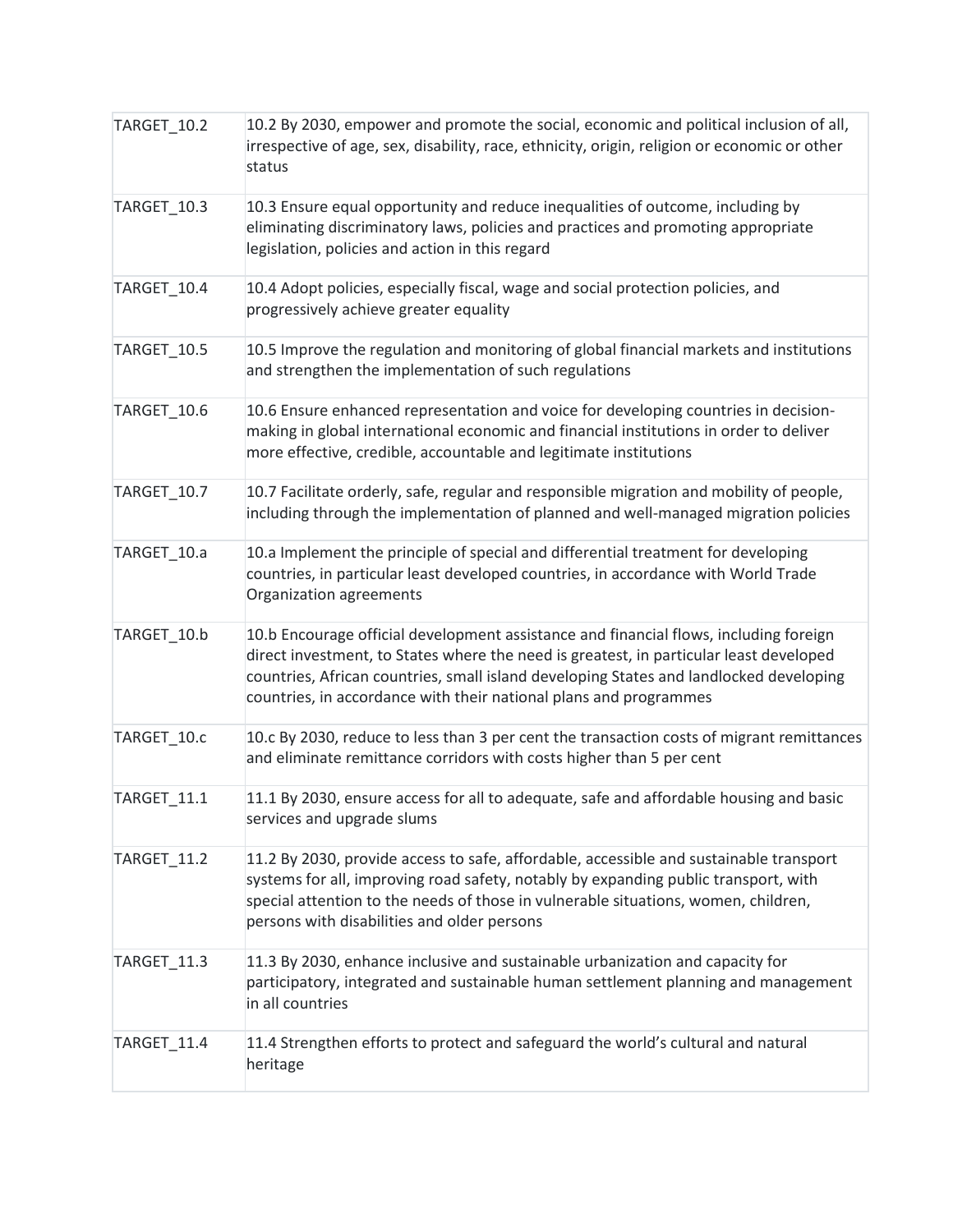| TARGET_11.5        | 11.5 By 2030, significantly reduce the number of deaths and the number of people<br>affected and substantially decrease the direct economic losses relative to global gross<br>domestic product caused by disasters, including water-related disasters, with a focus on<br>protecting the poor and people in vulnerable situations                                                                                    |
|--------------------|-----------------------------------------------------------------------------------------------------------------------------------------------------------------------------------------------------------------------------------------------------------------------------------------------------------------------------------------------------------------------------------------------------------------------|
| TARGET 11.6        | 11.6 By 2030, reduce the adverse per capita environmental impact of cities, including by<br>paying special attention to air quality and municipal and other waste management                                                                                                                                                                                                                                          |
| TARGET_11.7        | 11.7 By 2030, provide universal access to safe, inclusive and accessible, green and public<br>spaces, in particular for women and children, older persons and persons with disabilities                                                                                                                                                                                                                               |
| TARGET_11.a        | 11.a Support positive economic, social and environmental links between urban, peri-<br>urban and rural areas by strengthening national and regional development planning                                                                                                                                                                                                                                              |
| TARGET_11.b        | 11.b By 2020, substantially increase the number of cities and human settlements<br>adopting and implementing integrated policies and plans towards inclusion, resource<br>efficiency, mitigation and adaptation to climate change, resilience to disasters, and<br>develop and implement, in line with the Sendai Framework for Disaster Risk Reduction<br>2015-2030, holistic disaster risk management at all levels |
| TARGET_11.c        | 11.c Support least developed countries, including through financial and technical<br>assistance, in building sustainable and resilient buildings utilizing local materials                                                                                                                                                                                                                                            |
| TARGET_12.1        | 12.1 Implement the 10-Year Framework of Programmes on Sustainable Consumption<br>and Production Patterns, all countries taking action, with developed countries taking the<br>lead, taking into account the development and capabilities of developing countries                                                                                                                                                      |
| <b>TARGET_12.2</b> | 12.2 By 2030, achieve the sustainable management and efficient use of natural resources                                                                                                                                                                                                                                                                                                                               |
| TARGET_12.3        | 12.3 By 2030, halve per capita global food waste at the retail and consumer levels and<br>reduce food losses along production and supply chains, including post-harvest losses                                                                                                                                                                                                                                        |
| TARGET_12.4        | 12.4 By 2020, achieve the environmentally sound management of chemicals and all<br>wastes throughout their life cycle, in accordance with agreed international frameworks,<br>and significantly reduce their release to air, water and soil in order to minimize their<br>adverse impacts on human health and the environment                                                                                         |
| TARGET 12.5        | 12.5 By 2030, substantially reduce waste generation through prevention, reduction,<br>recycling and reuse                                                                                                                                                                                                                                                                                                             |
| TARGET_12.6        | 12.6 Encourage companies, especially large and transnational companies, to adopt<br>sustainable practices and to integrate sustainability information into their reporting cycle                                                                                                                                                                                                                                      |
| TARGET_12.7        | 12.7 Promote public procurement practices that are sustainable, in accordance with<br>national policies and priorities                                                                                                                                                                                                                                                                                                |
| TARGET_12.8        | 12.8 By 2030, ensure that people everywhere have the relevant information and<br>awareness for sustainable development and lifestyles in harmony with nature                                                                                                                                                                                                                                                          |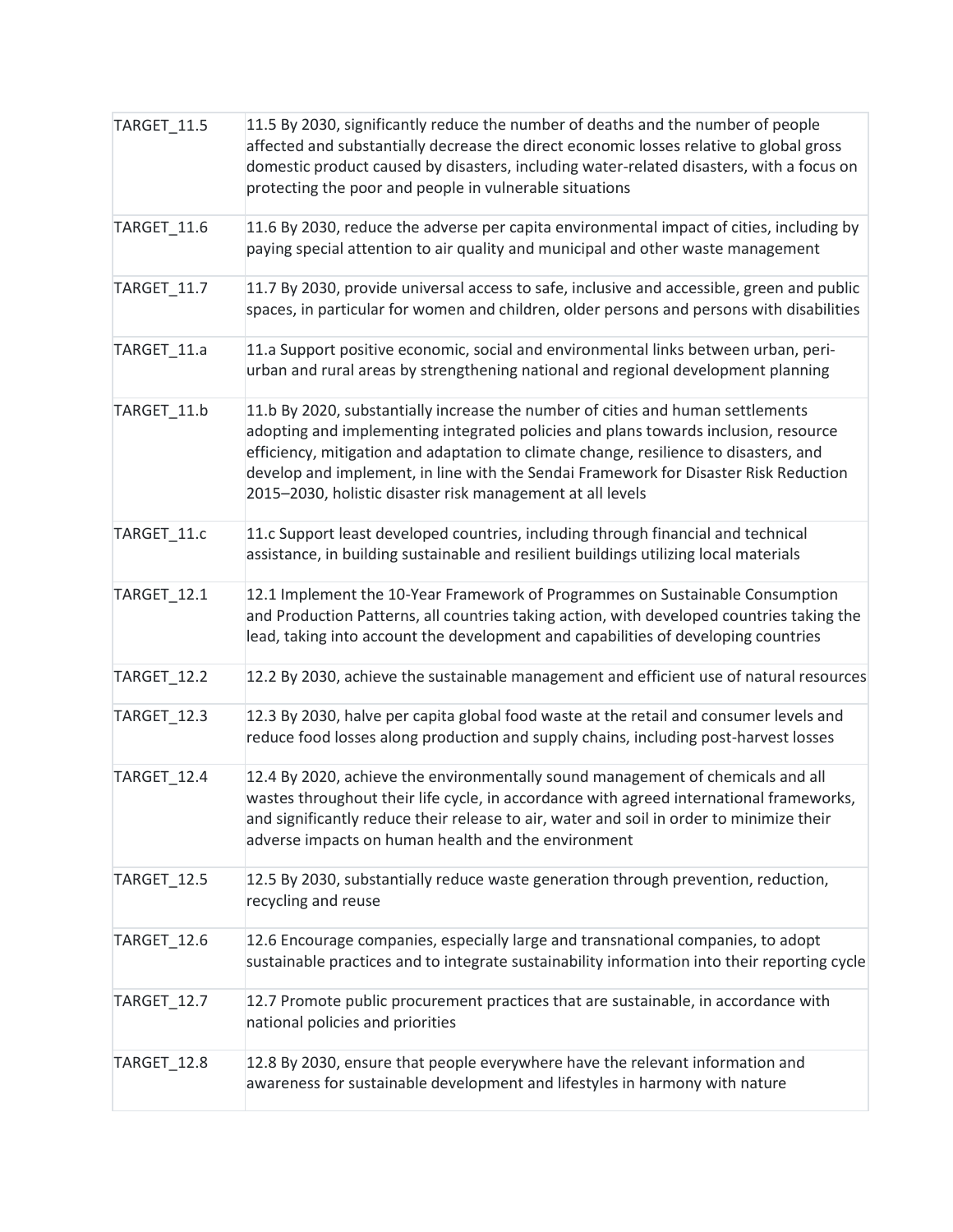| TARGET_12.a | 12.a Support developing countries to strengthen their scientific and technological<br>capacity to move towards more sustainable patterns of consumption and production                                                                                                                                                                                                                                                                                                                                                                       |
|-------------|----------------------------------------------------------------------------------------------------------------------------------------------------------------------------------------------------------------------------------------------------------------------------------------------------------------------------------------------------------------------------------------------------------------------------------------------------------------------------------------------------------------------------------------------|
| TARGET_12.b | 12.b Develop and implement tools to monitor sustainable development impacts for<br>sustainable tourism that creates jobs and promotes local culture and products                                                                                                                                                                                                                                                                                                                                                                             |
| TARGET_12.c | 12.c Rationalize inefficient fossil-fuel subsidies that encourage wasteful consumption by<br>removing market distortions, in accordance with national circumstances, including by<br>restructuring taxation and phasing out those harmful subsidies, where they exist, to<br>reflect their environmental impacts, taking fully into account the specific needs and<br>conditions of developing countries and minimizing the possible adverse impacts on their<br>development in a manner that protects the poor and the affected communities |
| TARGET_13.1 | 13.1 Strengthen resilience and adaptive capacity to climate-related hazards and natural<br>disasters in all countries                                                                                                                                                                                                                                                                                                                                                                                                                        |
| TARGET_13.2 | 13.2 Integrate climate change measures into national policies, strategies and planning                                                                                                                                                                                                                                                                                                                                                                                                                                                       |
| TARGET_13.3 | 13.3 Improve education, awareness-raising and human and institutional capacity on<br>climate change mitigation, adaptation, impact reduction and early warning                                                                                                                                                                                                                                                                                                                                                                               |
| TARGET_13.a | 13.a Implement the commitment undertaken by developed-country parties to the<br>United Nations Framework Convention on Climate Change to a goal of mobilizing jointly<br>\$100 billion annually by 2020 from all sources to address the needs of developing<br>countries in the context of meaningful mitigation actions and transparency on<br>implementation and fully operationalize the Green Climate Fund through its<br>capitalization as soon as possible                                                                             |
| TARGET_13.b | 13.b Promote mechanisms for raising capacity for effective climate change-related<br>planning and management in least developed countries and small island developing<br>States, including focusing on women, youth and local and marginalized communities                                                                                                                                                                                                                                                                                   |
| TARGET_14.1 | 14.1 By 2025, prevent and significantly reduce marine pollution of all kinds, in particular<br>from land-based activities, including marine debris and nutrient pollution                                                                                                                                                                                                                                                                                                                                                                    |
| TARGET 14.2 | 14.2 By 2020, sustainably manage and protect marine and coastal ecosystems to avoid<br>significant adverse impacts, including by strengthening their resilience, and take action<br>for their restoration in order to achieve healthy and productive oceans                                                                                                                                                                                                                                                                                  |
| TARGET_14.3 | 14.3 Minimize and address the impacts of ocean acidification, including through<br>enhanced scientific cooperation at all levels                                                                                                                                                                                                                                                                                                                                                                                                             |
| TARGET_14.4 | 14.4 By 2020, effectively regulate harvesting and end overfishing, illegal, unreported and<br>unregulated fishing and destructive fishing practices and implement science-based<br>management plans, in order to restore fish stocks in the shortest time feasible, at least<br>to levels that can produce maximum sustainable yield as determined by their biological<br>characteristics                                                                                                                                                    |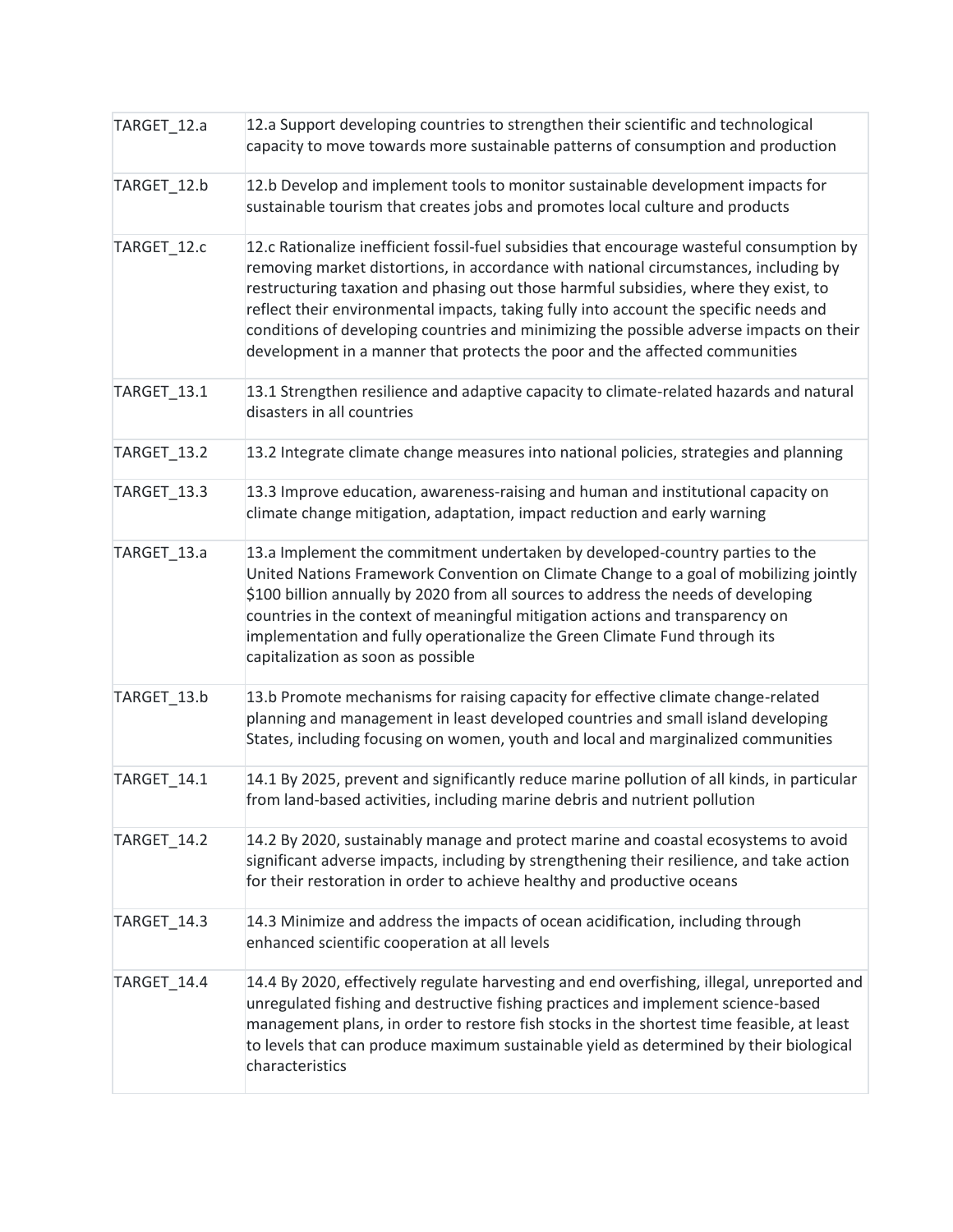| TARGET_14.5        | 14.5 By 2020, conserve at least 10 per cent of coastal and marine areas, consistent with<br>national and international law and based on the best available scientific information                                                                                                                                                                                                                                                                                                       |
|--------------------|-----------------------------------------------------------------------------------------------------------------------------------------------------------------------------------------------------------------------------------------------------------------------------------------------------------------------------------------------------------------------------------------------------------------------------------------------------------------------------------------|
| TARGET_14.6        | 14.6 By 2020, prohibit certain forms of fisheries subsidies which contribute to<br>overcapacity and overfishing, eliminate subsidies that contribute to illegal, unreported<br>and unregulated fishing and refrain from introducing new such subsidies, recognizing<br>that appropriate and effective special and differential treatment for developing and least<br>developed countries should be an integral part of the World Trade Organization fisheries<br>subsidies negotiation3 |
| TARGET 14.7        | 14.7 By 2030, increase the economic benefits to small island developing States and least<br>developed countries from the sustainable use of marine resources, including through<br>sustainable management of fisheries, aquaculture and tourism                                                                                                                                                                                                                                         |
| TARGET_14.a        | 14.a Increase scientific knowledge, develop research capacity and transfer marine<br>technology, taking into account the Intergovernmental Oceanographic Commission<br>Criteria and Guidelines on the Transfer of Marine Technology, in order to improve ocean<br>health and to enhance the contribution of marine biodiversity to the development of<br>developing countries, in particular small island developing States and least developed<br>countries                            |
| TARGET_14.b        | 14.b Provide access for small-scale artisanal fishers to marine resources and markets                                                                                                                                                                                                                                                                                                                                                                                                   |
| TARGET_14.c        | 14.c Enhance the conservation and sustainable use of oceans and their resources by<br>implementing international law as reflected in the United Nations Convention on the<br>Law of the Sea, which provides the legal framework for the conservation and sustainable<br>use of oceans and their resources, as recalled in paragraph 158 of "The future we want"                                                                                                                         |
| TARGET_15.1        | 15.1 By 2020, ensure the conservation, restoration and sustainable use of terrestrial and<br>inland freshwater ecosystems and their services, in particular forests, wetlands,<br>mountains and drylands, in line with obligations under international agreements                                                                                                                                                                                                                       |
| TARGET 15.2        | 15.2 By 2020, promote the implementation of sustainable management of all types of<br>forests, halt deforestation, restore degraded forests and substantially increase<br>afforestation and reforestation globally                                                                                                                                                                                                                                                                      |
| TARGET 15.3        | 15.3 By 2030, combat desertification, restore degraded land and soil, including land<br>affected by desertification, drought and floods, and strive to achieve a land degradation-<br>neutral world                                                                                                                                                                                                                                                                                     |
| TARGET_15.4        | 15.4 By 2030, ensure the conservation of mountain ecosystems, including their<br>biodiversity, in order to enhance their capacity to provide benefits that are essential for<br>sustainable development                                                                                                                                                                                                                                                                                 |
| <b>TARGET_15.5</b> | 15.5 Take urgent and significant action to reduce the degradation of natural habitats,<br>halt the loss of biodiversity and, by 2020, protect and prevent the extinction of<br>threatened species                                                                                                                                                                                                                                                                                       |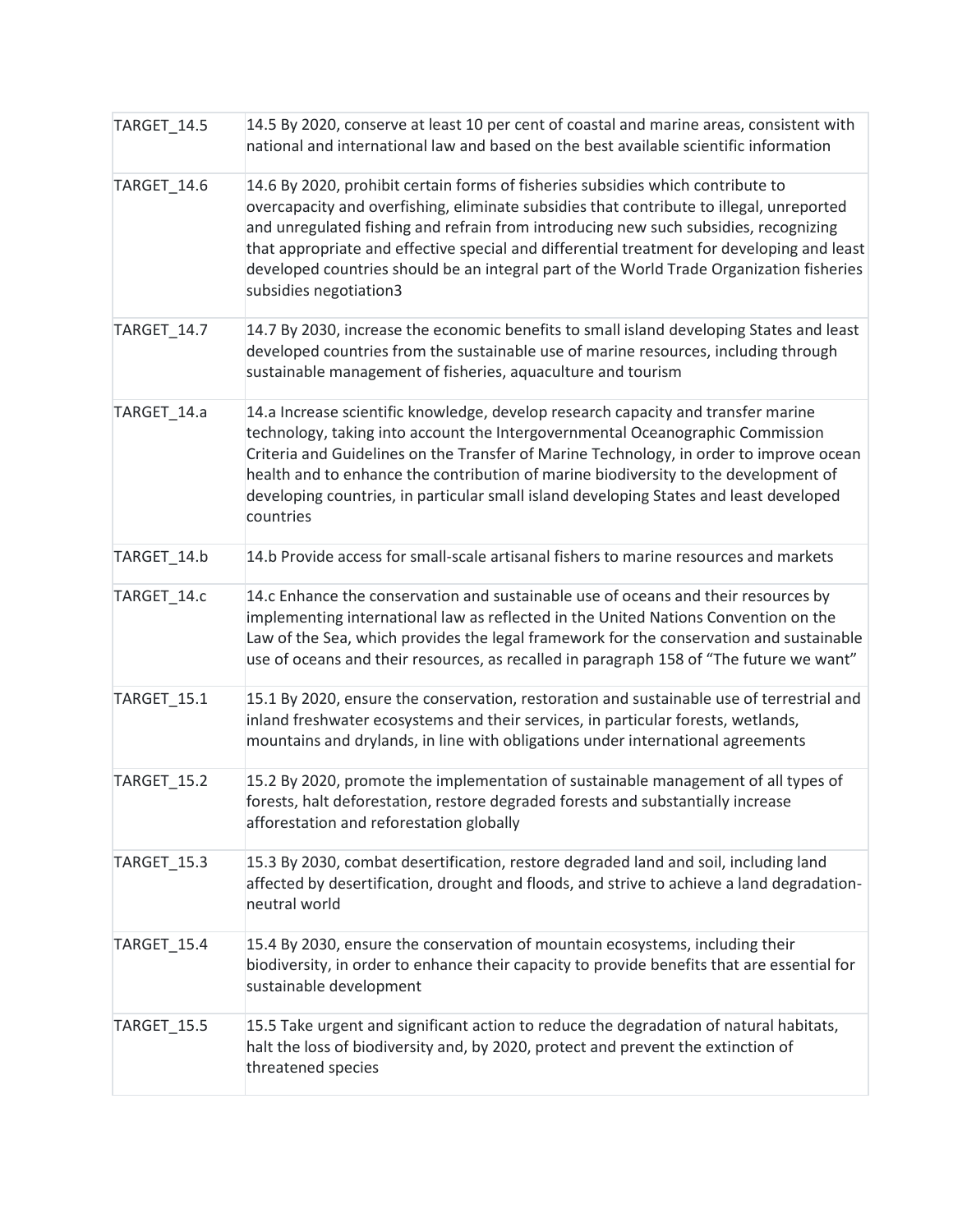| TARGET_15.6        | 15.6 Promote fair and equitable sharing of the benefits arising from the utilization of<br>genetic resources and promote appropriate access to such resources, as internationally<br>agreed                                                            |
|--------------------|--------------------------------------------------------------------------------------------------------------------------------------------------------------------------------------------------------------------------------------------------------|
| TARGET_15.7        | 15.7 Take urgent action to end poaching and trafficking of protected species of flora and<br>fauna and address both demand and supply of illegal wildlife products                                                                                     |
| TARGET_15.8        | 15.8 By 2020, introduce measures to prevent the introduction and significantly reduce<br>the impact of invasive alien species on land and water ecosystems and control or<br>eradicate the priority species                                            |
| TARGET_15.9        | 15.9 By 2020, integrate ecosystem and biodiversity values into national and local<br>planning, development processes, poverty reduction strategies and accounts                                                                                        |
| TARGET_15.a        | 15.a Mobilize and significantly increase financial resources from all sources to conserve<br>and sustainably use biodiversity and ecosystems                                                                                                           |
| TARGET_15.b        | 15.b Mobilize significant resources from all sources and at all levels to finance<br>sustainable forest management and provide adequate incentives to developing countries<br>to advance such management, including for conservation and reforestation |
| TARGET 15.c        | 15.c Enhance global support for efforts to combat poaching and trafficking of protected<br>species, including by increasing the capacity of local communities to pursue sustainable<br>livelihood opportunities                                        |
| TARGET_16.1        | 16.1 Significantly reduce all forms of violence and related death rates everywhere                                                                                                                                                                     |
| TARGET_16.10       | 16.10 Ensure public access to information and protect fundamental freedoms, in<br>accordance with national legislation and international agreements                                                                                                    |
| TARGET_16.2        | 16.2 End abuse, exploitation, trafficking and all forms of violence against and torture of<br>children                                                                                                                                                 |
| TARGET_16.3        | 16.3 Promote the rule of law at the national and international levels and ensure equal<br>access to justice for all                                                                                                                                    |
| TARGET_16.4        | 16.4 By 2030, significantly reduce illicit financial and arms flows, strengthen the recovery<br>and return of stolen assets and combat all forms of organized crime                                                                                    |
| TARGET_16.5        | 16.5 Substantially reduce corruption and bribery in all their forms                                                                                                                                                                                    |
| TARGET_16.6        | 16.6 Develop effective, accountable and transparent institutions at all levels                                                                                                                                                                         |
| TARGET_16.7        | 16.7 Ensure responsive, inclusive, participatory and representative decision-making at all<br>levels                                                                                                                                                   |
| <b>TARGET_16.8</b> | 16.8 Broaden and strengthen the participation of developing countries in the institutions<br>of global governance                                                                                                                                      |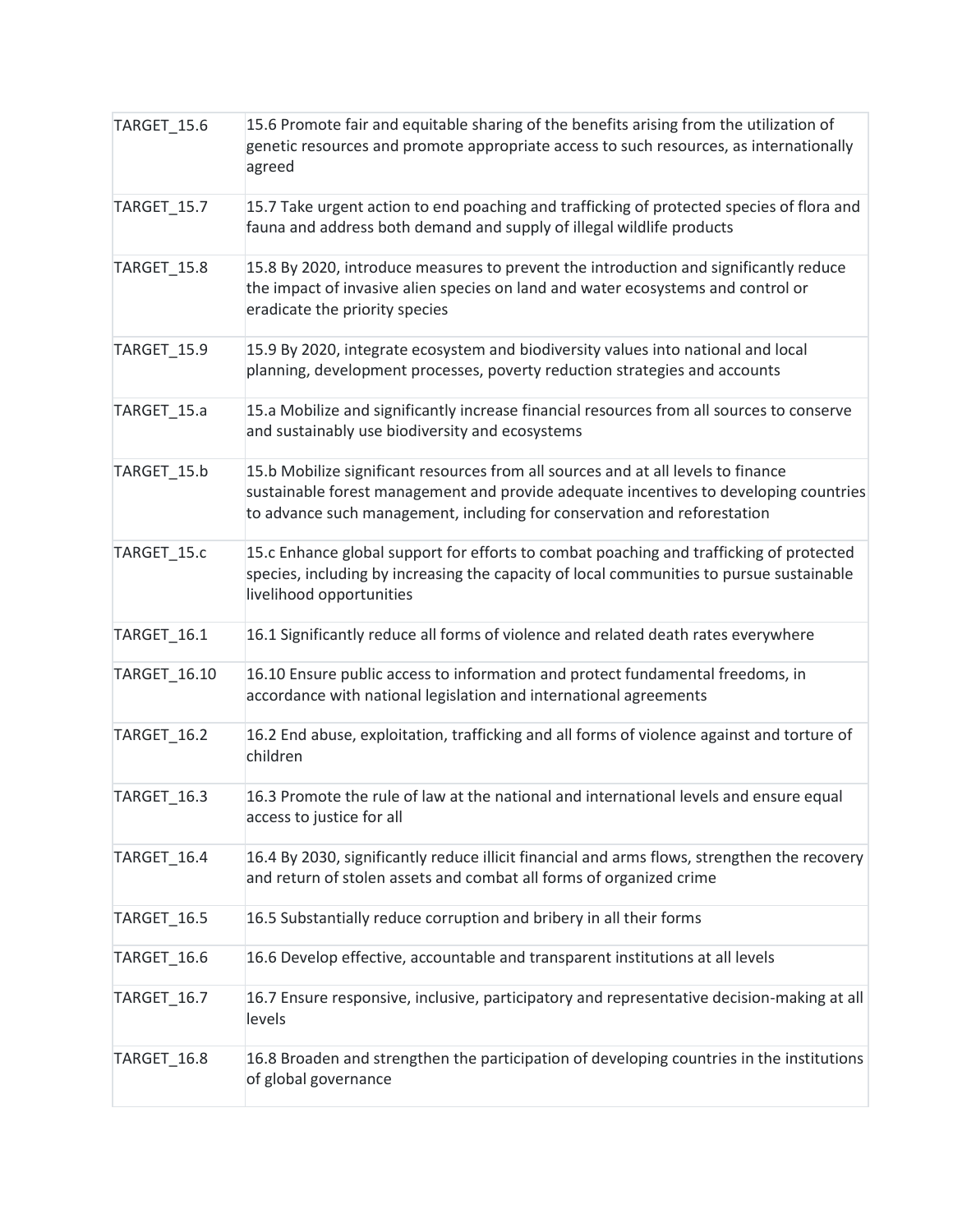| TARGET_16.9  | 16.9 By 2030, provide legal identity for all, including birth registration                                                                                                                                                                                                                                                                                                                                              |
|--------------|-------------------------------------------------------------------------------------------------------------------------------------------------------------------------------------------------------------------------------------------------------------------------------------------------------------------------------------------------------------------------------------------------------------------------|
| TARGET_16.a  | 16.a Strengthen relevant national institutions, including through international<br>cooperation, for building capacity at all levels, in particular in developing countries, to<br>prevent violence and combat terrorism and crime                                                                                                                                                                                       |
| TARGET_16.b  | 16.b Promote and enforce non-discriminatory laws and policies for sustainable<br>development                                                                                                                                                                                                                                                                                                                            |
| TARGET_17.1  | 17.1 Strengthen domestic resource mobilization, including through international support<br>to developing countries, to improve domestic capacity for tax and other revenue<br>collection                                                                                                                                                                                                                                |
| TARGET_17.10 | 17.10 Promote a universal, rules-based, open, non-discriminatory and equitable<br>multilateral trading system under the World Trade Organization, including through the<br>conclusion of negotiations under its Doha Development Agenda                                                                                                                                                                                 |
| TARGET_17.11 | 17.11 Significantly increase the exports of developing countries, in particular with a view<br>to doubling the least developed countries' share of global exports by 2020                                                                                                                                                                                                                                               |
| TARGET_17.12 | 17.12 Realize timely implementation of duty-free and quota-free market access on a<br>lasting basis for all least developed countries, consistent with World Trade Organization<br>decisions, including by ensuring that preferential rules of origin applicable to imports<br>from least developed countries are transparent and simple, and contribute to facilitating<br>market access                               |
| TARGET_17.13 | 17.13 Enhance global macroeconomic stability, including through policy coordination<br>and policy coherence                                                                                                                                                                                                                                                                                                             |
| TARGET_17.14 | 17.14 Enhance policy coherence for sustainable development                                                                                                                                                                                                                                                                                                                                                              |
| TARGET_17.15 | 17.15 Respect each country's policy space and leadership to establish and implement<br>policies for poverty eradication and sustainable development                                                                                                                                                                                                                                                                     |
| TARGET_17.16 | 17.16 Enhance the Global Partnership for Sustainable Development, complemented by<br>multi-stakeholder partnerships that mobilize and share knowledge, expertise, technology<br>and financial resources, to support the achievement of the Sustainable Development<br>Goals in all countries, in particular developing countries                                                                                        |
| TARGET_17.17 | 17.17 Encourage and promote effective public, public-private and civil society<br>partnerships, building on the experience and resourcing strategies of partnerships                                                                                                                                                                                                                                                    |
| TARGET_17.18 | 17.18 By 2020, enhance capacity-building support to developing countries, including for<br>least developed countries and small island developing States, to increase significantly the<br>availability of high-quality, timely and reliable data disaggregated by income, gender,<br>age, race, ethnicity, migratory status, disability, geographic location and other<br>characteristics relevant in national contexts |